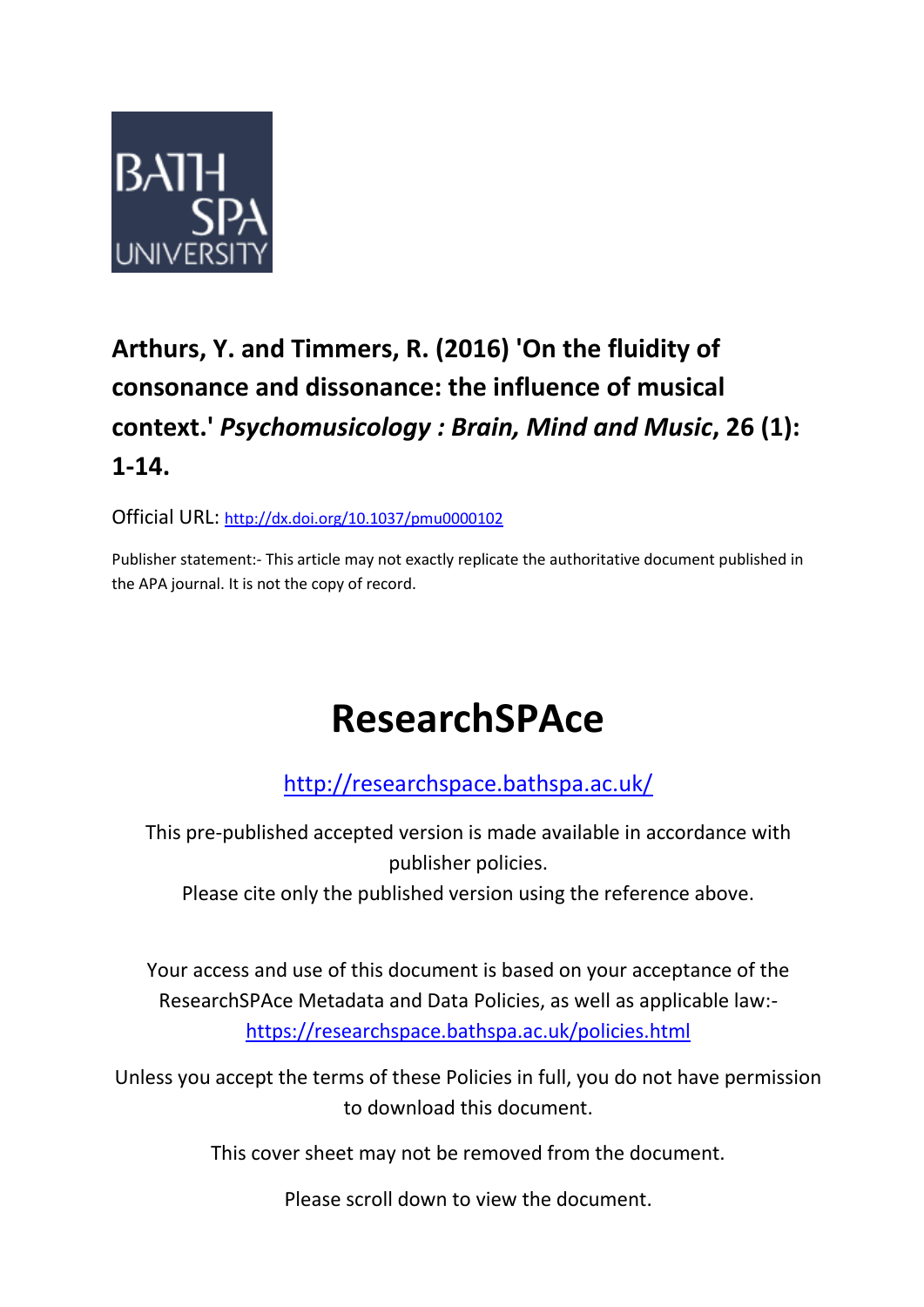# On the Fluidity of Consonance and Dissonance: the Influence of Musical Context

Yuko Arthurs

Renee Timmers

Department of Music, the University of Sheffield

Author Note

Yuko Arthurs, Department of Music, the University of Sheffield, Sheffield, UK; Renee Timmers, Department of Music, the University of Sheffield, Sheffield, UK.

This research was supported by the University of Sheffield as part of a three-year doctoral Faculty Scholarship awarded to Yuko Arthurs.

Yuko Arthurs is a PhD student at the University of Sheffield, UK. She gained a BA in Musicology and an MA in music at Tokyo University of the Arts, Japan, and an MA in the Psychology of Music at the University of Sheffield, UK. She has presented papers at the ICMPC12 and the ICME.

Renee Timmers is Senior Lecturer in Psychology of Music at the University of Sheffield. She gained a PhD in Social Sciences at Radboud University Nijmegen, NL and an MA in Musicology at the University of Amsterdam, NL.

Correspondence concerning this article should be addressed to Yuko Arthurs, Department of Music, the University of Sheffield, 34 Leavygreave Road, Sheffield, S3 7RD, United Kingdom.

E-mail: y.arthurs@sheffield.ac.uk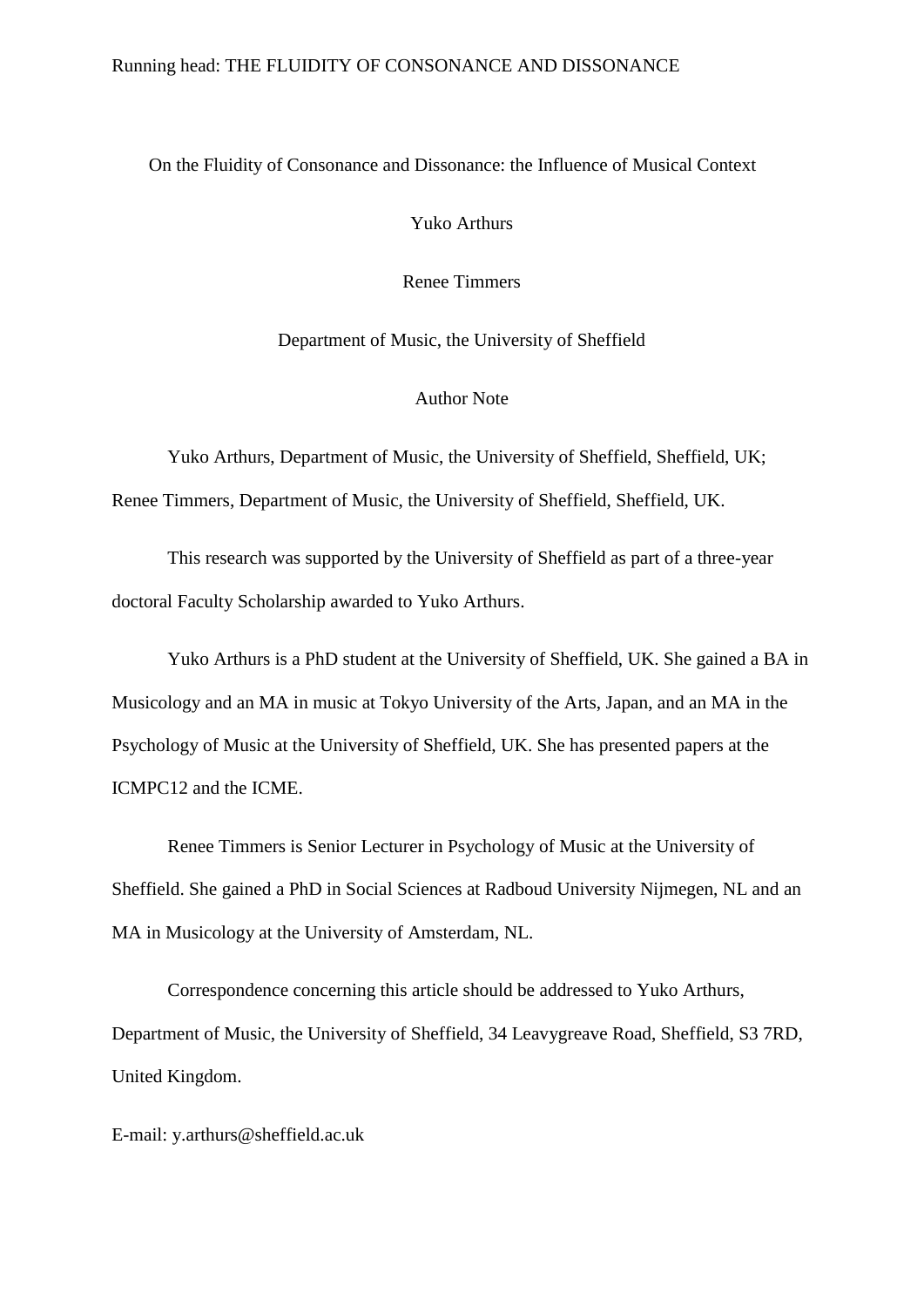#### Abstract

The consonance/dissonance (C/D) level of a triadic chord is not a fixed or absolute value. Rather, it is fluid, since C/D depends both on a chord's sonic characteristics and on the musical context in which it appears. To test the fluidity of C/D - the extent to which C/D perception is dependent on musical context - four types of chords, major, minor, augmented and diminished triads, were presented in isolation ("without musical context") and as part of a short cadence (IV-V-I, "with musical context"). The C/D level of each chord was judged, as was the overall C/D and pleasantness/unpleasantness (P/U) level of the cadences. When isolated, major triads were considered most consonant, followed by minor and diminished triads, while augmented triads were judged most dissonant. In the context of a musical cadence, this rank order remained the same, but augmented and diminished chords were evaluated as less or more dissonant depending on their functional position within the cadence (for instance, diminished triads were relatively consonant when on the subdominant, while augmented triads were relatively dissonant when on the tonic). These findings lend support to the hypotheses that: (a) the degree to which the harmonic function of a chord is familiar, and; (b) the degree to which a chord's stability (and hence also the listener's expectation) is violated contribute to the perception of C/D.

Keywords (5): consonance and dissonance: pleasantness: musical context: chord function: augmented and diminished triads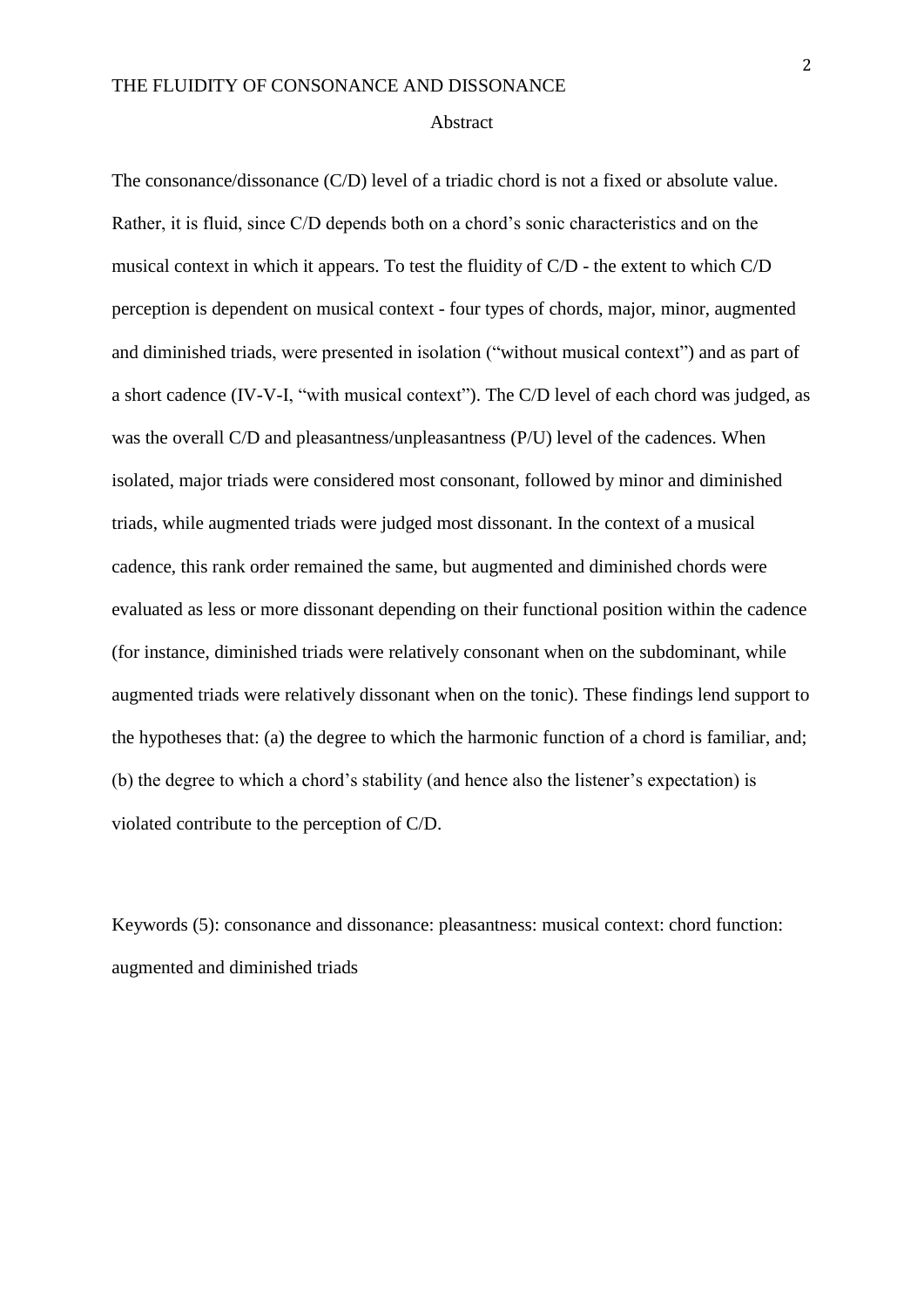On the fluidity of consonance and dissonance: the influence of musical context

Consonance and dissonance (C/D) have over centuries been the central talking point in the discussion about the perception of chords. Consonance refers to the harmonious sounding of stimulating tones, and consonant sounds are often described as beautiful, pleasant, united, and smooth. Dissonance, meanwhile, refers to stimulating sound that has a rough quality, or to sounds that are unpleasant and inharmonious (Parncutt & Hair, 2011; Tenny, 1988). Listeners are able to judge almost instinctively whether a sound is consonant or dissonant, and the discernment of consonance and dissonance is an ability that does not require any particular skills or special knowledge. Nevertheless, for researchers, explaining or establishing theories of the phenomenon of C/D has proved to be a significantly more challenging task. The ancient Pythagoreans found that the consonant or dissonant sounds created by intervals are related to the frequency ratio between the two constituent notes of the intervals: the simpler the integer ratios between these notes are, the more consonant the intervals will sound. In the late  $19<sup>th</sup>$  century, Helmholtz proposed that roughness caused by beating contributes to dissonance, and that therefore consonance is the absence of roughness (1877/1954). This theory was later developed by Plomp and Levelt (1965), and Kameoka and Kuriyagawa (1969), who demonstrated that the occurrence of roughness is related to the critical band. When the frequencies of two notes are within 25% of the width of the critical bands for those frequencies, the sound is dissonant, while the sound becomes progressively less dissonant as the two frequencies move further apart from, or closer towards, the 25% of the critical bandwidth.

An alternative account of C/D is Stumpf's theory of fusion (Boring, 1942: Schneider, 1997). "Fusion" refers to the experience of hearing well-blended, simultaneous sounds that are perceived as one whole, coherent sound. Two tones tend to fuse better when they have simpler integer frequency ratios, and the more fused two tones are, the more consonant they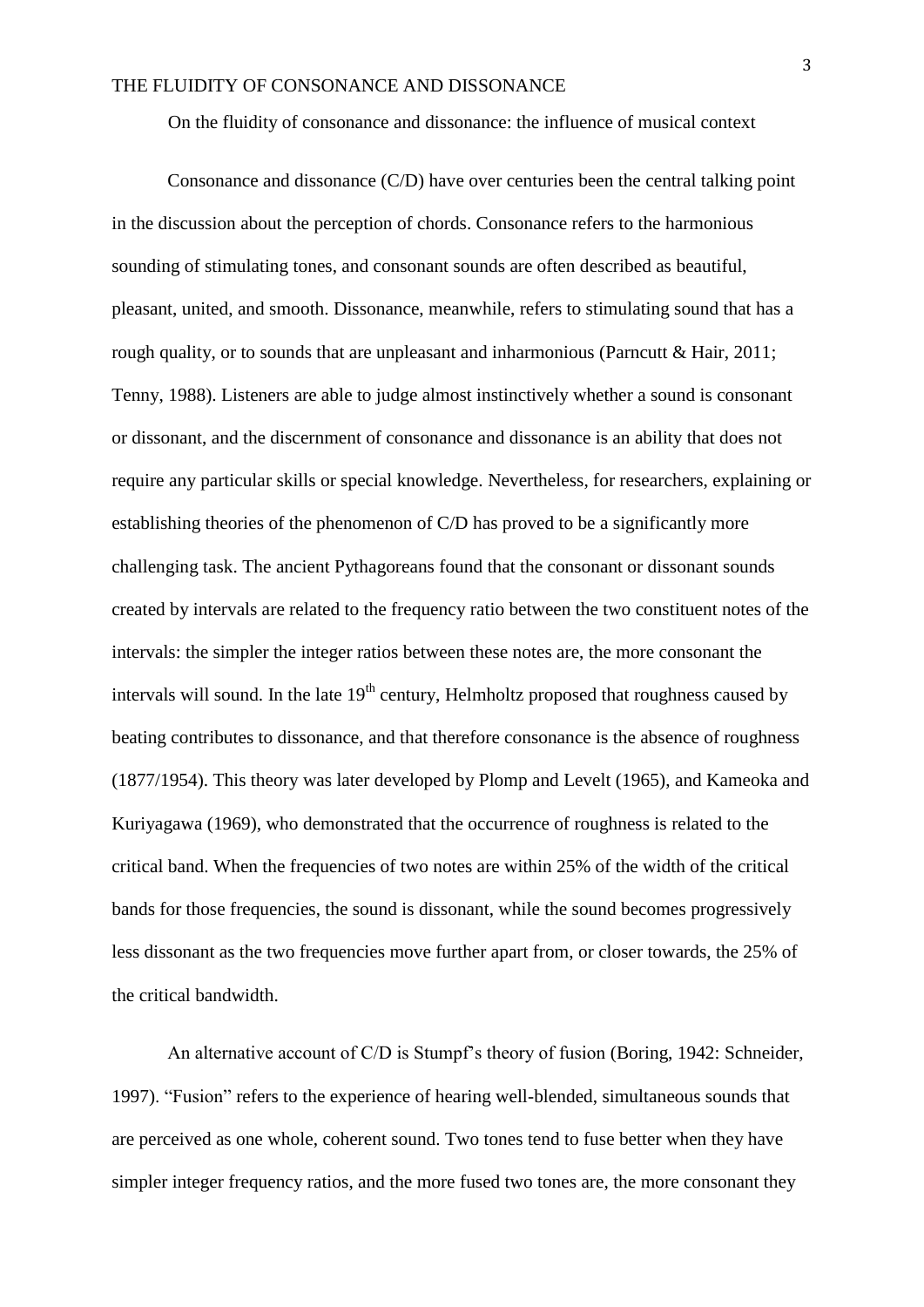will be, whereas segregated sound that lacks fusion will be more dissonant. According to this theory, an octave is the most fused of all intervals, followed by the perfect fifth, and then by major and minor triads, a hypothesis that gained empirical support from a study conducted by DeWitt and Crowder (1987). Many recent C/D studies consider harmonicity to be an important factor in C/D perception (Bidelman & Krishnan, 2009; Cousineau, McDermott, & Peretz, 2012; McDermott, Lehr, & Oxenham, 2010; Tramo, Cariani, Delgutte, & Braida, 2001). These studies demonstrate that more harmonic intervals or chords will also be more consonant. In the case of intervals, those with simpler frequency ratios are said to be more harmonic, since the partials of two simple notes coincide to a greater degree and thus produce more regular patterns (Gill, & Purves, 2009). Tramo et al. (2001) showed that the autocorrelation histograms of the neural responses of cats to intervals finely mirror the patterns of the sound waves of those intervals, and a more regular pattern of neuron firing was observed when the cats were played a perfect fifth as opposed to a minor second. Some recent studies demonstrated that harmonicity is a greater contributing factor to the perception of consonance than roughness. McDermott et al. (2010) found a strong correlation between listeners' pleasantness ratings of intervals and chords on the one hand and harmonicity on the other, while the correlation between pleasantness ratings and the absence of roughness was weak. Similarly, a study by Cousineau et al. (2012) showed that, although listeners with amusia who were able to detect roughness tended to dislike it, they showed no preference for consonant or harmonic tones over more dissonant and inharmonic ones. This finding indicates that roughness is not by itself sufficient to account for C/D perception.

Despite the richness of studies on C/D perception, our theoretical understanding of the C/D of chords remains incomplete. Results from behavioral studies (Bidelman & Krishnan, 2011; Cook & Fujisawa, 2006; Johnson-Laird, Kang, & Leong 2012; Roberts, 1986) are consistent with the relative C/D order of the four triad types: listeners perceive major triads as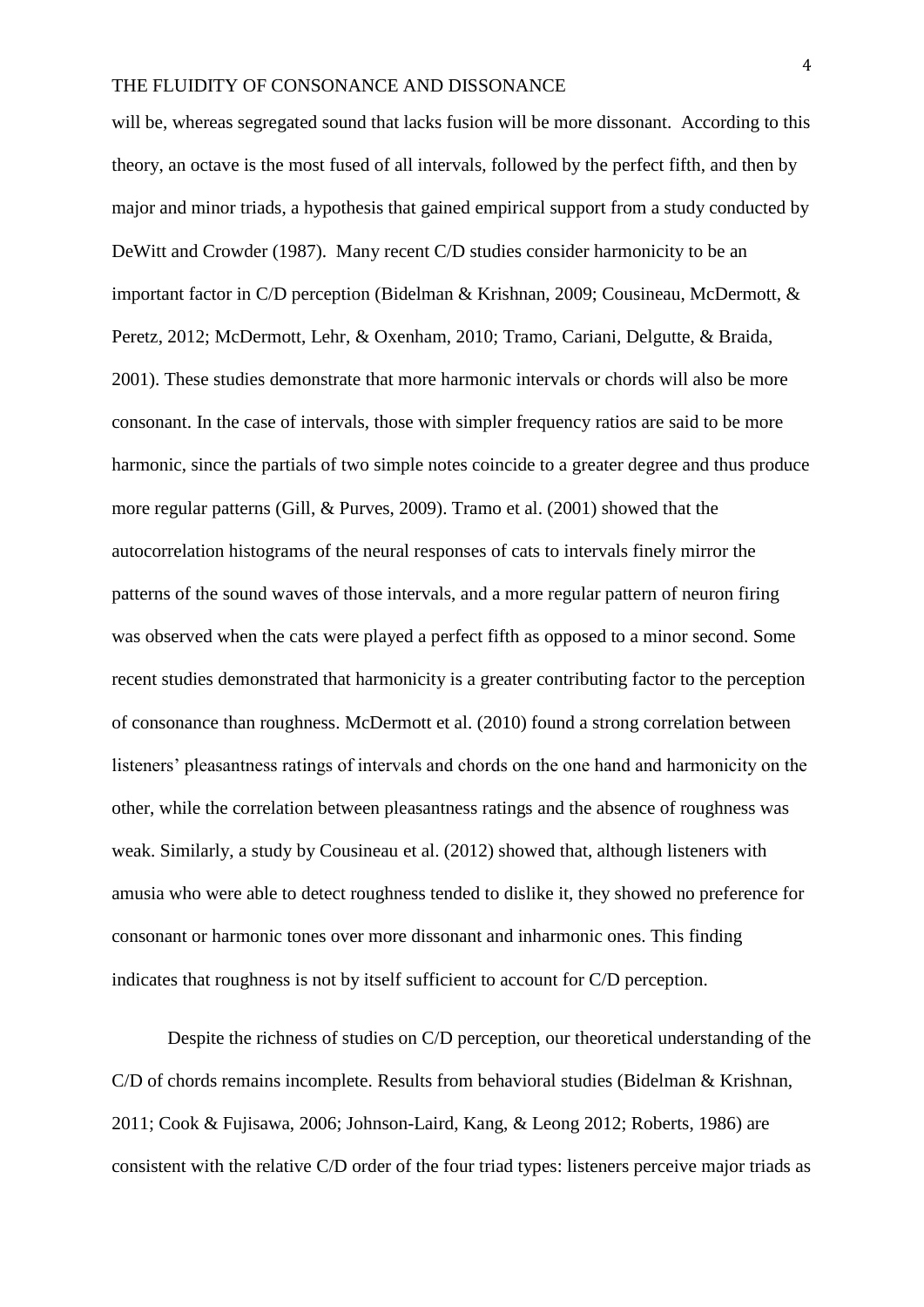being most consonant, followed by minor triads and diminished triads, while augmented triads are the most dissonant of all. One of the greatest difficulties for theory is the apparent discrepancy between the C/D of augmented and diminished triads. "Acoustic dissonance" for triads (Hutchinson & Knopff, 1979) is based on the difference between the dissonance factors for the three dyads that constitute each triad, together with the roughness of each complex tone. The calculated data is, it seems, mostly consistent with the relative C/D of chords in music theory. "Root ambiguity", a theory suggested by Parncutt (1988. 1989), refers to the idea that a chord with a clearer root is perceived as more consonant. According to this theory, a major chord will sound more consonant than a minor chord because the major chord possesses a clearer root. Both "acoustic dissonance" and "root ambiguity" predict that the diminished chord will be the most dissonant type of triad; but this contradicts the evidence from behavioral data. Recent studies show that behavioral data on the rank order of the four triads may be explained by a different type of listener response and by other acoustic features of a chord. Bidelman and Krishnan (2011) found that chords that were judged to be more consonant elicited stronger "neural pitch salience", which they calculated based on neural activity in the midbrain in response to the four chords. The ordering of the four chords, from the one that elicited the strongest neural pitch salience to the weakest, was consistent with the behavioural data. Likewise, McDermott et al. (2010) found a strong correlation between the listener's preference for a chord and its harmonicity. However, we cannot definitively ascertain harmonicity's role in determining the relative C/D of augmented and diminished chords, as diminished triads were not tested in the experiments.

The studies mentioned above focus on sensory consonance/dissonance, but when intervals and chords appear within the flow of music, their C/D is called "musical consonance/dissonance" or "tonal consonance/dissonance" (Krumhansl, 1990; Terhardt, 1984). It is thought that the perception of C/D depends not just on the sensory features of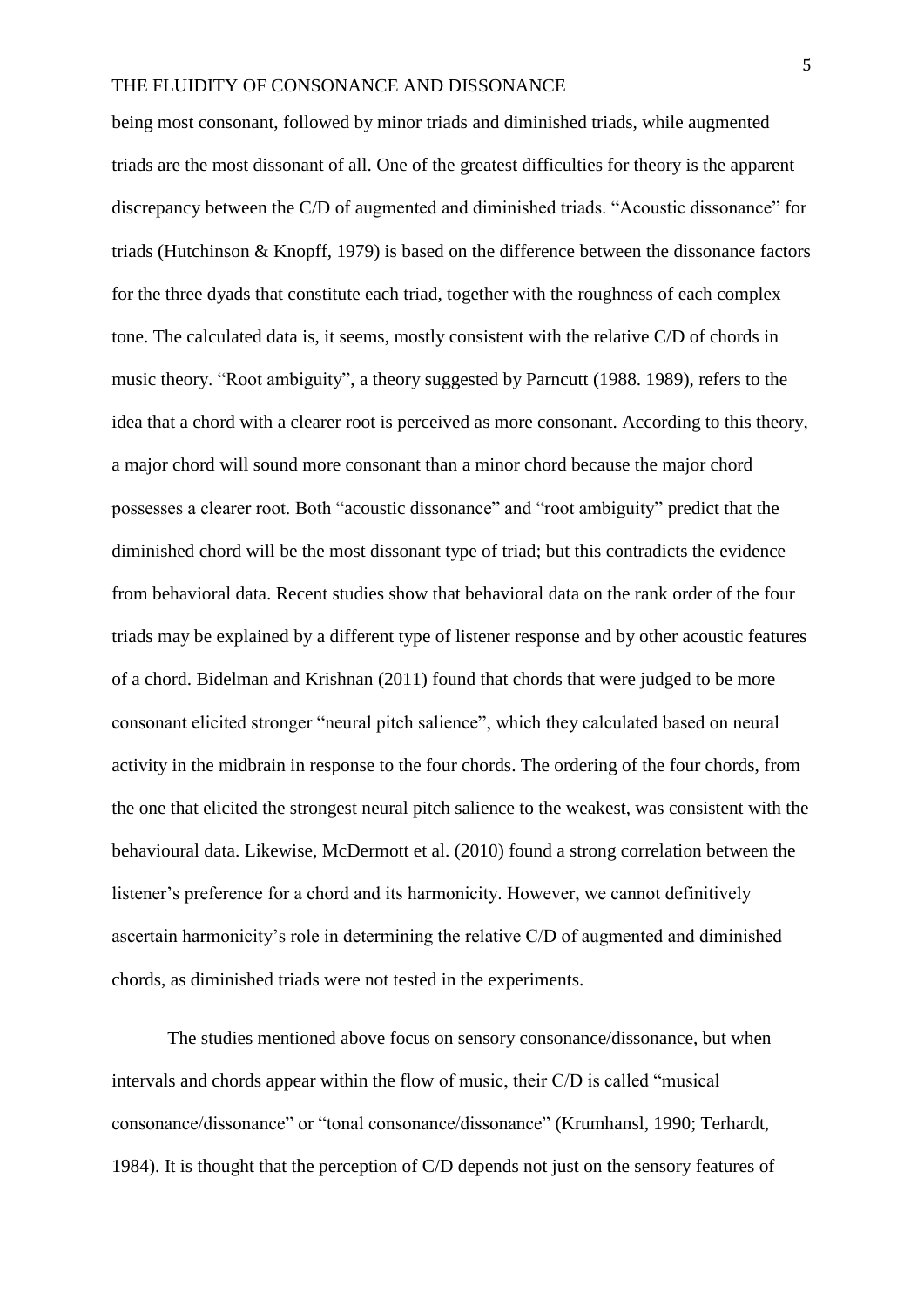chords, but also on the musical context in which the interval or chord is presented. If this is the case, then factors such as: the principles of tonality; the musical context in which the chord appears; the listener's musical schema; the listener's familiarity with the style of music; and the music's acoustic properties may all play a part in shaping C/D perception (Cazden, 1980; Gardner & Pickford, 1943; Krumhansl, 1990; Lundin, 1947; Terhardt, 1984). Gardner and Pickford (1943, 1944) conducted a study to demonstrate the influence of musical context, in which they employed various chords (details not given) in different contexts and keys as musical stimuli. They found that context did indeed influence participants' judgements of the "dissonance-level" of target chords. Roberts (1986) also showed that chords sound more consonant when heard in a "traditional" harmonic progression as opposed to a "nontraditional" one. Unfortunately, these studies say little about precisely which elements of musical context might be responsible for influencing C/D judgements of chords, and nothing about how they might do so. The influence of context on the evaluation of dissonance was also observed in an experiment by Johnson-Laird et al. (2012), in which major triads, sevenths, minor sevenths, and minor triads were judged to be more consonant when heard in the context of a common harmonic progression than when in random, non-tonal sequences.

The effect of context on C/D perception may be attributable to harmonic expectations based on the listener's musical schema. One's musical schema is acquired as a result of enculturation, through a process of becoming familiar with a certain musical culture or genre. It is our musical schema that enables us to predict oncoming events, and to process these events on the basis of the knowledge we have stored in the schema (Bharucha, 1994). Empirical studies (Bigand, Madurell, Tillmann, & Pineau, 1999; Bigand & Pineau, 1997; Tillmann, Janata, Birk & Bharucha, 2008; Tillmann & Lebrun-Guillaud, 2006; Tillmann & Marmel, 2013) reveal that C/D judgements of expected chords, and in-tune or out-of-tune judgements of expected chords, are processed more quickly and accurately than unexpected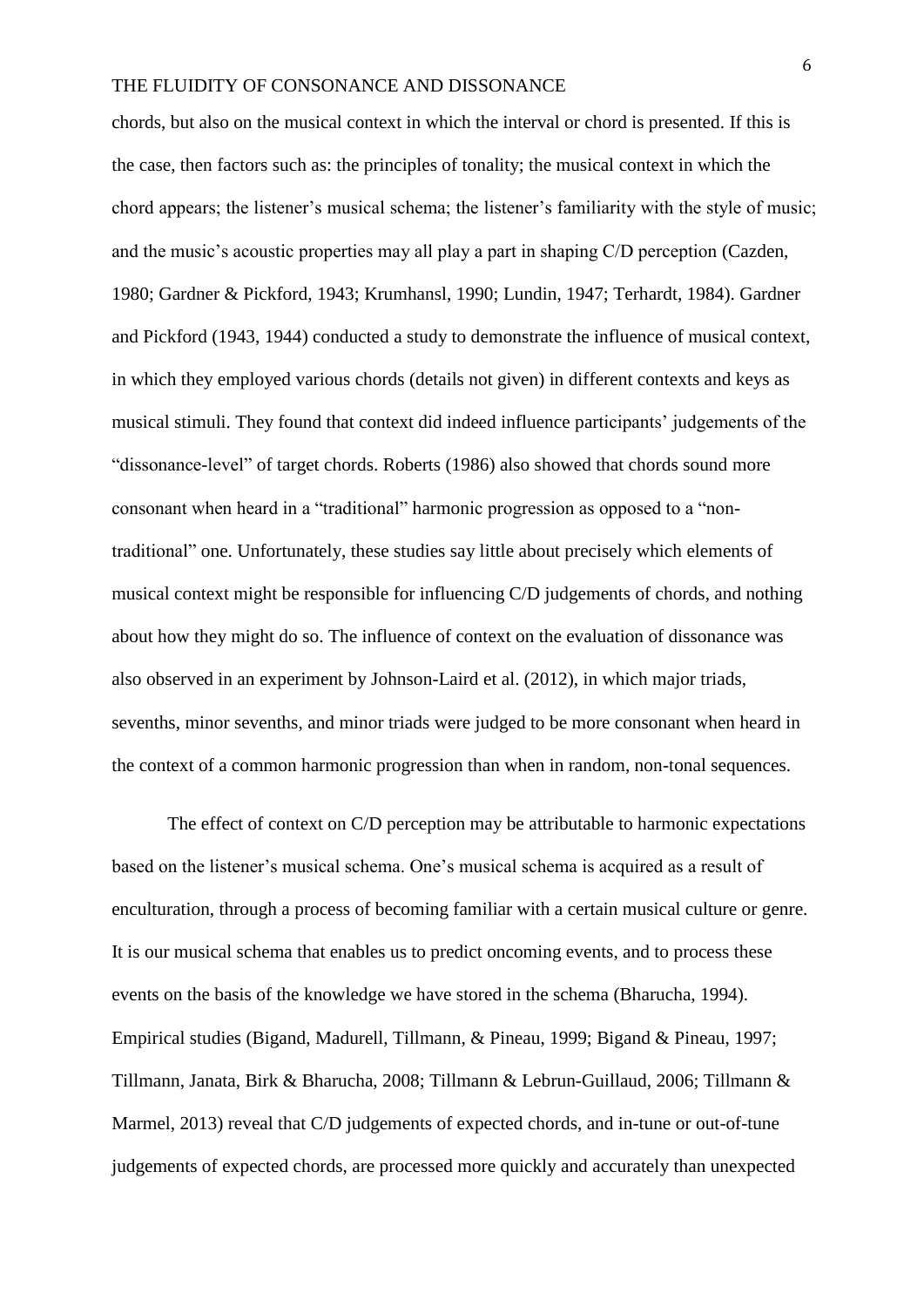ones. C/D of chords on the tonic - the governing and therefore most stable function, according to the theory of harmonic hierarchy - were judged faster and more accurately than that of chords on less stable functions such as the dominant and subdominant (Tillmann et al., 2008). Expected events are also thought to induce more positive affective reactions than unexpected events (Huron, 2006). Recent studies employing event-related potentials (ERPs) revealed that the early right anterior negativity (ERAN) is activated by unexpected chords in chords sequences, and acoustically identical chords generate different amplitudes in the ERP responses depending on the confirmation or violation of a chord's harmonic functions (Koelsch, Gunter, Friederici, & Schroeger 2000; Leino, Brattico, Tervaniemi, & Vuust, 2007; Loui, Grent-'t-Jong, Torpey, & Woldorff, 2005; Maess, Koelsch, Gunter, & Friederici, 2001). Also, target tones are recognized more accurately when they appear in familiar or meaningful contexts than when they appear in an unfamiliar or meaningless contexts (Dewar, Cuddy & Mewhort, 1977), and mismatch negativity (MMN), elicited by stimuli that deviate from other stimuli, was larger when this deviation occurred in familiar as opposed to unfamiliar contexts (Brattico, Näätänen & Tervaniemi, 2002).

The effect that one's schema has on perception is a part of cross-cultural differences in music perception. Listeners with different musical cultures have been shown to perceive some intervals in the chords of Western tonal music differently. A study by Maher (1976), which asked Canadian and Indian listeners to give twelve intervals "restful" or "restless" ratings, demonstrated that Indian participants generally rated intervals more "restful" than the Canadian group, and revealed that they did not judge that minor seconds and major sevenths were "restless" as Canadian listeners tended to. Attitudes to roughness and dissonant sound also vary from culture to culture. In Western tonal music, beating that causes roughness is normally avoided, as there exists an assumption that "rough sounds are inherently bad and unpleasant" (Vassilakis, 2005). Dissonance is associated with negative words (Costa Bitti, &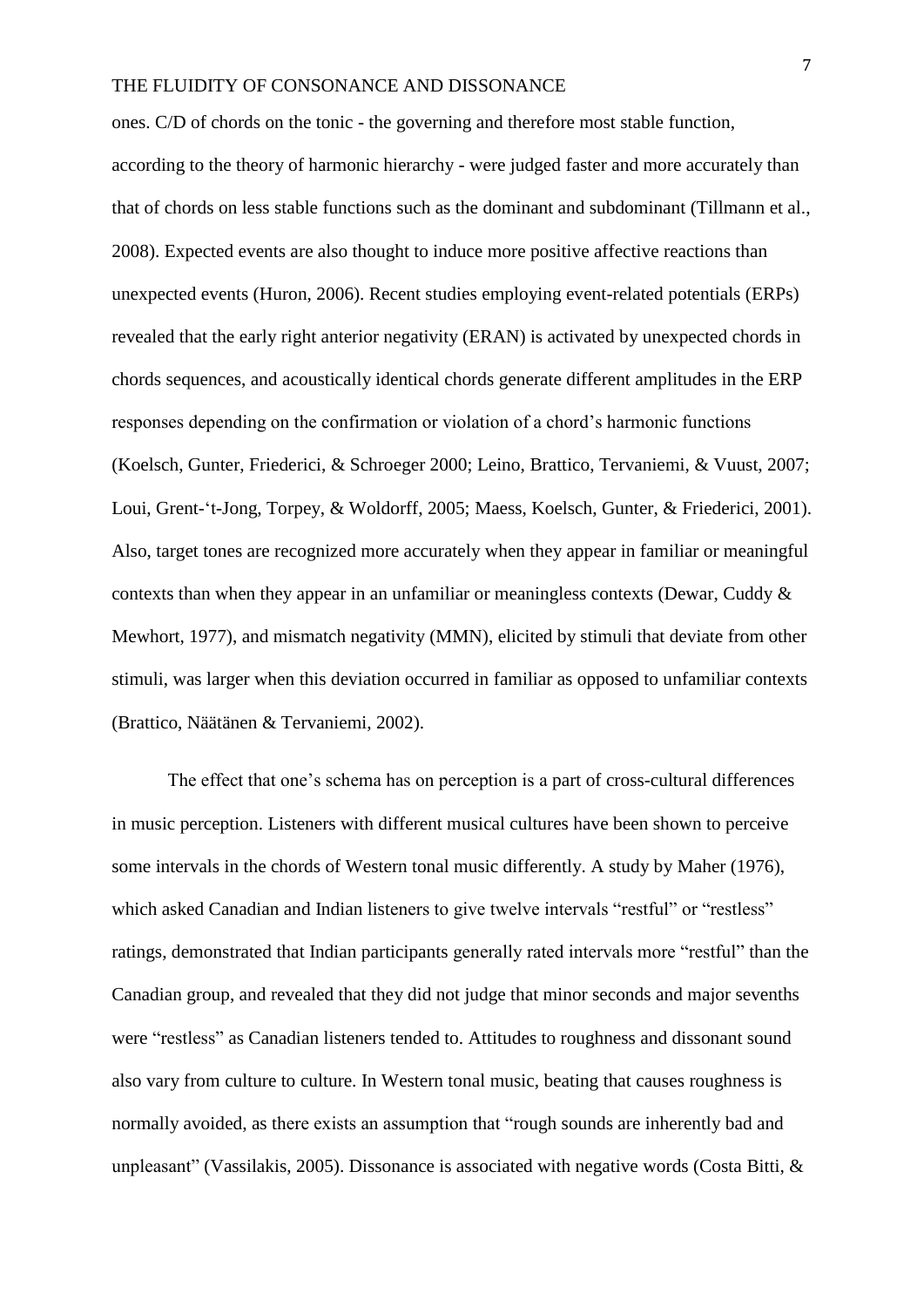Bonfiglioli, 2000; Sollberger, Reber, & Eckstein, 2003), and dissonant music induces negative emotions and physiological responses that support this negative association (Dellacherie, Roy, Hugueville, Peretz, & Samson, 2010). By contrast, however, some musical cultures appreciate dissonance and beating, and positively encourage their appearance. For instance, the sitar and the shamisen, a traditional Japanese instrument with three strings, are both intentionally structured to create a buzzing noise (Malm, 2000); there is a method of tuning in Balinese gamelan designed to create beating when the orchestra play together; and there is a variety of Balkan singing called *gang,* in which a chorus alternately follows and then accompanies a solo singing section, singing the same melody just a major or minor second apart (Vassilakis, 2005). The people of the region consider these intervals "pleasant and desirable", although those from outside the region are more likely to fail to appreciate the resulting sound (Vassilakis, 2005). These examples help to convey something of the diversity and richness of C/D perception.

Another important issue concerning C/D is its relationship with pleasantness. Consonant sounds are often described as pleasant, and so it has been postulated that pleasantness should be considered an indication of consonance (Tenney, 1988). Many studies employing only non-musicians, or both musicians and non-musicians have shown that C/D and pleasantness/unpleasantness (P/U) are similar – that is to say, that there is a close match between C/D and P/U judgements (Guthrie & Morrill, 1928; Johnson-Laird et al., 2012; Plomp & Levelt, 1965; van de Geer, Levelt, & Plomp, 1962). However, differences between the perception of C/D and P/U have also been highlighted in a study by Guernsey (1928). In her study, musically trained participants judged octaves and perfect fifths as being the least pleasant intervals, despite their also being judged the most fused and smooth. The present study explores whether, as most studies suggest, the perception of C/D and P/U for triads is positively

8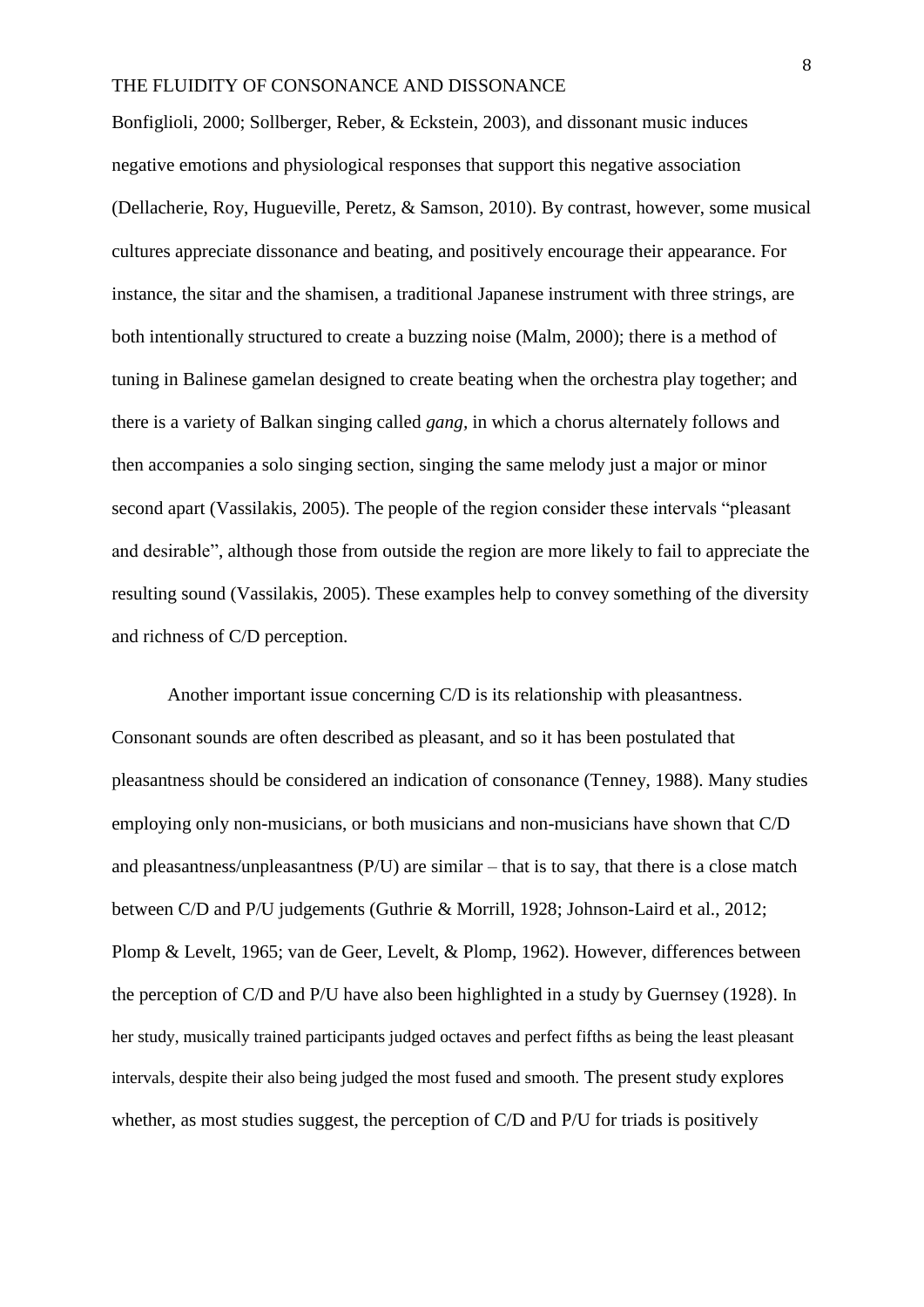correlated by canvassing the judgements of participants with a moderate amount of musical training and experience.

Regarding the influence of musical experience on C/D judgements, both behavioral and neuroscientific studies show that musicians are more sensitive to C/D than non-musicians (Brattico, Pallesen, Varyagina, Bailey, Anourova, Järvenpää, Eerola, Tervaniemi, 2009; Itoh, Suwazono, & Nakada, 2010; Roberts, 1986; Rogers, 2010; Schön Regnault, Ystad, & Besson, 2005). Further, musicians are more likely to rely on sensing the harmonicity of a chord in order to judge its C/D than their non-musician counterparts (Kung, Hsieh, Liou, Lin, Shaw, & Liang, 2014; McDermott, Lehr, & Oxenham, 2010). On the other hand, no difference between musicians and non-musicians were found in certain other cases. For instance, there was "no reliable effect" of musical experience on the dissonance ratings of chords (Johnson-Laird et al. 2012), no difference between the C/D and pleasantness judgements of musicians and non-musicians when chords were presented in a context (Roberts, 1986), and no difference between musicians' and non-musicians' judgements of the semantic connotations of an interval's C/D (Costa et al., 2000). These examples emphasize both the rigidity and the fluidity of C/D perception. This study will focus in particular on the influence of familiar harmonic functions on the perception of chords, using participants who have had a moderate amount of musical training and who are familiar with tonal cadences.

# **Present Study**

As Lundin (1947) claimed, the C/D levels of chords are neither fixed nor absolute, but change according to context. It is true that each chord may have a certain standard level of C/D based on its sensory C/D. However, the effects of musical context and of the listener's musical schema mean that there is fluidity to C/D judgements in the case of all chords. The purpose of the present study is to investigate the influence of musical context, and in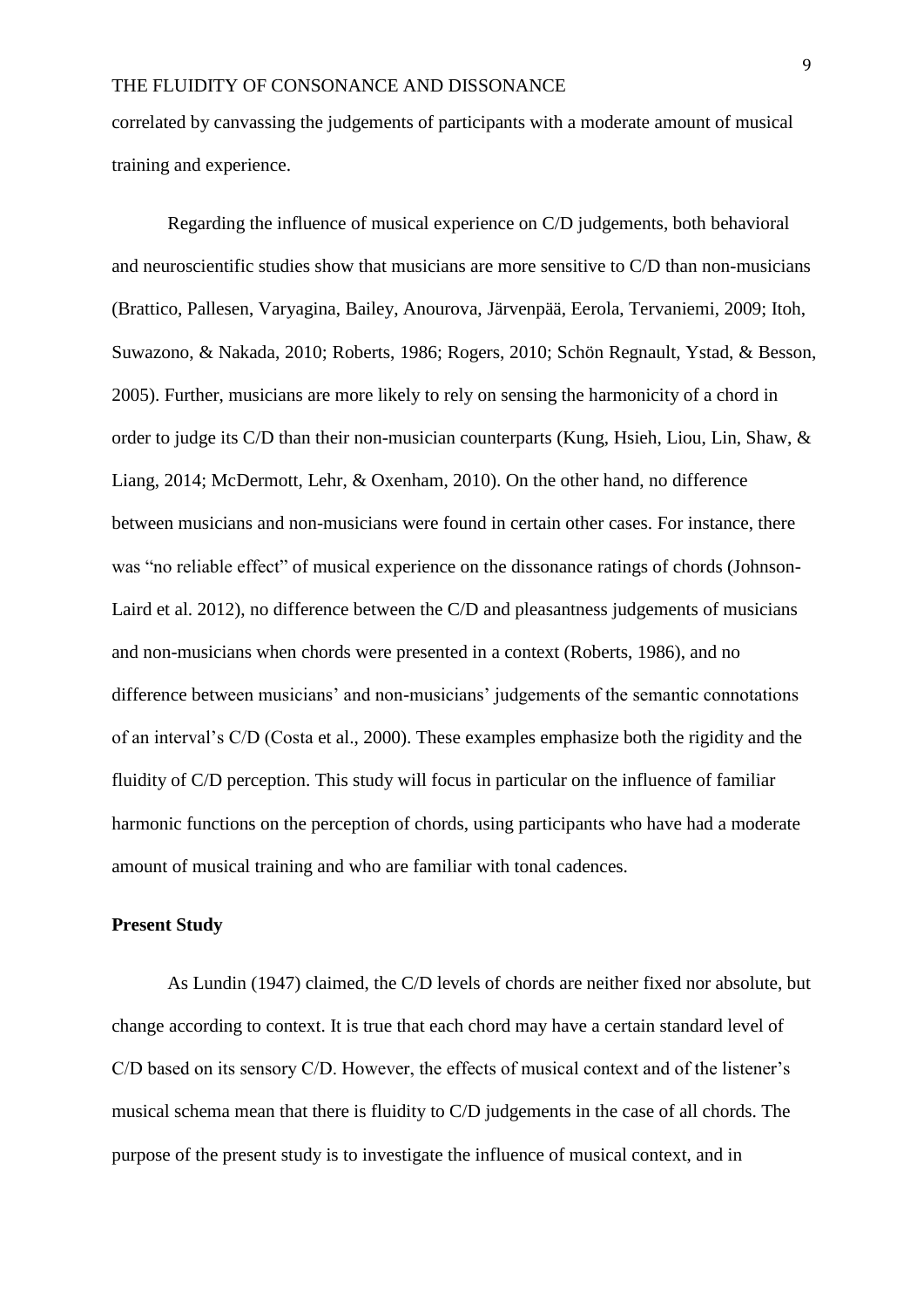particular the influence of harmonic function, on the listener's C/D and P/U perceptions of a triad. Experiment 1 tested listener's C/D perceptions of major, minor, augmented, and diminished triads in isolation. In Experiment 2, all triads were allocated a different position in the short sequence IV-V-I in both major and minor keys. The results of the two experiments will be compared in order to assess the "fluidity" of the chords – that is, the extent to which the level of each chord's C/D varies according to whether it appears in isolation or in a musical context.

Although musical context is considered to be the key factor in determining musical C/D, it has not been clearly specified what "musical context" connotes, nor what or how the various components of musical context influence C/D judgements. In the case of a short harmonic progression consisting of several chords, musical context can be defined as the relationship between the target chord, and the preceding and succeeding chords. For short harmonic progressions, then, sensory relatedness and the hierarchy between notes and chords in a local context, and the function of chords in a global context, together comprise the musical context. In the case of longer, more complicated musical works, melodic anchor and rhythmic patterns will be part of the musical context as well. This study considers musical context in two ways: a musical context in which the same chords are given different harmonic functions; and the presence and absence of musical context - that is, chords in isolation and chords that appear in some musical context. Experiment 2 examines the fluidity that results from the same chord being heard in different functions, and later the results of Experiments 1 and 2 will be compared in order to analyze whether and to what extent context influences fluidity – that is to say, how the C/D of chords varies according to whether they are heard in a musical context.

<Insert Figure 1>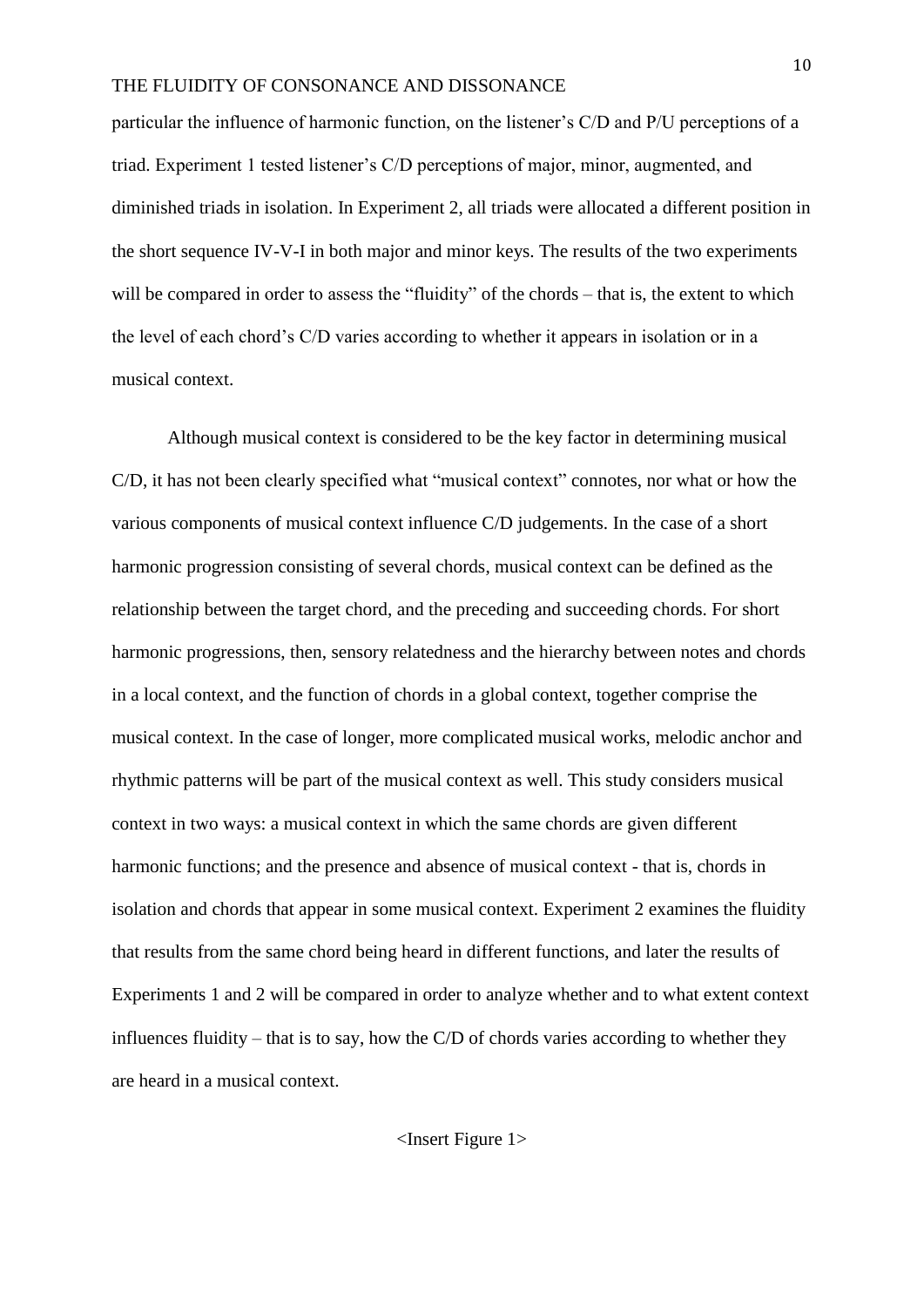#### **Hypotheses: Fluidity 1. Different Harmonic Function**

In Experiment 2, each triad was allocated a different position in the short sequence IV-V-I in both major and minor keys (major and minor triads appeared only in sequences in major or minor keys respectively). The appearance of an augmented or diminished chord is expected in certain progressions, since both chords have certain "expected" harmonic functions. In such cases, the chord will be more familiar and therefore less dissonantsounding than the same chord in an aberrant or unfamiliar chord progression, or if it occupies an unfamiliar function. There are three possible models for explaining how augmented and diminished chords may be perceived differently depending on harmonic function: the familiar harmonic function model; the tonal stability model; and the position of the fifth note of the target chord model.

#### **1. The Familiar Harmonic Function Model**

Previous studies (Koelsch, Gunter, Friederici, & Schroeger, 2000; Leino, Brattico, Tervaniemi, & Vuust, 2007; Loui, Grent-'t-Jong, Torpey, & Woldorff, 2005; Maess, Koelsch, Gunter, & Friederici, 2001) show that the degree of expectation for a chord varies according to its harmonic functions. In other words, chords are expected in a certain context with a certain harmonic function, but the acoustically identical chord can seem unexpected when it performs an uncommon harmonic function. These studies used ERPs, and demonstrated that the Neapolitan chord elicits a larger amplitude of the ERAN when it appears on the unexpected tonic function than when on the expected subdominant function (Koelsch et al, 2000; Leino et al, 2007; Loui et al, 2005; Maess et al, 2001). On the basis of this, the familiar harmonic function model predicts the following: augmented and diminished chords will sound most consonant when heard on their most familiar and conventional functions. In music theory, augmented chords appear in a minor key as the mediant (Piston, 1950), though

11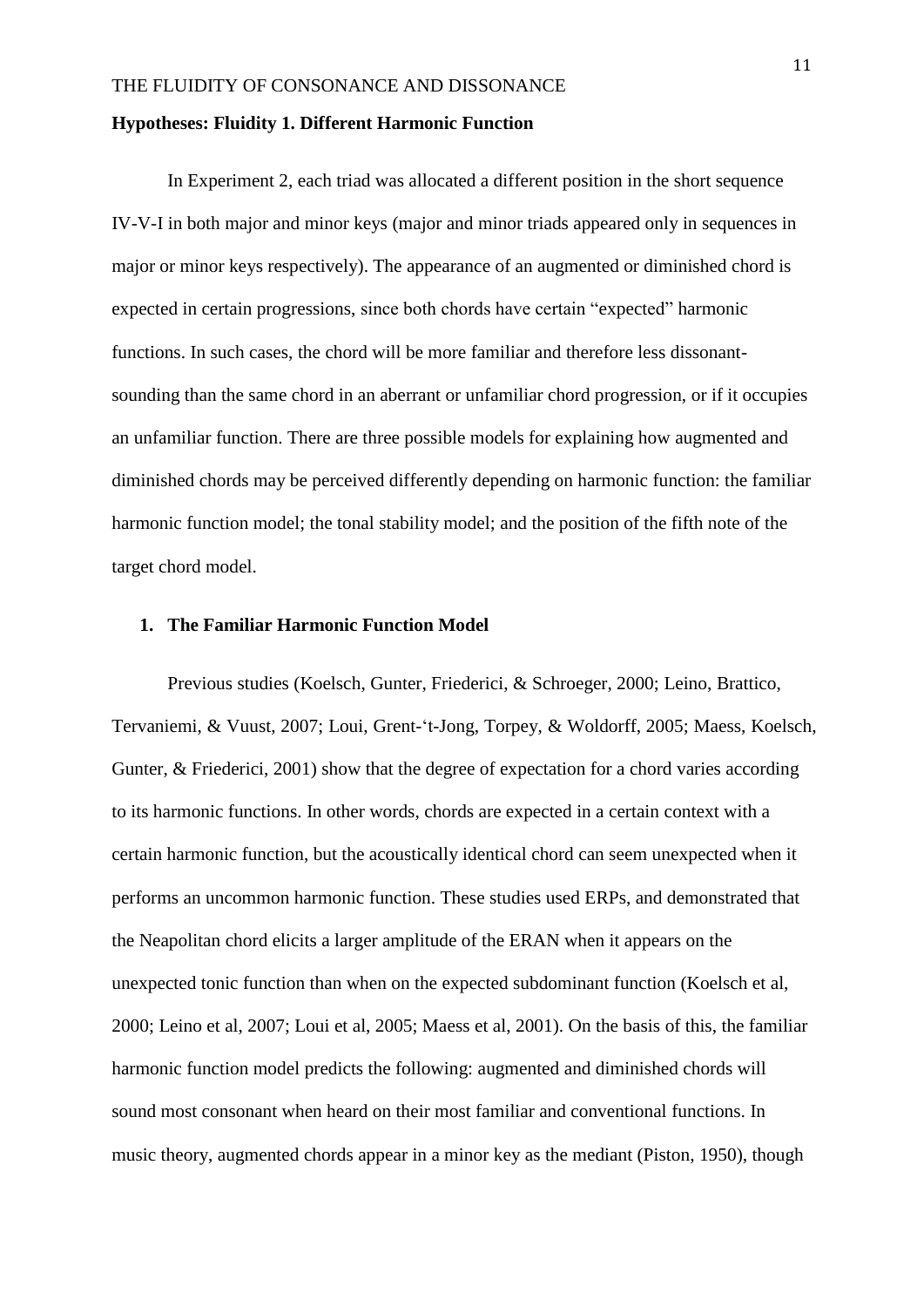in practice the mediant is quite an uncommon chord. Augmented chords are often used as a substitute for a dominant chord, or as neighbouring or passing chords (for example, within the progressions  $I - I + - IV$ , and  $I - I + - I$ ), in order to give the music a chromatic sound and to embellish the harmony (Gauldin, 1997). The most familiar function for augmented triads is the dominant, followed by the tonic. Diminished triads can act as leading note chords that precede the tonic and the end of the cadence, and have a dominant function in this context. They can also appear as the supertonic in a minor key (Andrews, 1950), and in this context they have a subdominant function. This familiar harmonic function model predicts that augmented chords will sound more consonant when they appear on the dominant or tonic, and that diminished chords will be more consonant when on the dominant or subdominant. Conversely, they should sound most dissonant when occurring in any other function.

#### **2. The Tonal Stability Model**

Turning now to the second model, which is based on the notion of the tonal hierarchy of chords, and according to which C/D and P/U judgements are susceptible to the influence of the tonal stability of chords rather than being determined by the familiarity of their function. The second model supposes that an unexpected chord sounds more dissonant when it appears on a more stable function than when on a less stable function, because the violation of stability will be greater with the former. This idea is based on the theory of the psychological tonal hierarchy and stability of chords (Bharucha & Krumhansl, 1983; Krumhansl, 1990). In Western tonal music, there are 12 tones in each octave, and chords can be built up on each tone. However, these 12 tones or chords do not appear an equal number of times in most pieces of music, but rather some tones and chords - such as tonic, dominant, and subdominant - occur more frequently than others. These dominating tones and chords are more important, and are described as stable because they help to establish the sense of key and function as a cognitive reference (Bharucha & Krumhansl, 1983; Krumhansl, 1990). A series of studies by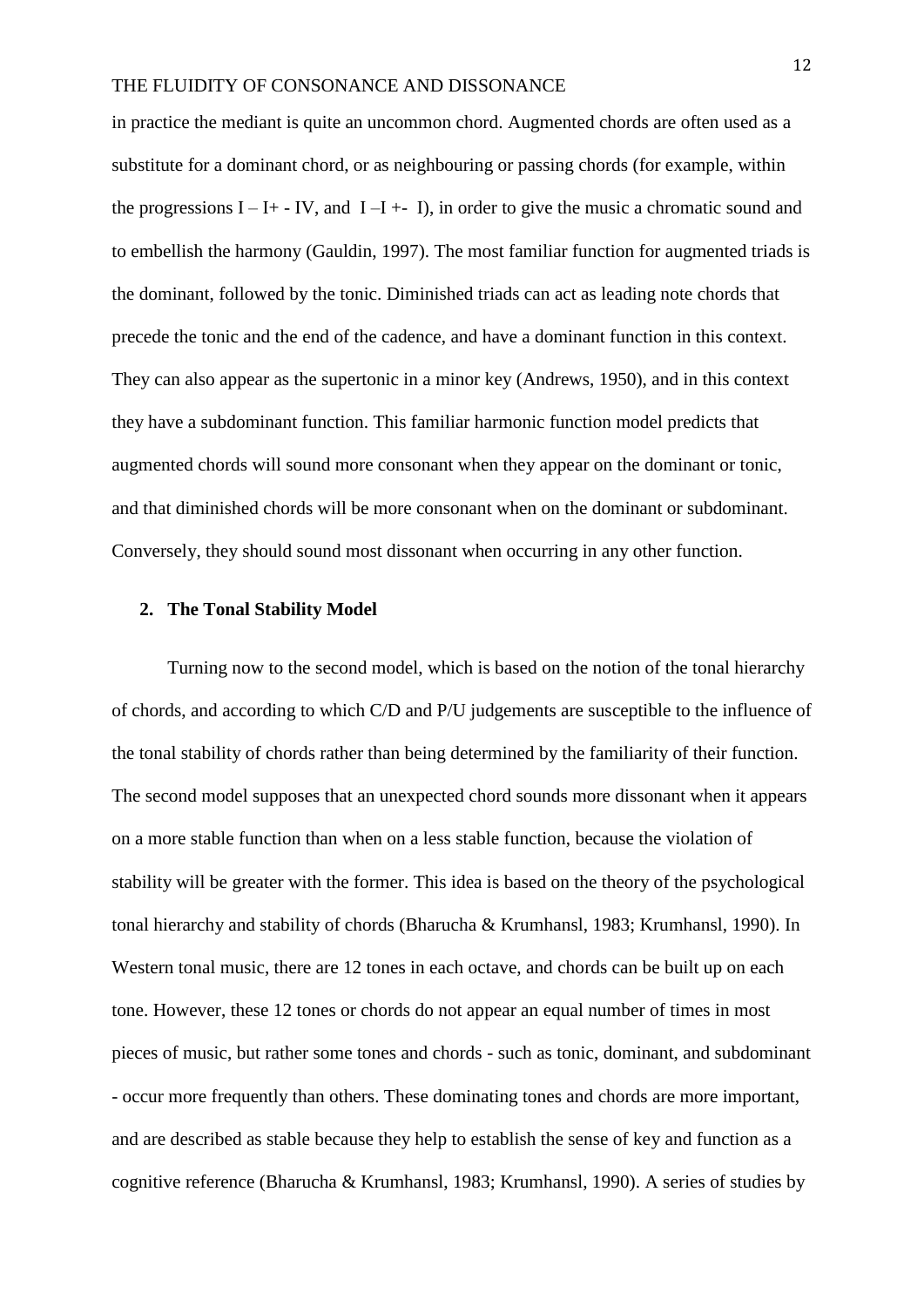Krumhansl employing the probe-tone technique demonstrate the psychological tonal hierarchy that exists in a listener's musical schema. Her studies reveal that listeners give the highest ratings of fitness to tonic tones (Krumhansl & Kessler, 1982) or chords (Krumhansl, 1990), followed by dominant and subdominant tones or chords. Bigand (1997) also provides empirical evidence of a correlation between the level of a tone in a tonal hierarchy and that tone's stability. This psychological tonal hierarchy is generally in accordance with music theory, and with findings concerning the frequency of a chord's occurrence as investigated by Budge (1943). Chords rooted in a tonic tone (e.g., C-E-G, C-E-G-B in the key of C major) account for 41.79% of the musical pieces she examined, followed by 31.68% for chords with a dominant tone root, and 8.45% for chords with a subdominant tone root (Krumhansl, 1990). Tonic tones or chords are the most frequently occurring, and are therefore the most stable in the hierarchy. This dominance of the tonic can be represented by other subjective measures (Tillmann, 2008). Of all chords, tonic chords elicit the greatest sense of completion (Tillman & Lebrun-Guillaud, 2006), and the lowest levels of tension (Bigand, Parncutt, & Lerdhal, 1996). Tones and chords with more stability are processed more quickly and accurately (Bigand, Tillmann, Poulin-Charronnat, & Manderlier, 2005 ;Bigand, Poulin, Tillmann, Madurell, & D'Adamo, 2003; Tillmann, & Marmel, 2013), and judgements of C/D are processed most quickly when the target chord is on the tonic, followed by the dominant, and most slowly when on the subdominant (Bigand & Pineau, 1997; Tillmann, Janata, Birk, & Bharucha, 2008).

Stability is also attributable to the sensory C/D of chords (Bigand et al., 1996; Dibben, 1999), and roughness especially is an important contributing factor. Chords with more roughness induce higher musical tension (and less stability) than those with less roughness (Bigand et al., 1996), and musical tension is often considered the opposite of resolution or stability (Krumhansl, 1990). Chords containing the perfect fifth have relatively simple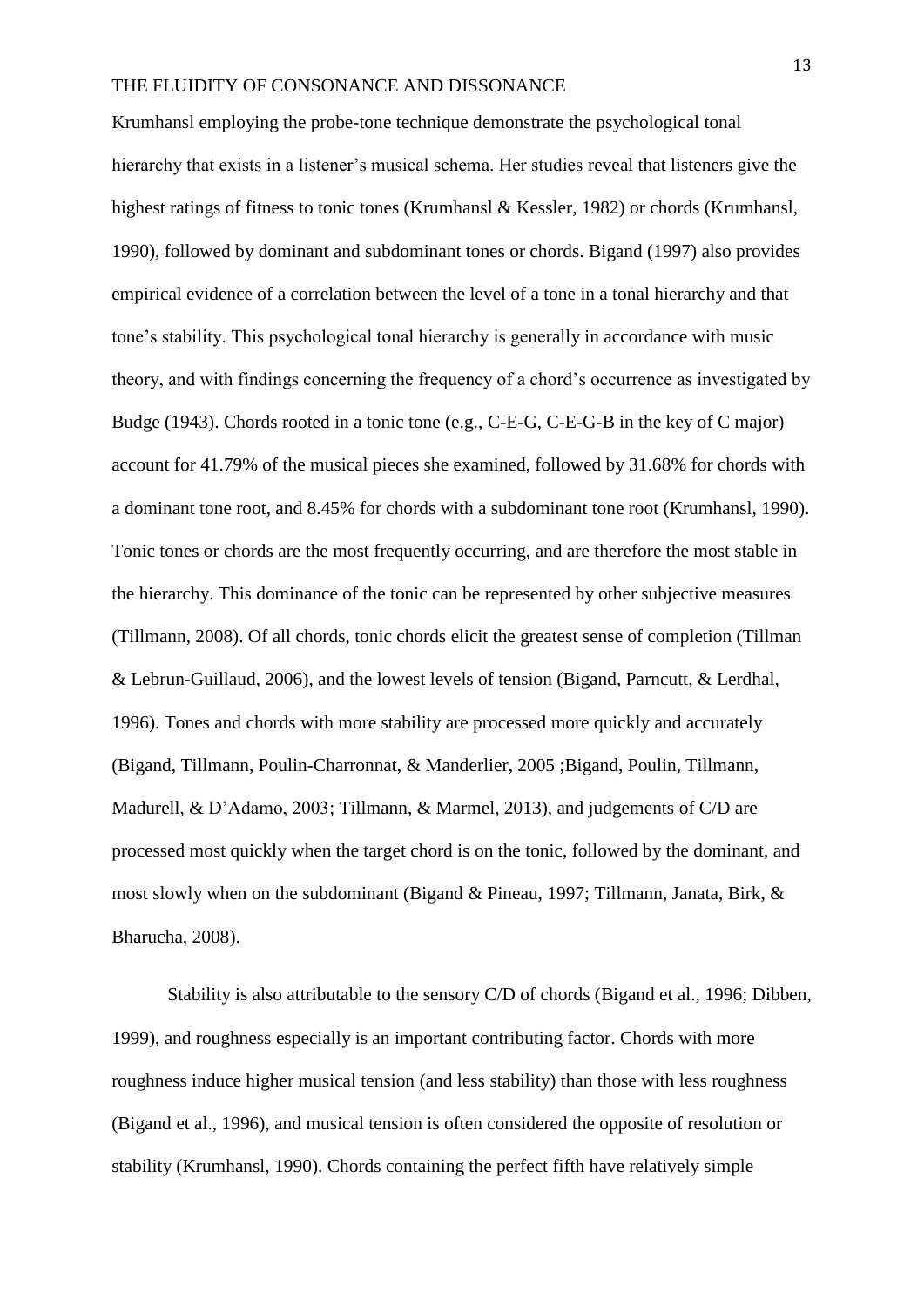frequency ratios and are therefore judged as being stable and consonant, even in atonal music (Dibben, 1999). There is a correlation between sensory C/D and stability: the more consonant a sound is, the more stable it sounds to the listener. Therefore, being consonant is a prerequisite for tonal stability.

The second model supposes that an unexpected chord, one that does not normally appear in that context, will violate tonal stability. The violation of tonal stability may be bigger when the chord occurs on a more stable function than when it occurs on a less stable function. Thus, an unexpected chord on the tonic is likely to sound particularly dissonant because of the violation of tonal stability, while a similar chord on the subdominant function will be less so due to it being less of a violation of stability.

#### **3. The Position of the Fifth Note Model**

The third model to consider is the position of the fifth note of the target chord in the context of the scale. This model predicts that the C/D of augmented and diminished chords may be influenced by the importance of the fifth tone of the chord, which is replaced by an augmented or diminished tone. In Experiment 2, the same target chords are allocated to one of three unexpected positions in a short harmonic progression, IV-V-I. For example, an augmented chord, C- E-G# appears on IV when the sequence is in the key of G major, on V when it is in the key of F major, and on I when it is in the key of C major (See Figure 1). An acoustically identical chord can appear in different keys, and can as a consequence perform different harmonic functions. In addition, the position of a chord's constituent tones in the tonal hierarchy will change depending on the key. These facts indicate that the tonal hierarchy is dependent on context rather than on the acoustic sonority of a chord (Bigand, 1997; Tillmann, 2008). To illustrate this further, the fifth note of a C major chord, G, is a tonic tone when in the key of C major; but it becomes a supertonic when in the key of F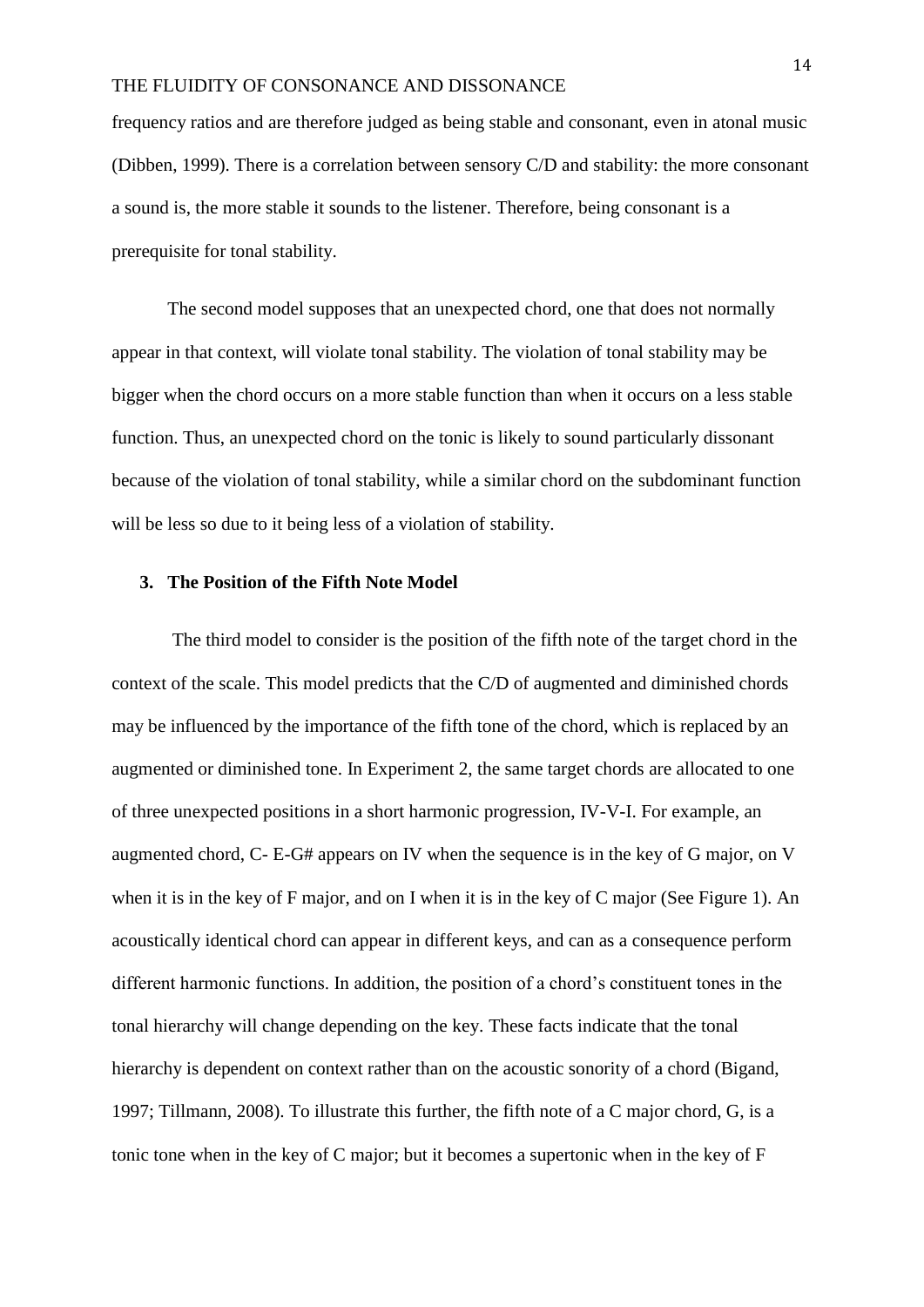major, and so its importance in the hierarchy changes accordingly. In augmented and diminished chords, however, the fifth note (G sharp and G flat respectively when the root is C) does not feature either in the C major scale or the C minor scale, and this deviation violates the listener's expectations. On this basis, the third model hypothesises that a chord whose fifth note is replaced and violated by an augmented or diminished note will be more dissonant when the replaced tone has a more important position in the tonal hierarchy, because the violation of expectation will be greater in such a case. The fifth note of a chord will be the tonic when that chord is on IV, or the supertonic when on V, or the dominant when on I - so the prediction is that unexpected augmented and diminished chords will sound most dissonant when they are on the subdominant (IV) followed by when they are on tonic (I), and most consonant when on the dominant (V).

Table 1 summarizes the three hypotheses regarding the effect on C/D of the function of a chord. The first hypothesis predicts that a chord will sound more consonant when it appears on the most frequent, and therefore most familiar, function. Augmented chords are thus expected to be more consonant when on the tonic or dominant, and less consonant on the subdominant. Diminished chords, meanwhile, may sound most consonant when heard on the dominant, and less consonant when on any other functions. The second model supposes that augmented and diminished chords will sound most dissonant when they occur on the tonic because of the greater violation of stability that this would represent. The third model posits that the C/D of augmented and diminished chords is influenced by the importance of the fifth note of chords in a key context: a chord will sound more dissonant when the fifth note of the chord being replaced by either an augmented or diminished tone has a more important position in a tonal hierarchy. According to this model, both augmented and diminished chords are most consonant when they appear on the dominant, followed by the tonic, and the least consonant when on the subdominant. Note that the second and third models consider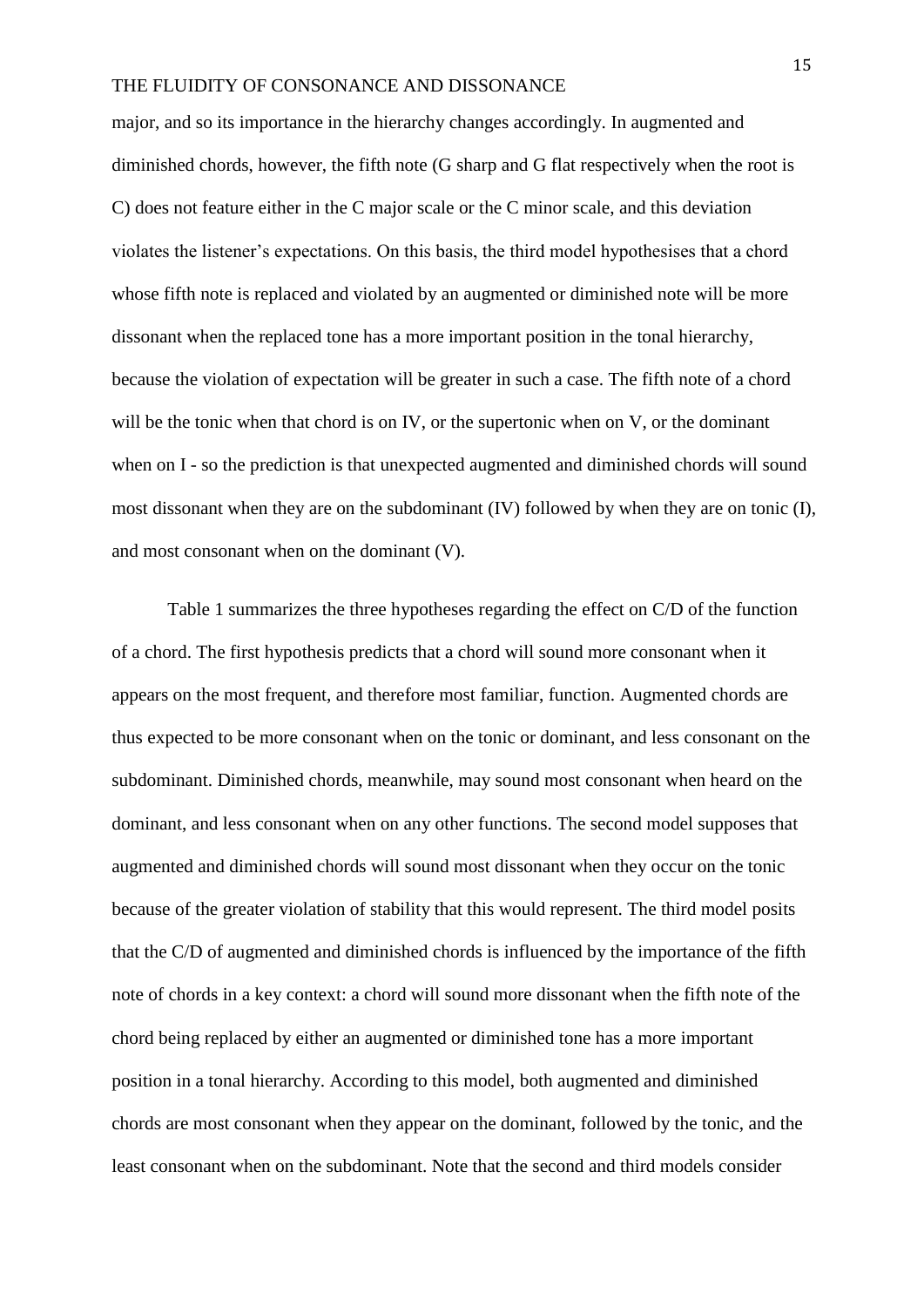different aspects of the tonal hierarchy. The second model concerns the stability of the function performed by the chord, while the third model deals with the importance of the fifth tone of augmented or diminished chords in a key context.

<Insert Table 1>

#### **Hypotheses: Fluidity 2. The Presence and Absence of a Musical Context**

The C/D ratings for four types of chord in Experiment 1 (without context) and the ratings for Experiment 2 (with context) will be compared in order to examine the second variety of fluidity: the influence of context on the C/D level of a chord. Expectedness may play an important role in shaping the influence of context on C/D perception. Studies by Roberts (1986) and Johnson-Laird, Kang, and Leong (2012) found that chords were judged to be more consonant when appearing in more orthodox, expected contexts. In terms of the present study, then, we can expect that the same chord will sound more consonant when appearing in a more expected musical context than when heard in isolation, and it will sound more dissonant in unexpected musical contexts than in isolation. By contrast, the C/D level of a chord in isolation can only be influenced by its acoustic features as it is not subject to the effects of context and expectedness.

The influence of context is expected to vary according to the type of chord in question. The C/D level of augmented and diminished chords both with and without context is expected to vary more than the C/D level of major and minor triads. This is because augmented and diminished triads are less stable (Krumhansl, 1990), and have less clear roots than major and minor triads (Parncutt, 1988). Also, unlike both major and minor triads (e. g. C-E-G and C-E♭-G), the augmented (e.g., C-E-G#) and diminished (e.g., C-E♭-G♭) triads used in this study are not comprised solely of tones from the key scale, and neither can they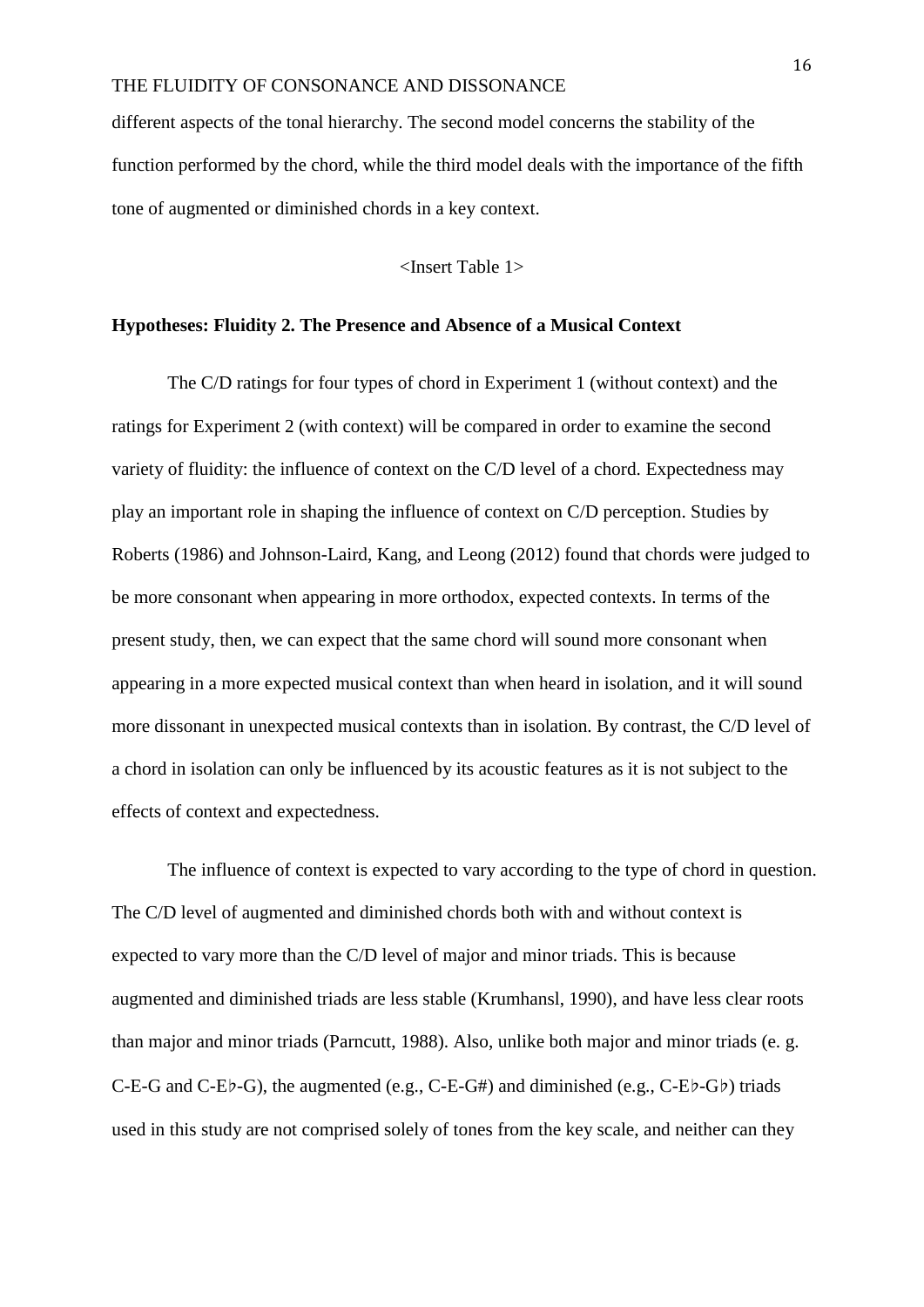be tonic chords of the key. These factors help to contribute to the wider range of C/D judgements that these chords elicit compared to major and minor chords.

#### **Experiment 1. Chords Without Musical Context**

#### **Method**

# **Participants**

Thirty-six adults (Male: 16, Female: 20. Age range: 21-74 years, with a mean age of 33.72 years), all with a moderate amount of musical experience, were recruited. There were 18 participants who had had at least 5 years' worth of music lessons in some form or other, while a further 11 participants were either music students or had already gained degrees in music. 7 participants had not received any formal music lessons or training, but played an instrument or listened to music on a daily basis.

# **Materials**

Materials consisted of major, minor, augmented and diminished triads built on 12 scale degrees (C4: 261.63 Hz, C#4, D4, D#4, E4, F4, F#4, G4, G#4, A4, A#4, B4: 493.88 Hz), all of which were played in root and close position, making a total of 48 triads. Each triad was created by a software program called Cubase using a piano sound, YAMAHA S90ES Piano. The duration of each chord was 1.10 seconds.

# **Procedure**

Forty-eight single triads in root position and close position, each one either a major, minor, augmented or diminished triad, were played in a random sequence using all 12 keys. Participants were asked to judge whether each chord was either consonant or dissonant by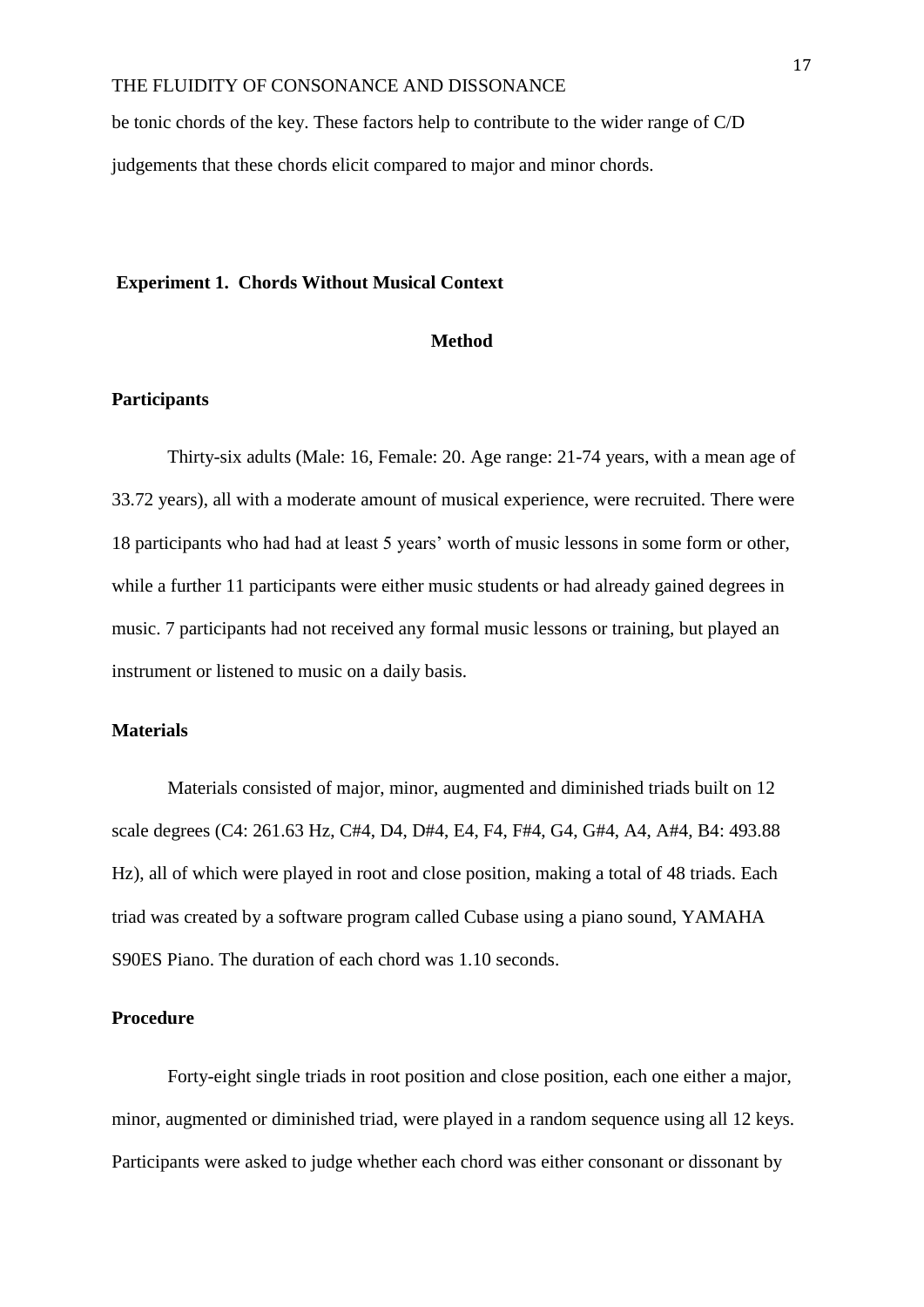pressing buttons on a computer keyboard as quickly and accurately as possible. The next chord would appear after the participant had pressed the "continue" button. Participants' response times were recorded.

# **Results and Discussion**

Table 2 shows the median, 25th and 75th percentiles of C/D judgements for each chord. As can be seen, major triads were judged the most consonant type of triad, followed by minor triads, and then diminished triads, while augmented triads were considered the most dissonant triad. This result reconfirms those of similar experiments in the past (Bidelman & Krishnan, 2011; Cook & Fujisawa, 2006; Johnson-Laird et al., 2012; Roberts, 1986), and contradicts the rank order of calculated dissonance value by Hutchinson and Knopff (1979). Friedman's non-parametric test was used to compare the frequency of "Consonant" responses for each chord, averaged across 12 keys per participant as the data was not normally distributed. The results show that there are statistically significant differences between listeners' judgements of each chord,  $\chi^2 = 75.47$ ,  $df = 3$ ,  $p < .001$ . The Wilcoxon sign-ranked test shows that judgements for major triads were significantly higher – that is to say, participants judged them to be significantly more consonant - than for minor triads,  $z = -3.40$ ,  $n = 36$ ,  $p < .001$ , two-sided, augmented triads,  $z = .5.17$ ,  $n = 36$ ,  $p < .001$ , two-sided, and diminished triads,  $z = -4.74$ ,  $n = 36$ ,  $p < .001$ , two-sided. As for minor triads, judgements were significantly higher than for either augmented triads,  $z = -5.04$ ,  $n = 36$ ,  $p < .001$ , twosided, or diminished triads,  $z = -3.96$ ,  $n = 36$ ,  $p < .001$ , two-sided. Wilcoxon sign-ranked test also shows that judgements for diminished triads were higher than for augmented triads,  $z = -$ 4.36,  $n = 36$ ,  $p < .001$ , two-sided.

Reaction time (the length of time between the start of the sound stimulus and the participant's response) was analyzed using a one-way ANOVA for Repeated Measures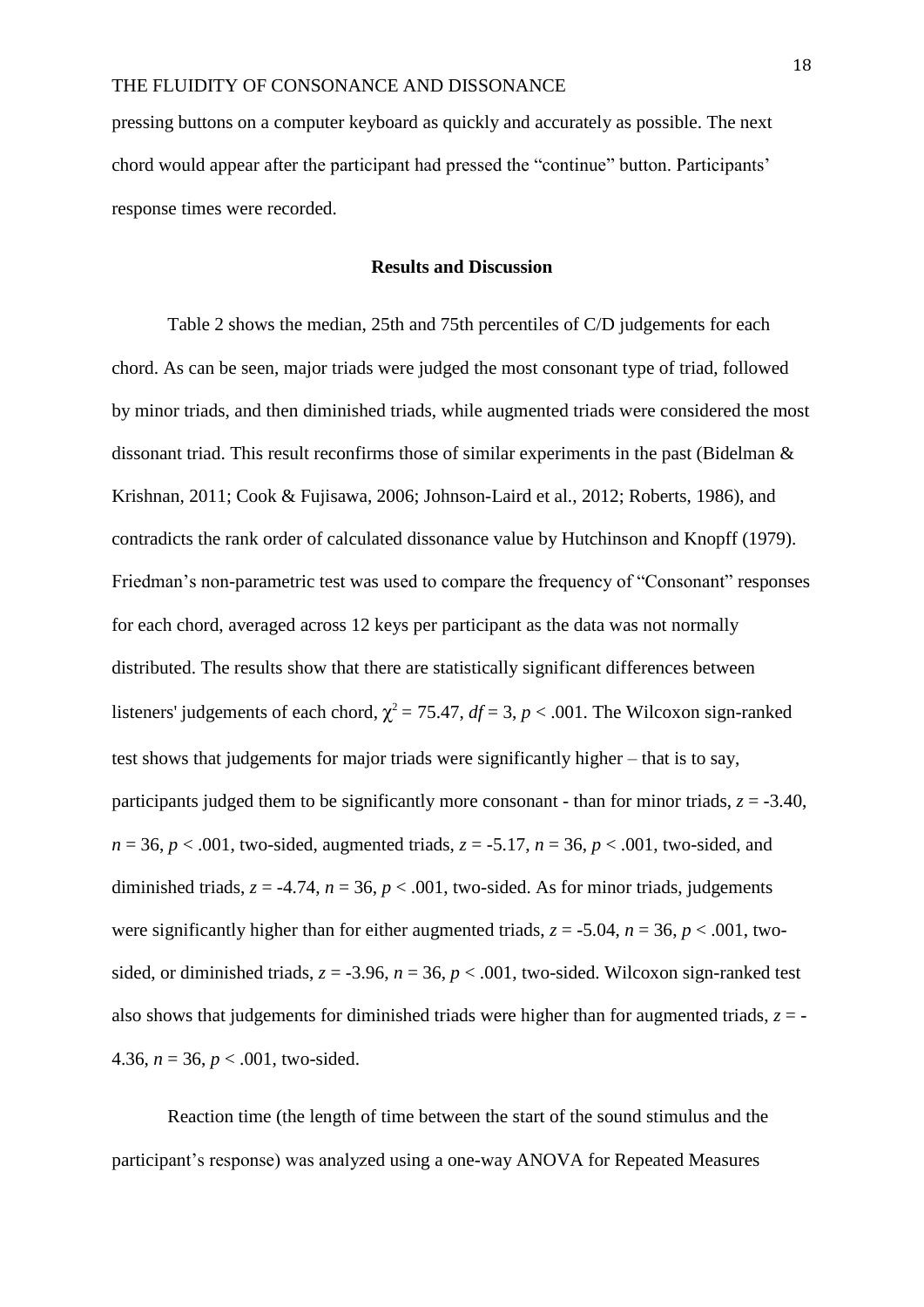(Chord Type) after log-transformation. However, no main effect of Chord Type on response time was found  $(p = .884)$ .

<Insert Table 2>

# **Experiment 2. Chords with Musical Context**

Experiment 2 examined differences in the perception of the same four triads from Experiment 1 (major, minor, augmented and diminished triads) when these are given different harmonic functions. All triads were allocated a variety of different positions in the short sequence IV-V-I in both major and minor keys (major and minor triads appeared only in sequences in major or minor keys respectively).

# **Method**

# **Participants**

The participants were the same individuals who took part in the previous experiment.

# **Materials**

We used 72 chord sequences. Each chord sequence was preceded by a diatonic scale in order to present the key to the participant, and was then followed by the following three chords: IV-V–I (See Figure 1). One of the chords was the target chord. Triadic chords with roots of C, F♯, A, or E♭ - these being the most distant tones in the circle of the fifths - were chosen as target chords to cover all 24 keys (Table 3). For example, a C major target chord is capable of fitting into three different keys depending on its function: the key of C major when on the final tonic chord (I) of the sequence IV-V-I; the key of F major when on the dominant (V); and the key of G major when on the subdominant (IV). Thus, it is possible to create sequences in all 24 keys using triads built on only on the roots of C, F#, A, and E♭. All chord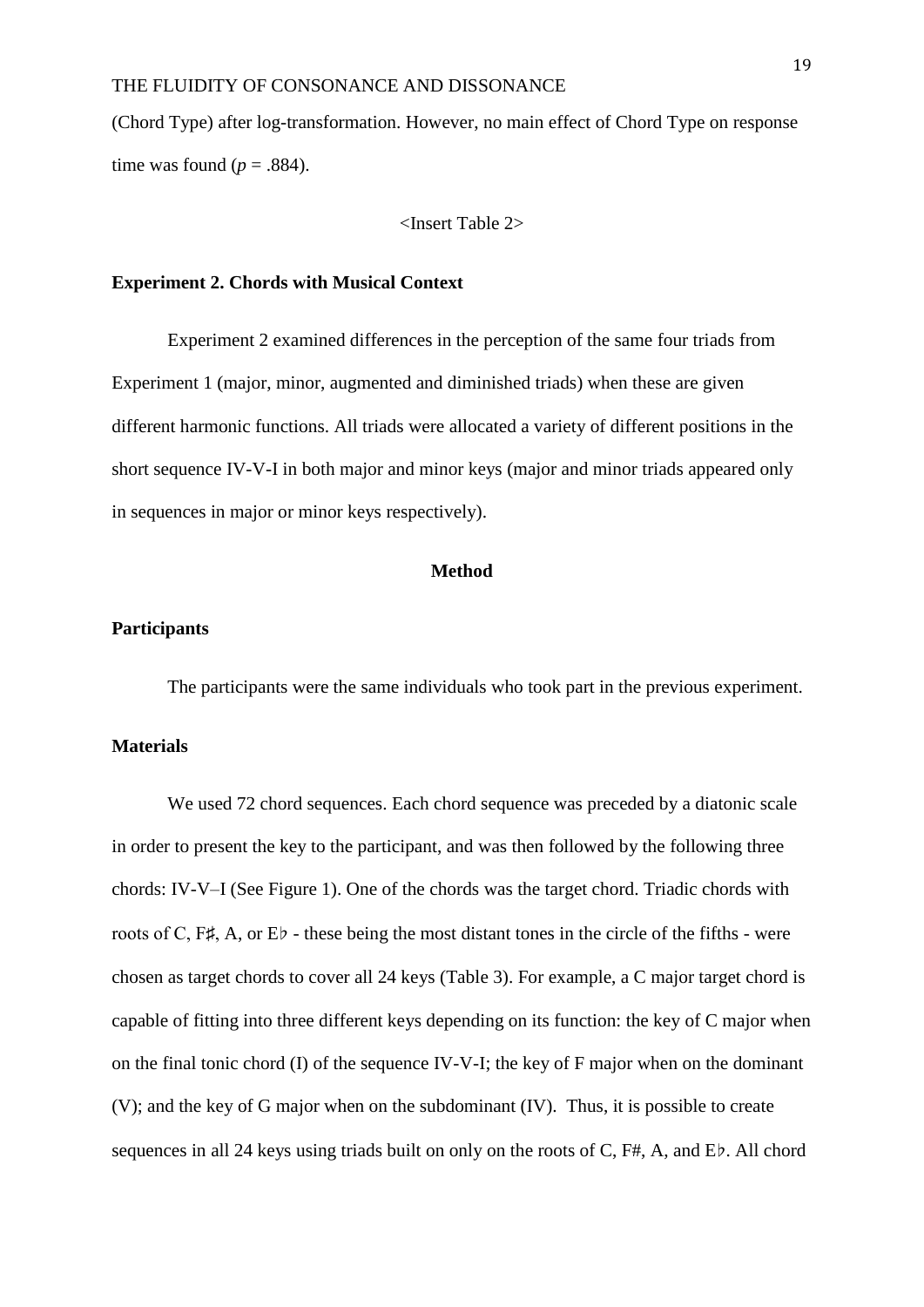sequences contained either one augmented triad (24 sequences), or one diminished triad (24 sequences), or a major or minor control triad (24 sequences). Target chords were put in either the tonic, the dominant or the subdominant position in each chord sequence (Figure 1). It is true that, in normal harmony practice, augmented or diminished chords do not appear in the cadence IV-V-I. Nonetheless, the rationale behind intentionally allocating them to the IV-V-I sequence was that we would be able to see the effect of function more clearly.

#### <Insert Table 3>

All sound materials were sourced from Cubase, and a piano sound, YAMAHA S90ES Piano was used. The duration of each sequence was approximately 7 seconds in total: the scale was 2.20 seconds, and the first chord appeared after 0.85 seconds of silence. Each chord was 1 second long, and there was 0.50 seconds' silence between them. The interonset interval was 1.50 seconds. The aim was to present a sequence that allowed participants enough time to judge each chord, but that was not so slow that they would have trouble perceiving the three chords as a cadence. The tempo and loudness of all materials were kept constant throughout.

# **Procedure**

Seventy-two chord sequences consisting of a scale and three chords were presented. Two tasks were given to participants: to give C/D ratings for each individual chord within the chord sequence, and to give C/D and pleasantness ratings for the entire chord sequence. The first task for participants was to judge whether each of the three chords they heard was either consonant or dissonant as quickly and accurately as possible, which they did by pressing a button directly after each chord was played. One of these three chords was either augmented or diminished (target chords), or a control chord (major or minor). Participants were not informed prior to hearing which of the chords would be the target chord. The chords in the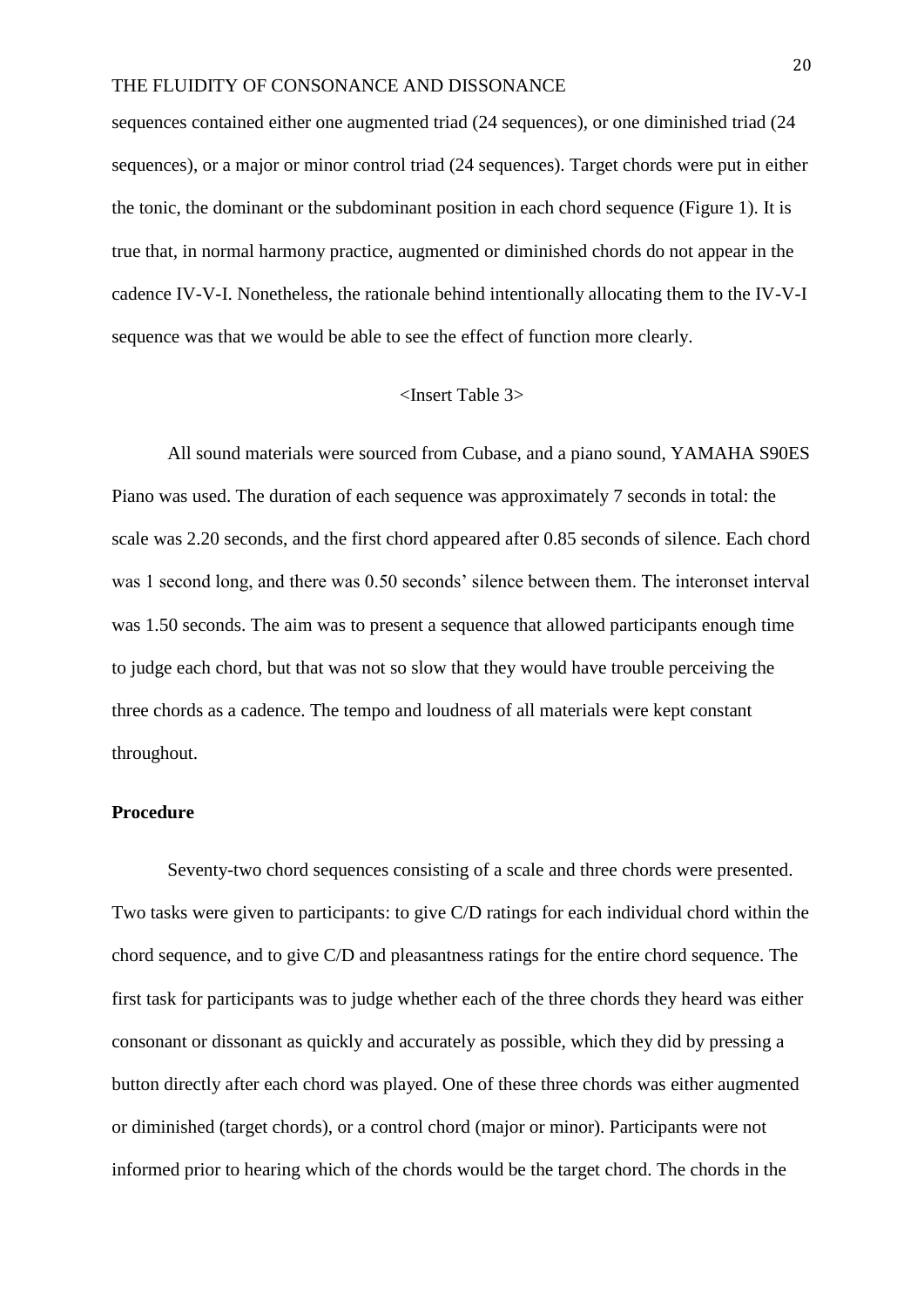sequence appeared successively and the listener was not able to pause the sequence, meaning that they had to respond before the next chord. The second task was that, after each sequence had finished, participants rated the C/D and P/U levels of the whole sequence on a 7-point scale, with 1 being extremely dissonant/unpleasant and 7 being extremely consonant/pleasant.

#### **Design**

Combining the manipulation of Mode (two levels: major and minor), Chord Type (three levels: augmented triads, diminished triads, and controls), and Functions (three levels: tonic, dominant, and subdominant) results in a possible 18 conditions for the four target chords. There are 72 sequences in total. In the analysis, responses were averaged across the different pitches that were used, resulting in 18 responses per participant.

#### **Results and discussion**

## **C/D judgments of the target chords**

Listeners' judgements of the target chords as being either "Consonant" or "Dissonant" were recoded as 0 or 1, respectively. The frequency of each response was averaged across the keys per 18 conditions, and the resulting data was not normally distributed. Hence, a nonparametric test was performed to examine the influence of three factors - Mode, Chord Type, and Function - on C/D judgements, and their interactions with each other. The Wilcoxon signed rank test showed no statistically significant differences between major and minor modes. As for Chord Type, Friedman's two-way analysis of variance by ranks revealed significant differences in C/D judgements depending on Chord Type,  $\chi^2$  = 59.61, *df* = 2, *p*  $= .001$ . Post-hoc analysis with the Wilcoxon signed-rank test was conducted with a Bonferroni correction applied. As a result, the alpha level for statistical significance was set at  $\alpha$  = .017. No significant difference in C/D judgements between augmented and diminished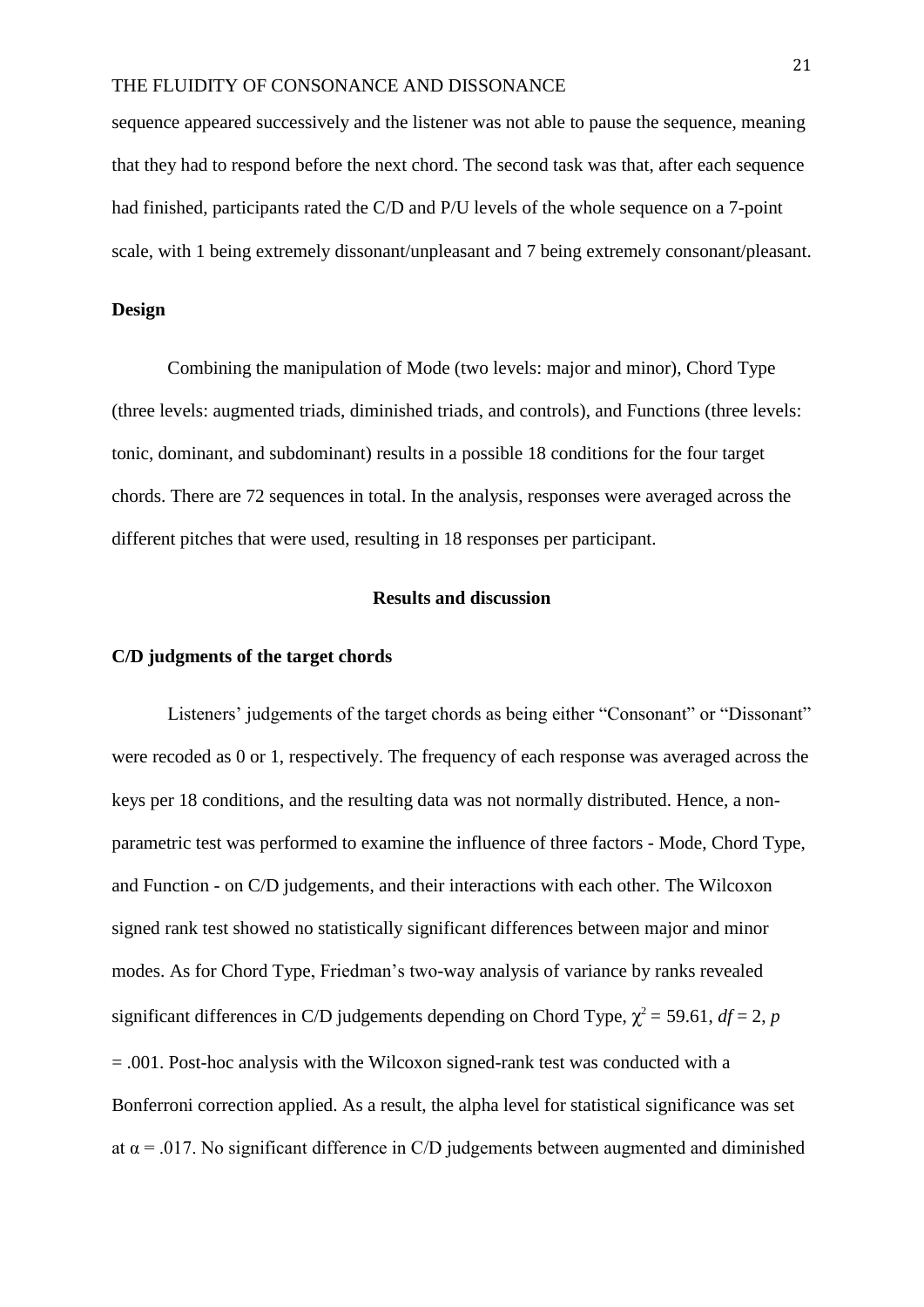triads was found. However, there were significant differences between augmented and control triads (major and minor triads),  $z = 5.19$ ,  $n = 36$ ,  $p < .001$ , and between diminished and control triads,  $z = 5.17$ ,  $n = 36$ ,  $p < .001$ . These results indicate that the control triads were more consonant than either augmented or diminished triads. An application of Friedman's test also revealed statistically significant differences between tonic, dominant, and subdominant,  $\chi^2$  = 7.32,  $df$  = 2,  $p$  = .026, and post-hoc analysis with the Wilcoxon signed-rank test showed that the subdominant was more consonant than the dominant,  $z = 2.46$ ,  $n = 36$ ,  $p = 36$ = .0014, though there was no difference between either the tonic and the dominant, or the tonic and the subdominant. In terms of the interaction between Chord Type and Function, no significant difference was found in either augmented or control triads (major and minor triads). There were statistically significant differences in C/D judgements for diminished triads depending on Function,  $\chi^2$  = 18.43,  $df$  = 2,  $p$  < .001, with diminished triads on the subdominant judged to be more consonant than those on either the tonic,  $z = 3.18$ ,  $n = 36$ , *p*  $= .001$ , or the dominant,  $z = 3.33$ ,  $n = 36$ ,  $p = .001$ . As for the triple interaction between Mode, Chord Type and Function, the application of Friedman's test in augmented and control triads showed no significant difference between Mode and Function. However, there were significant differences in diminished triads both in major modes,  $\chi^2$  = 12.80,  $df = 2$ ,  $p = .002$ , and minor modes,  $\chi^2$  = 15.50,  $df = 2$ ,  $p < .001$ . Post-hoc tests revealed that C/D judgements for diminished triads in major modes on the subdominant were higher than those on either the tonic,  $z = 2.56$ ,  $n = 36$ ,  $p = .010$ , or the dominant,  $z = 2.51$ ,  $n = 36$ ,  $p = .012$ . Equally, in minor modes, diminished triads on the subdominant were more consonant than those on either the tonic,  $z = 2.73$ ,  $n = 36$ ,  $p = .006$ , or the dominant,  $z = 3.08$ ,  $n = 36$ ,  $p = .002$ . The results reveal the strong tendency among participants to perceive diminished triads as being more consonant when on the subdominant.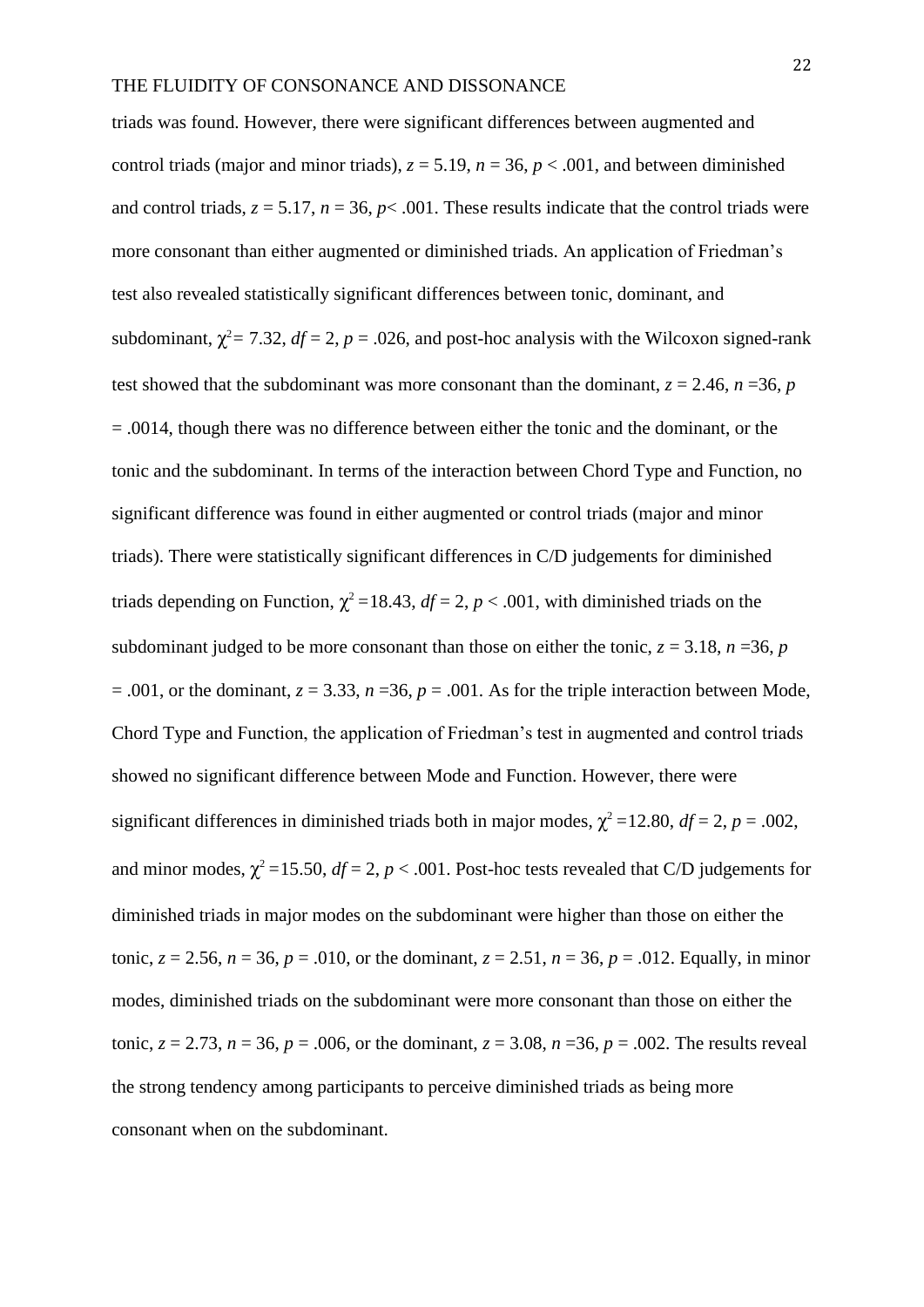Participants' reaction times were also analyzed after log-transformation. A three-way repeated measures ANOVA indicated a significant main effect of Function: *F*(1.68, 59.02) = 14.720,  $p < .001$ , partial  $\eta^2 = .29$ . Participants responded quickest to chords on the dominant  $(p < .001)$ , followed by those on the tonic, and lastly on the subdominant.

#### **Overall consonant/dissonant ratings**

After listening, participants rated C/D and pleasantness levels. A three-way ANOVA with repeated measures was performed to test the effect of Mode (major vs. minor), Chord Type (augmented, diminished, and control), and Function (tonic, dominant, subdominant) on ratings and reaction times. There was a significant main effect of Mode:  $F(1, 35) = 11.29$ , *p*  $= .002$ , partial  $\eta^2 = .24$ , as sequences in major keys were rated more highly (in other words, were considered more consonant) than those in minor keys. Sequences containing only major and minor triads were rated higher than those containing augmented or diminished triads (*p*   $< .001$ ); Chord Type:  $F(1.24, 43.39) = 155.21, p < .001$ , partial  $\eta^2 = .81$ . There was a significant interaction between Mode and Chord Type:  $F(2, 70) = 12.52$ ,  $p < .001$ , partial  $\eta^2$  $=$  .26 (Figure 2). As for the effect of Function, this had a significant main effect:  $F(2, 70) =$ 15.50,  $p < .001$ , partial  $\eta^2 = .30$ . There was significant interaction between Chord Type and Function:  $F(3.32, 116.19) = 15.11, p < .001$ , partial  $\eta^2 = .30$ . The mean ratings are shown in Figure 3. Sequences containing augmented triads on the tonic in a major context were rated significantly lower (more dissonant) than those on other functions ( $p < .001$ ), while sequences containing diminished triads on the subdominant in both major and minor contexts were significantly more consonant than those on either the tonic or dominant ( $p < .001$ ), replicating the results of the evaluations of specific target chords reported above.

As for the log-transformed reaction times for C/D ratings, there was a significant main effect of Chord Type:  $F(2, 70) = 18.565$ ,  $p < .001$ , partial  $\eta^2 = .33$ . Sequences that contained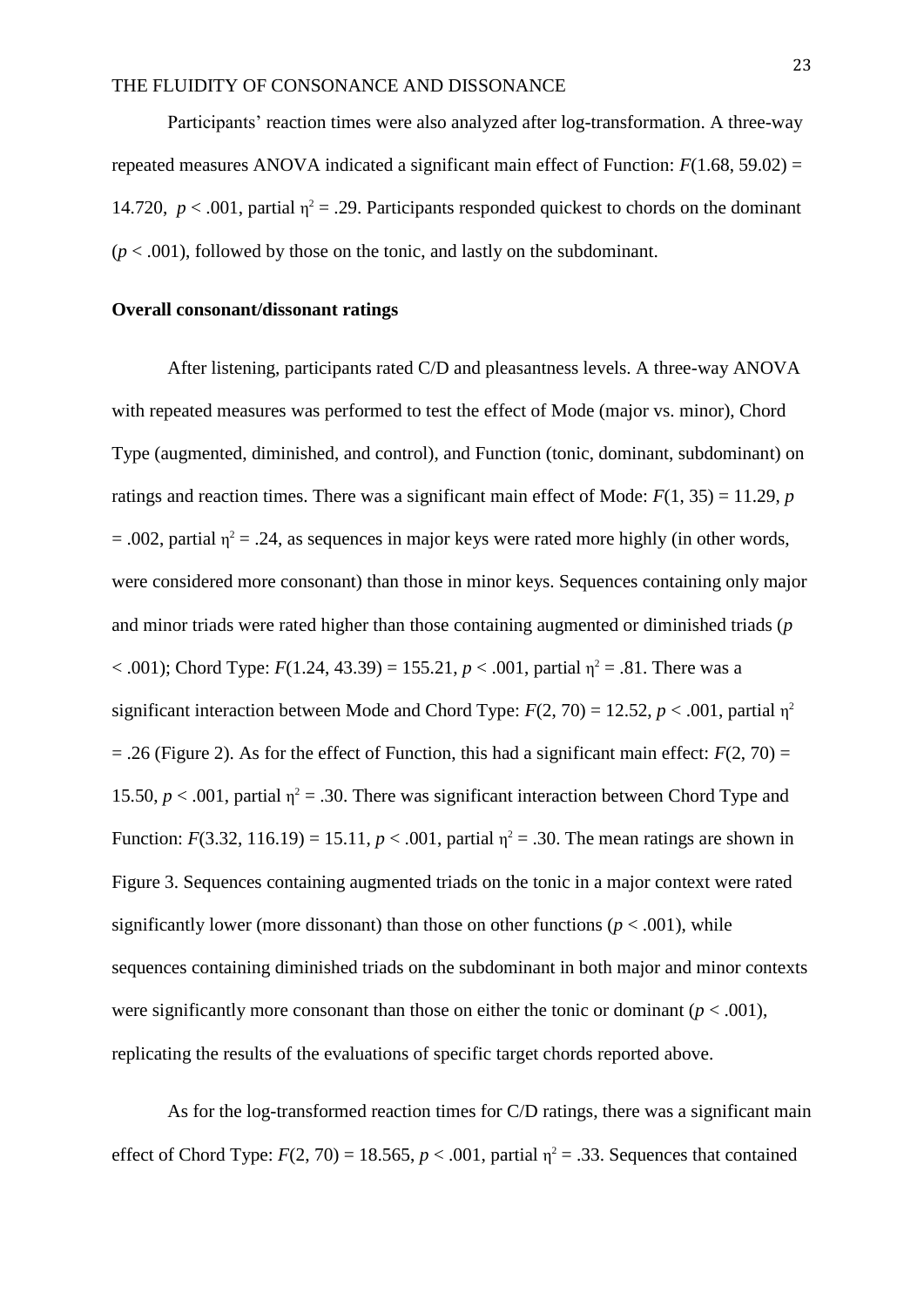control chords as targets (major and minor triads) were rated quickest among the three types of chord, and significantly quicker than diminished chords (*p* < .001). An interaction between Mode and Chord Type was also found:  $F(2, 70) = 9.04$ ,  $p < .001$ , partial  $\eta^2 = .20$ : the effect of Chord Type varied according to Mode. Control chords in a major context (all of which were major triads) were processed significantly quicker than were augmented and diminished triads  $(p < .001)$ , although there was no difference in reaction times between sequences containing minor, augmented or diminished triads.

#### <Insert Figure 2 & 3>

#### **Overall pleasantness ratings**

A three-way ANOVA with repeated measures (Mode 2, Chord Type 3, Function 3) was performed on the P/U ratings. All main effects were found to be significant: Mode: *F*(1, 35) = 4.51,  $p = .041$ , partial  $\eta^2 = .11$ , Chord Type:  $F(1.21, 42.62) = 88.37$ ,  $p < .001$ , partial  $\eta^2$  $= .71$ , Function:  $F(2, 70) = 17.51$ ,  $p < .001$ , partial  $\eta^2 = .33$ . The general trend was very similar to that for overall C/D ratings. There were significant interactions between Mode and Chord Type:  $F(2, 70) = 11.22$ ,  $p < .001$ , partial  $\eta^2 = .24$  (Figure 4), and between Chord Type and Function:  $F(4, 140) = 18.072$ ,  $p < .001$ , partial  $\eta^2 = .34$  (Figure 5). The effect of Chord Type varied according to Function, as sequences featuring augmented triads on the tonic were significantly different from those with the same triads on the dominant and subdominant:  $F(1, 1)$  $35$ ) = 17.13,  $p < .001$ , partial  $\eta^2 = .32$ . Also, the sequences with diminished triads on the subdominant were judged more pleasant than those with diminished triads on either the tonic or the dominant:  $F(1, 35) = 38.96$ ,  $p < .001$ , partial  $\eta^2 = .51$ .

As for log-transformed reaction times, only a significant main effect of Chord Type was found:  $F(2, 70) = 13.23$ ,  $p < .001$ , partial  $\eta^2 = .27$ . Responses for control chords were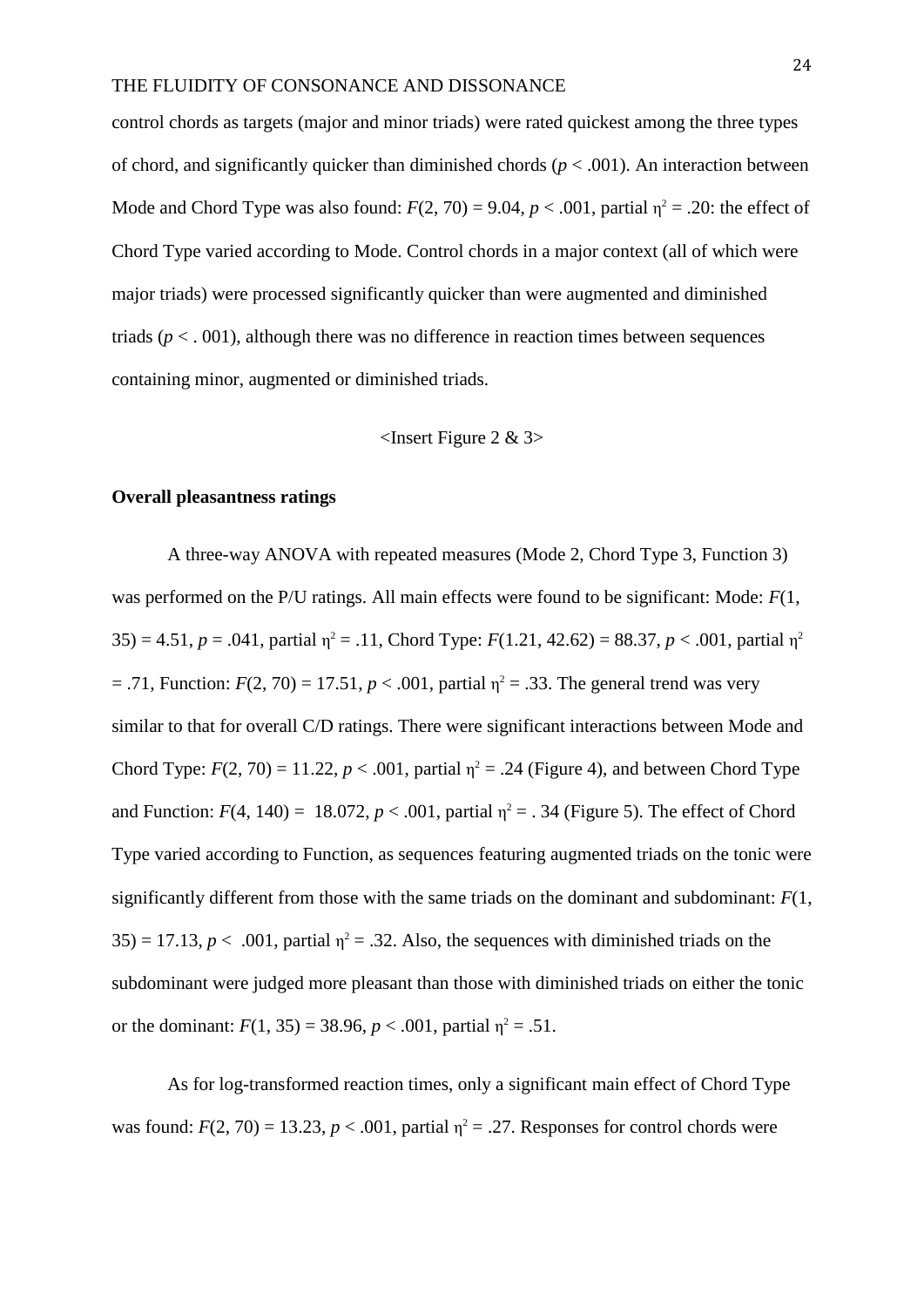quickest among the three types of chord, and were significantly quicker than responses for augmented triads ( $p < .001$ ).

 $\leq$ Insert Figure 4 & 5>

#### **Correlation between C/D and P/U**

The results of the three-way ANOVA with repeated measures, one for each overall C/D and P/U evaluation, indicate that both have identical main effects (Mode, Chord Type, and Function) and interactions (Mode and Chord Type, and Chord Type and Function). Pearson's product-moment coefficient revealed a very strong positive correlation between the mean evaluation of C/D and P/U:  $r(18) = .99$ ,  $p < .001$ . Additionally, the data we assessed on the correlation between participants' C/D and P/U ratings revealed interesting individual differences. In short, not all participants gave similar ratings to C/D and P/U. The range of coefficient values run from -.092 to .980, with the median being .831. For most participants, C/D and P/U ratings were highly correlated ( $p = .001$  to  $p = .015$ ). However, for a few participants (four out of 36), C/D and P/U were evidently different qualities, demonstrated by the fact that their results show no correlation between C/D and P/U ( $r < .50$ ,  $p > .05$ ). Nevertheless, C/D and P/U ratings are generally very similar overall, and it can be supposed that most participants perceived them similarly. This supposition is also consistent with the findings of Guthrie and Morrill (1928), who noted that judgments of the consonance and pleasantness of intervals were very similar.

## **Chords Without and With Musical Context**

A non-parametric test compared the C/D judgments of chords in isolation (Experiment 1) with those of chords in context (task 1 in Experiment 2, target chords), in order to see how judgments differ between chords without and with musical context. The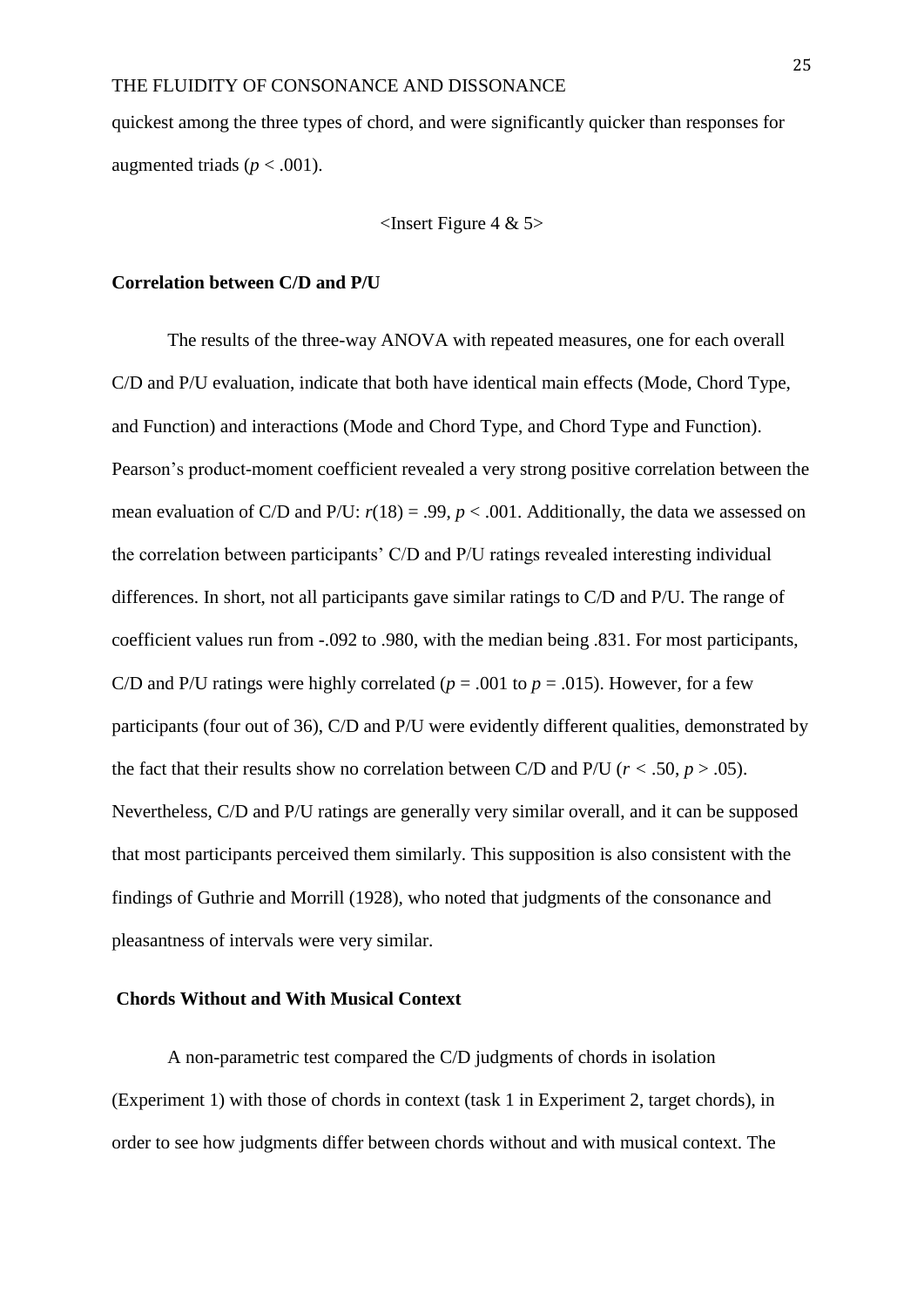Wilcoxon Signed Rank test was performed to compare eighteen pairs (two Modes, three Chord Types, and three Functions) with a Bonferroni correction applied, resulting in an alpha level for statistical significance that was set at  $α = .00278$ . The results for significant pairs are shown in Table 4. There was no statistically significant difference between control triads, with the exception of minor triads on the subdominant, which were more consonant than when in isolation,  $z = 3.29$ ,  $n = 36$ ,  $p = .001$ . As for augmented and diminished triads, all were significantly different, except for augmented triads on the dominant in both major and minor modes. For most of the pairs, the results were positive: that is, chords were more consonant when appearing in context than when in isolation. However, the results for diminished triads indicate that diminished chords on the dominant in both major and minor modes were judged more dissonant when heard in context.

# <Insert Table 4>

#### **General Discussion**

Two experiments were conducted to investigate the influence of musical context on the C/D perceptions of four triads. In Experiment 1, participants were presented with four types of triad without musical context, and they were asked to judge whether these were consonant or dissonant. Major triads were judged the most consonant, followed by minor, and then by diminished. Augmented triads were judged the most dissonant. This result is consistent with previous studies such as Bidelman & Krishnan (2011), Cook & Fujisawa (2006), Johnson-Laird et al. (2012), and Roberts (1986).

Experiment 2 investigated the influence of context and function on the C/D and P/U levels of chords. Participants judged whether each chord of the three-chord sequences they were played was either consonant or dissonant (task 1), and rated C/D and P/U levels of the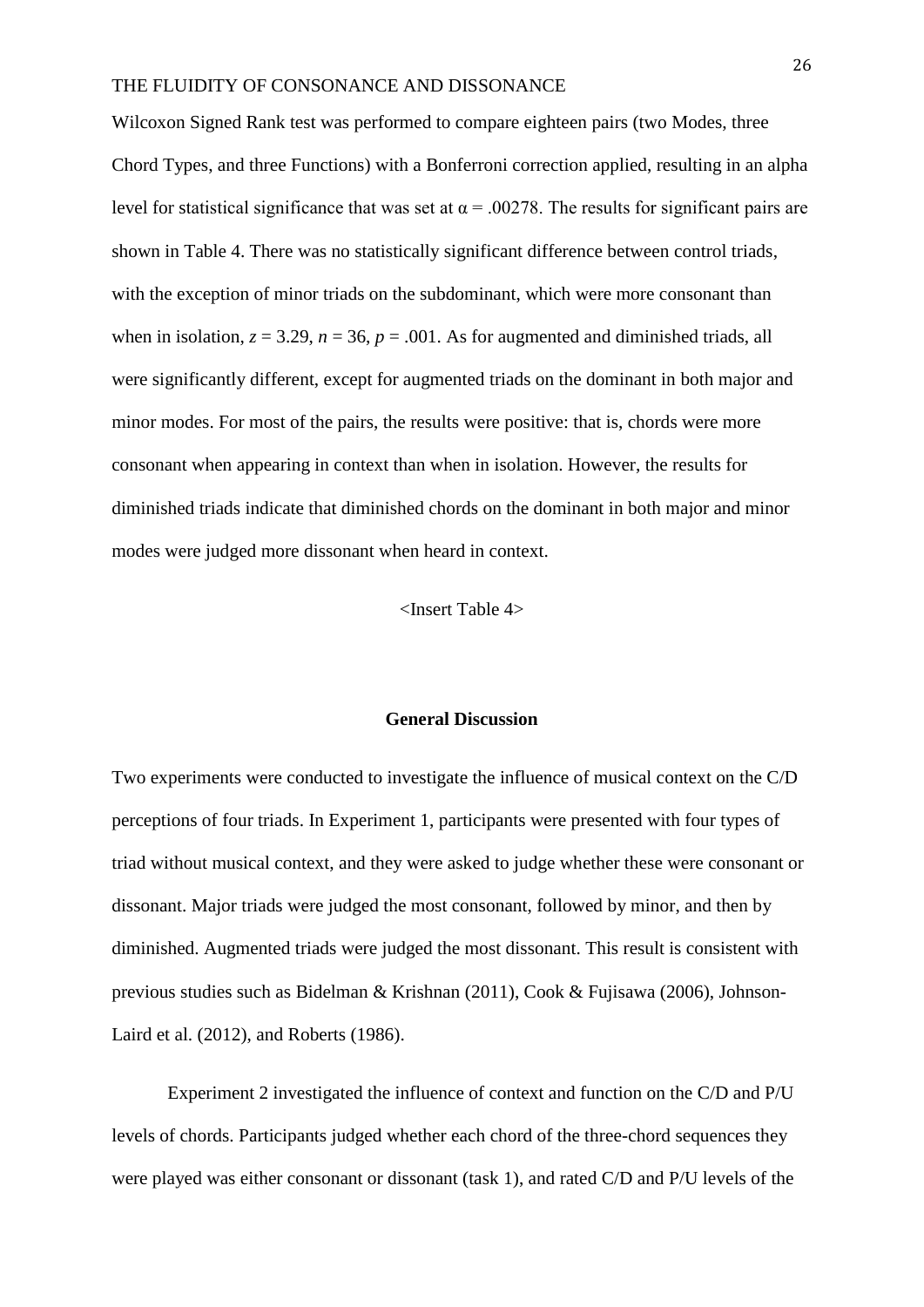whole sequences (task 2). Across all tasks, the control chords (major and minor triads) were rated higher for consonance and pleasantness than either augmented and diminished chords. Major chords were in addition rated higher for consonance and pleasantness than minor chords, and were judged most quickly, corroborating the results of similar experiments that have demonstrated that more expected stimuli are processed more quickly (Bigand et al., 1999; Bigand & Pineau, 1997; Tillmann et al, 2008; Tillmann & Lebrun-Guillaud, 2006).

#### **Fluidity 1: Different Harmonic Function**

The familiarity model predicts that a chord will sound more consonant when it is heard on a more familiar harmonic function. Since, for example, the dominant or tonic is a familiar function for augmented chords, and the dominant or subdominant are familiar functions for diminished chords, the familiarity model will predict that these chords will sound more consonant than the same chords on a less familiar function. By contrast, the tonal stability model predicts that augmented or diminished chords will be most dissonant when on the tonic, followed by the dominant, and most consonant when on the subdominant. The third model based on the position of the fifth note in a scale predicts that the target chord will sound most consonant on the subdominant, followed by the tonic, and most dissonant when on the dominant. This prediction derives from the idea that a chord is more dissonant when its fifth note, which is violated by an augmented or diminished tone, has more importance in tonal hierarchy

The results of Experiment 2 show that the C/D levels of acoustically identical chords vary according to harmonic function, a finding that closely matches the previously mentioned hypothesis that the same chord will provoke different expectations and brain responses when it fulfils different harmonic functions (Koelsch et al., 2000; Leino et al., 2007; Loui et al., 2005; Maess et al., 2001). The difference between functions was very clear in the case of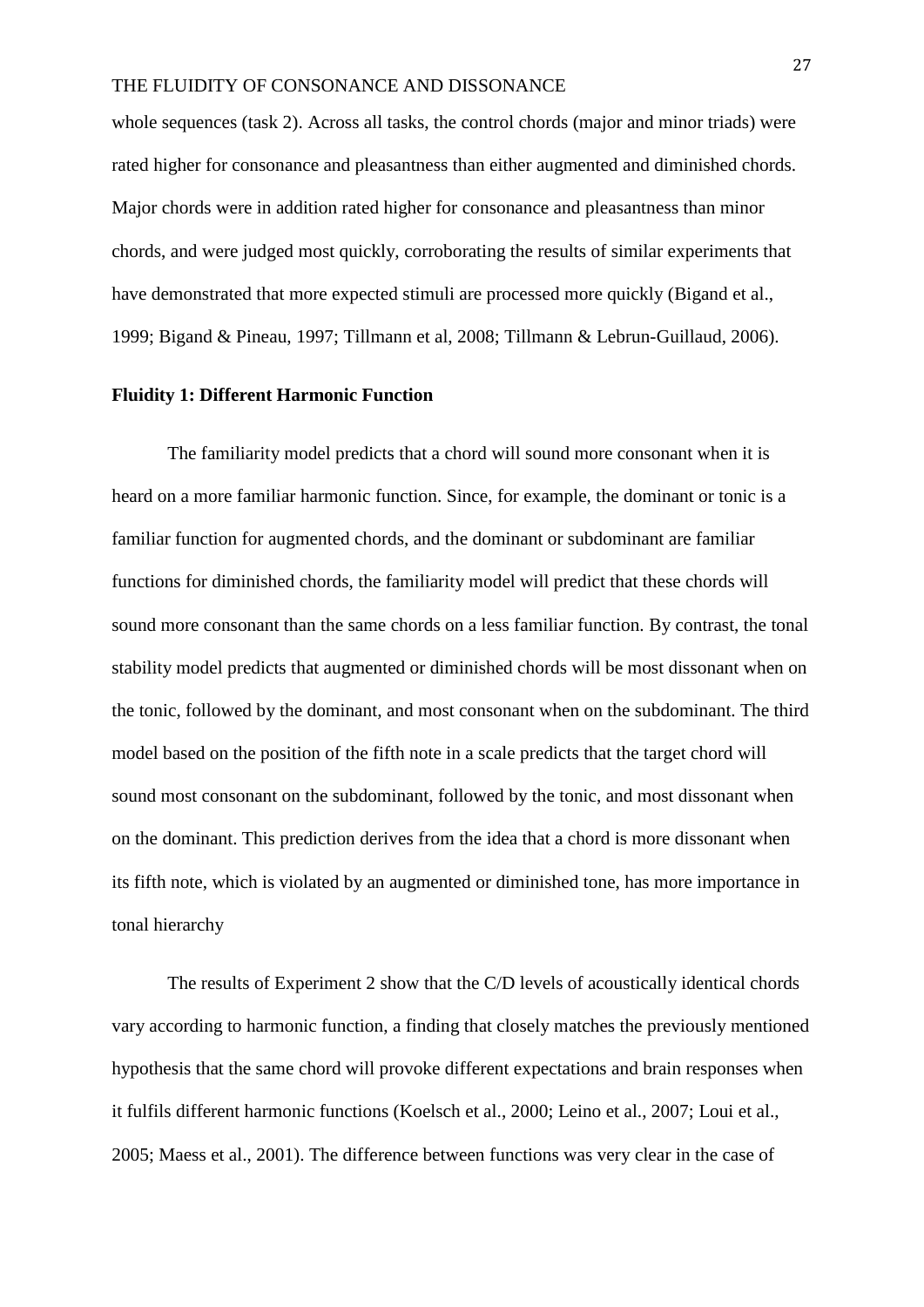diminished chords in both major and minor contexts. Both judgements for target chords (task 1 in Experiment 2) and ratings of whole chord sequences for C/D and P/U (task 2 in Experiment 2) show that diminished chords on the subdominant were consistently judged more consonant and pleasant than the same chord appearing in any other function. These results for diminished chords could be ascribed to familiarity: diminished triads often appear as a supertonic chord in a minor key, and a diminished chord on the subdominant is identical to a diminished seventh chord built on the supertonic (II) of the key without the root (Parncutt, 2006). In this context, diminished triads will often be followed by V and I chords to make a common harmonic progression, which is the same progression employed in this experiment: IV-V-I. This influence of familiarity seems to be consistent with the results of previous (Koelsch et al., 2000; Leino et al., 2007; Loui et al., 2005; Maess et al., 2001), in which the Neapolitan chord appearing on an unexpected function (the tonic) triggers larger negativities than the same chord on an expected function (the subdominant).

As for C/D judgements of augmented chords (task 1 in Experiment 2), no significant differences were found in the C/D judgements between functions. This may be due to the fact that the dissonant characteristics of the augmented chords were too strong to be influenced by their function, a postulation that is consistent with Johnson-Laird et al.'s (2012) finding that non-tonal chords with a strong acoustic character are less likely to be influenced by context. However, augmented triads on different functions did receive different ratings, with sequences containing augmented triads on the tonic in a major key (task 2 in Experiment 2) receiving the lowest C/D and P/U ratings. This may be due to there being a greater violation of expectation for augmented triads on the tonic, an idea that supports the second model based on the stability of chords. Diminished chords on the tonic were likewise judged to be less consonant, though this was also not statistically significant. Perhaps augmented and diminished chords on the tonic represented a larger violation because the last chord of the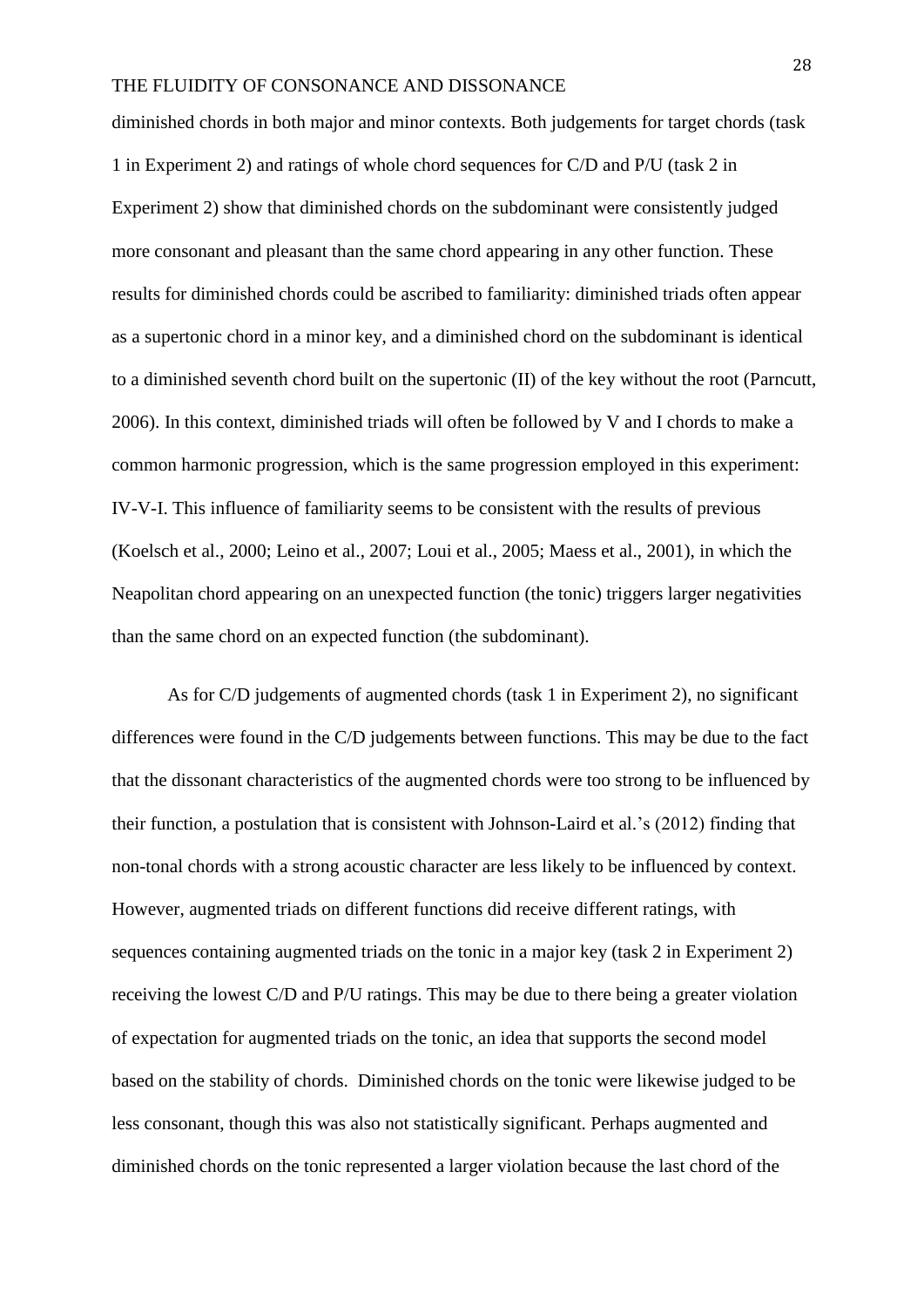sequence was expected to be consonant, in order to provide a proper end to the cadence. This larger violation of expectation may also be due in part to the fact that the tonic is the most stable function (Bharucha & Krumhansl, 1983; Krumhansl, 1990), that there is a greater expectation that a cadence will end on the tonic than in any other way (Tillman & Lebrun-Guillaud, 2006), and that the sense of key and harmonic context has to be established well towards the end of a chord sequence (Koelsch et al., 2000). A greater violation of stability occurred in the case of augmented triads on the tonic because, for a variety of reasons, the expectation for a stable tonic to complete the cadence is greater than it is with the other two functions.

By contrast, the results for augmented triads do not lend support to the familiarity model. This may be owing to the fact that augmented triads on the tonic are familiar only in very particular circumstances, and that these were not to be found in the experimental stimuli. The tonic in the stimuli sequences of this experiment was in all cases the last chord of the sequence. However, augmented chords typically only appear on the tonic at some point within a sequence in order to lend the phrase a chromatic sound, and this of course represents a very different usage for the augmented chord.

The result that diminished chords on the subdominant were consistently perceived as more consonant than the same chords on the other two functions lend partial support to the third model, which is concerned with the position of the fifth note in the scale. This model predicts that the target chord will sound most consonant on the subdominant, followed by the tonic, and most dissonant when on the dominant. Although there is no statistically significant difference between the overall ratings for C/D and P/U for a diminished chord on the tonic and the same chord on the dominant, the chord was judged slightly less consonant and less pleasant on the dominant when the fifth note was the supertonic than it was on the tonic when the fifth note was the dominant, a finding that is consistent with the position of the fifth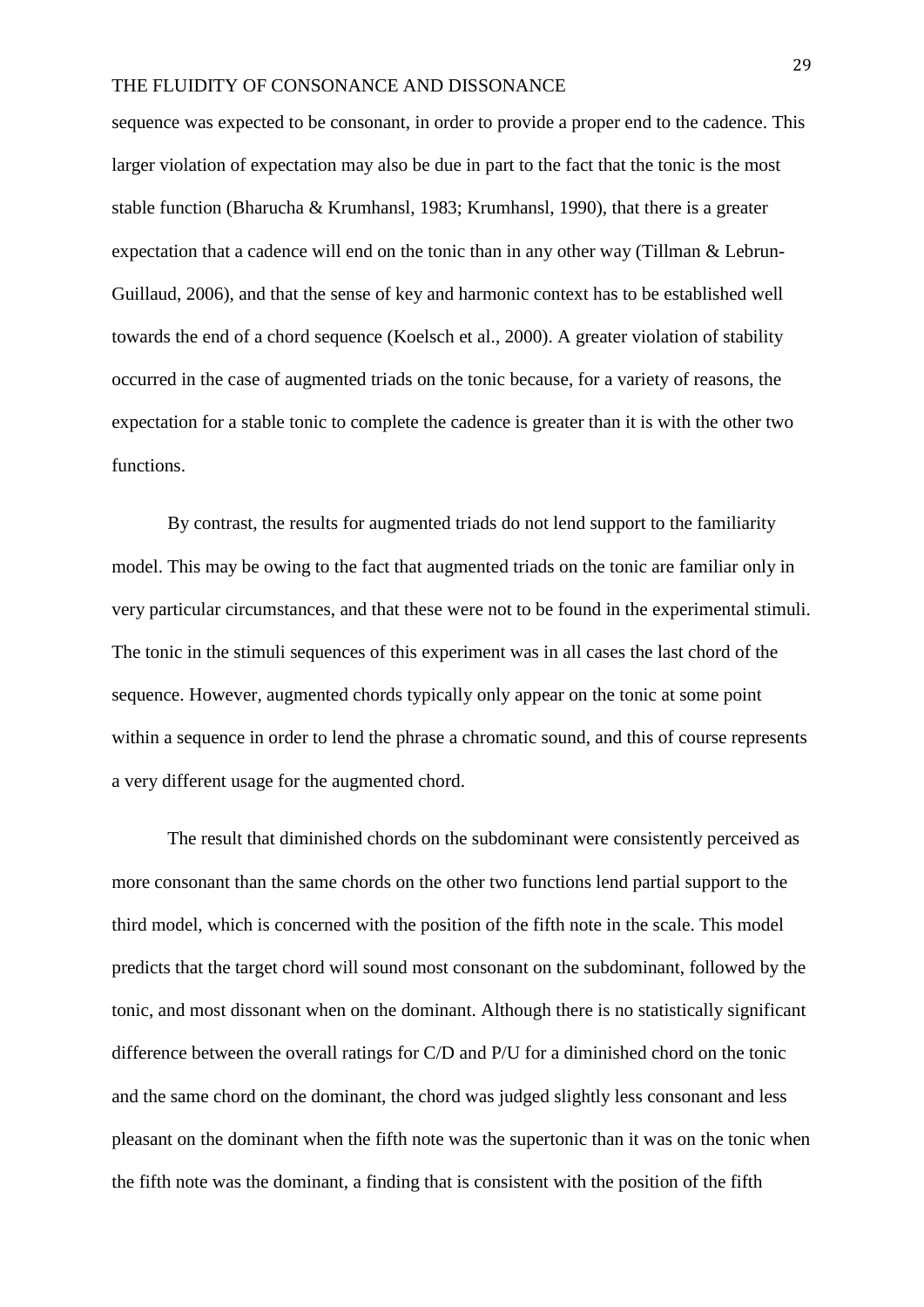model. However, the results for augmented chords, which showed that these were most dissonant when on the tonic, do not conform to this model's predictions. It is difficult to know whether to conclude that there is some difference between the perception of the consonance of augmented and diminished triads that renders this model only partially valid, or whether the results for augmented chords in fact indicate that the model is wholly invalid.

In short, Experiment 2 confirmed that C/D is fluid, and that the C/D levels of chords vary according to harmonic function. The results for diminished triads are consistent with all three hypotheses, while the results for augmented triads are consistent only with the second model based on the stability of the function of a chord. The difference between the results obtained for augmented triads and those obtained for diminished triads may be due to the fact that the diminished triad and the augmented triad are very different types of chord: each has its own unique acoustic properties, and each has a particular role to play in musical harmony.

#### **Fluidity 2: Presence and Absence of a Musical Context**

The comparison between chords in isolation (Experiment 1) and chords in a musical context (task 1 in Experiment 2) reveals the influence of context on C/D perception for both diminished and augmented chords. Augmented triads on the tonic and subdominant were more consonant when occurring in a context than when in isolation. The influence of context on the C/D levels of diminished triads varied: diminished chords on the dominant were more dissonant in a context than in isolation, but when they appeared on the tonic and subdominant they were more consonant in a context. As for control chords, with the exception of minor chords on the subdominant, no difference in C/D judgements was evinced between major and minor triads heard in isolation and in a musical context.

Both augmented and diminished triads were judged more consonant when they appeared on the tonic or the subdominant than when in isolation. However, C/D judgements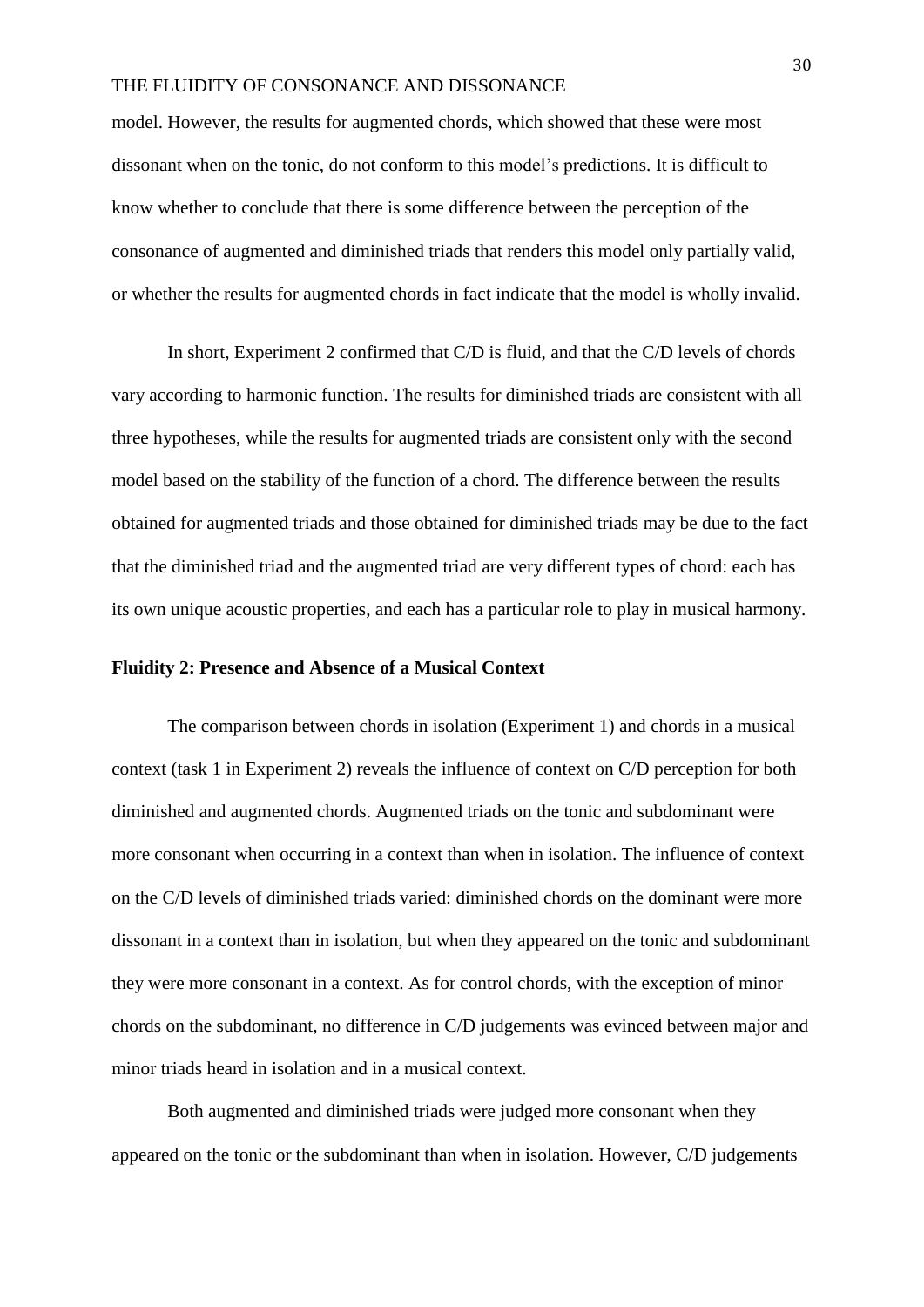for augmented and diminished chords differ from one another when it comes to the dominant: there is no significant difference between the C/D levels of augmented chords on the dominant and the same chords in isolation, whereas diminished chords on the dominant in both major and minor modes were judged more dissonant in a musical context than in isolation. This partly confirms the hypothesis that chords sound more dissonant when heard in an unexpected context than when heard in isolation, since, according to the second hypothesis of Fluidity 1 (the "tonal stability of a chord's function" model), a diminished chord is not expected to sound most consonant when heard on the dominant. However, the second hypothesis of Fluidity 1 also predicts that the tonic will be an unexpected context for both augmented and diminished triads. As such, the fact that both triads were judged to be more consonant when on the tonic than when in isolation does not match the second hypothesis of Fluidity 1, and fails to support the hypothesis that an unexpected context makes chords more dissonant.

This exception of the dominant also may be due to the violation of the role of the dominant. Diminished triads often appear on the dominant in major modes as leading note chords, and are so called because they lead to the tonic to end the cadence. The dominant is, therefore, a familiar harmonic function for the diminished triad. While the diminished triads used in Experiment 2 were built on the fifth note of the scale, a leading note chord occurs on the seventh note of the scale. In order to have worked "properly", the dominant should have led smoothly to the final tonic; but in fact the diminished triads on the fifth note of the scale in the stimuli sequences did not function in this way. These unexpected diminished triads violated the sense of a proper flow from the dominant to the tonic, and hence also violated listeners' expectations – at least, this seems like a reasonable explanation for the perceived dissonance of diminished triads on the dominant. The findings for diminished triads perhaps indicate that harmonic functions only work properly when they are comprised of the right

31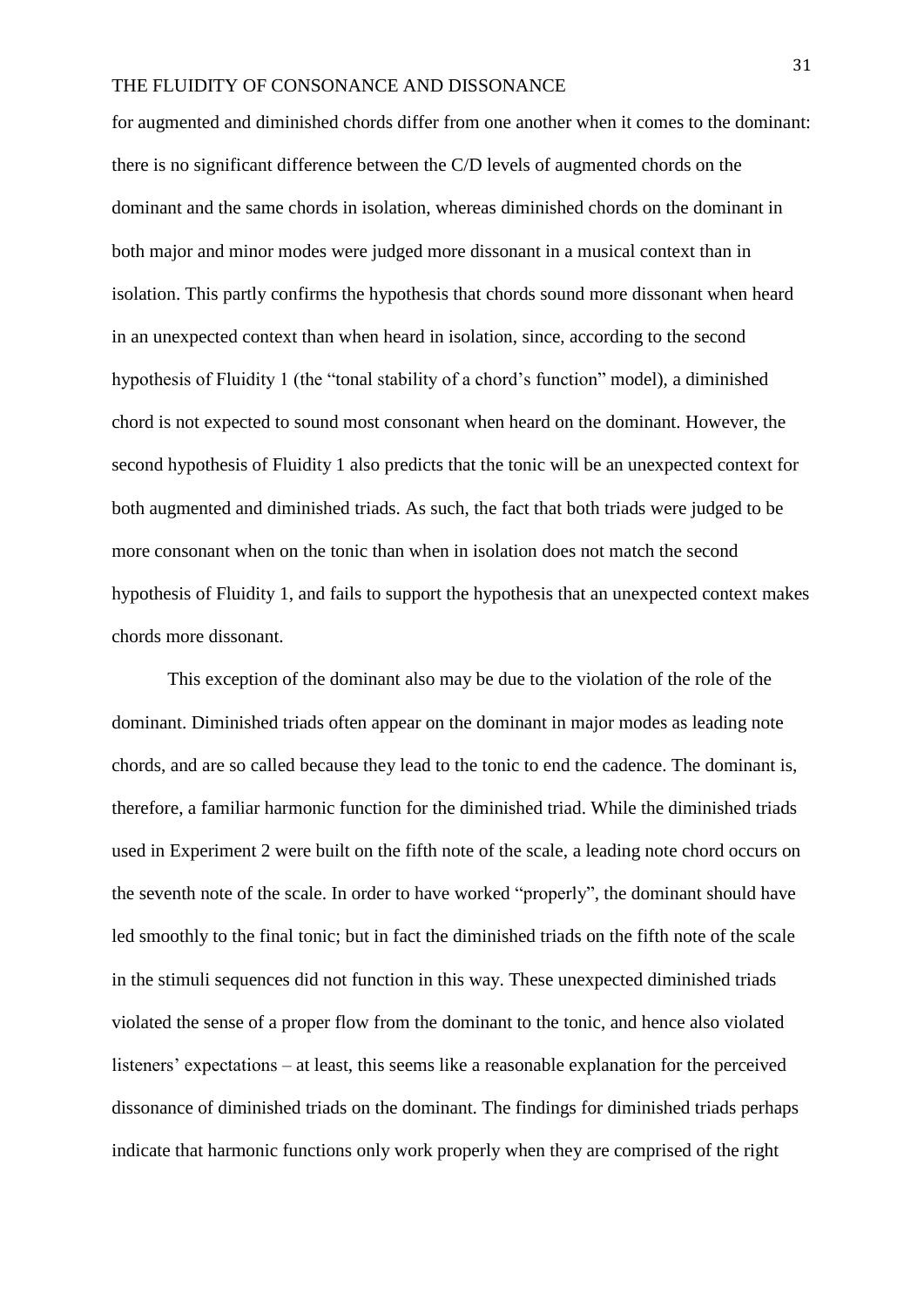notes of the scale, and they also suggest that participants' C/D judgements are determined more by their familiarity with authentic harmonic progressions than by the mere harmonic function of a particular chord.

The differences between chord types suggest that, as predicted, the influence of context varies according to the chord: in other words, the degree of the fluidity of C/D judgements depends on the type of chord in question. A study by Johnson-Laird, Kang, and Leong (2012) found similar results that the degree to which context influences the listener's judgements of dissonance will vary according to the particular chord being judged. This study compared tonal chords (such as major triads, minor triads, the seventh and the minor seventh) and non-tonal chords (for example, chords that do not consist of the third or fifth), and found that the former were more influenced by context than the latter. However, this result could be attributable to the characteristics of the non-tonal chords: in other words, the acoustic features of these non-tonal chords may have been too original or too different from those of orthodox tonal chords for them to be influenced by context. The qualities and characteristics of chords may contribute to the degree to which context influences the listener. In the case of this present study, the more dissonant or ambiguous the chord was in isolation, the more fluid the C/D judgements of the chord were in musical context. The results of Experiment 1 and the comparison between Experiments 1 and 2 bear this out: augmented triads were judged to be very dissonant in isolation, while diminished triads were judged to be neither particularly consonant nor particularly dissonant - that is to say, diminished triads were ambiguous. In the case of both augmented and diminished triads, their C/D levels fluctuated greatly according to context, especially diminished triads due to their ambiguity. By contrast, major triads were judged to be solidly consonant, whatever their context. Major triads have the clearest root among these four chords, according to Parncutt (1988), and their unambiguousness and stability may have enabled them to maintain their consonant identity regardless of function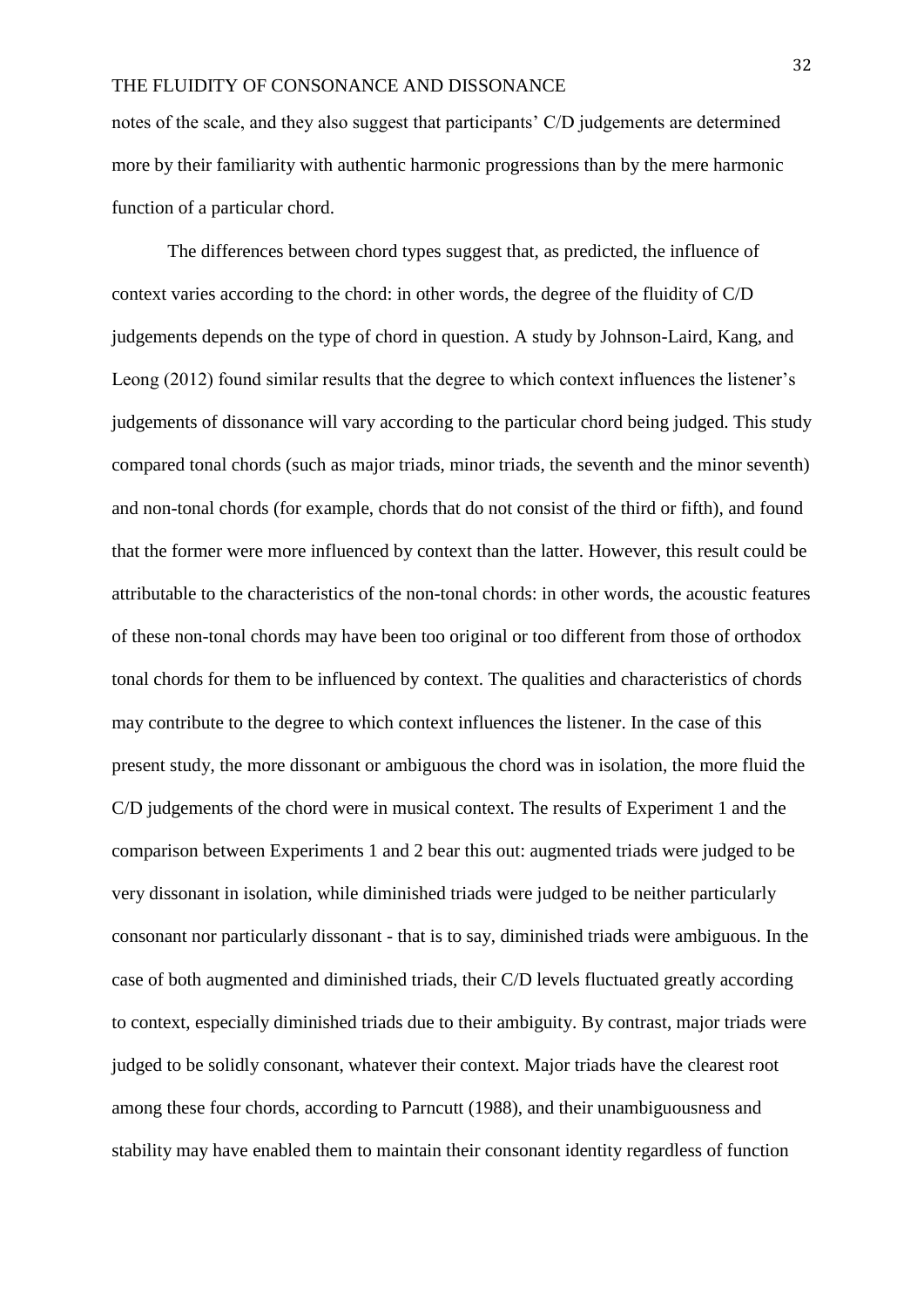and context. Support for this assertion comes from Janata (1995), who found that it is more difficult and takes more time to process chords with ambiguous C/D or tonal context than it does to process those that are unambiguous, such as clearly consonant or very dissonant chords.

#### **C/D and P/U**

With regard to perceptions of P/U, the results reveal a strong correlation between these and C/D perceptions; consonant chords are generally judged to be pleasant, while dissonant chords are typically considered unpleasant. This finding agrees with the notion that C/D and P/U are commonly conflated in people's minds. However, a few listeners judged neither that consonant chords were pleasant, nor that dissonant chords were unpleasant. Guthrie and Morrill's (1928) reported incongruency between the perception of C/D and of P/U: they found that musicians judged C/D (measured in terms of fusion and smoothness) and pleasantness differently. The lack of consistency between different studies of C/D and P/U demonstrates that, despite the common assumption to the contrary, P/U and C/D judgements do not always closely match one another. This opens up the possibility for thinking that dissonance can in some instances induce pleasantness in the listener. There are moments in certain pieces of music where dissonant chords in fact sound pleasant, for instance in contexts in which the dissonant chord is resolved in an expected fashion. The pleasantness of certain dissonant chords might be attributable to the fact that, as Meyer (1956) wrote with reference to Zarlino's view on the matter, dissonance in a piece of music has an aesthetic power that "adds beauty and elegance to the work and makes the consonance which follows more acceptable and sweet" (1956, p. 229). Perhaps more ecologically valid and rich material would be needed to better explore "the pleasantness of dissonance".

One criticism that might be levelled at this experiment is that the experimental method employed ignores some aspects of tonal music, namely, certain orthodox contexts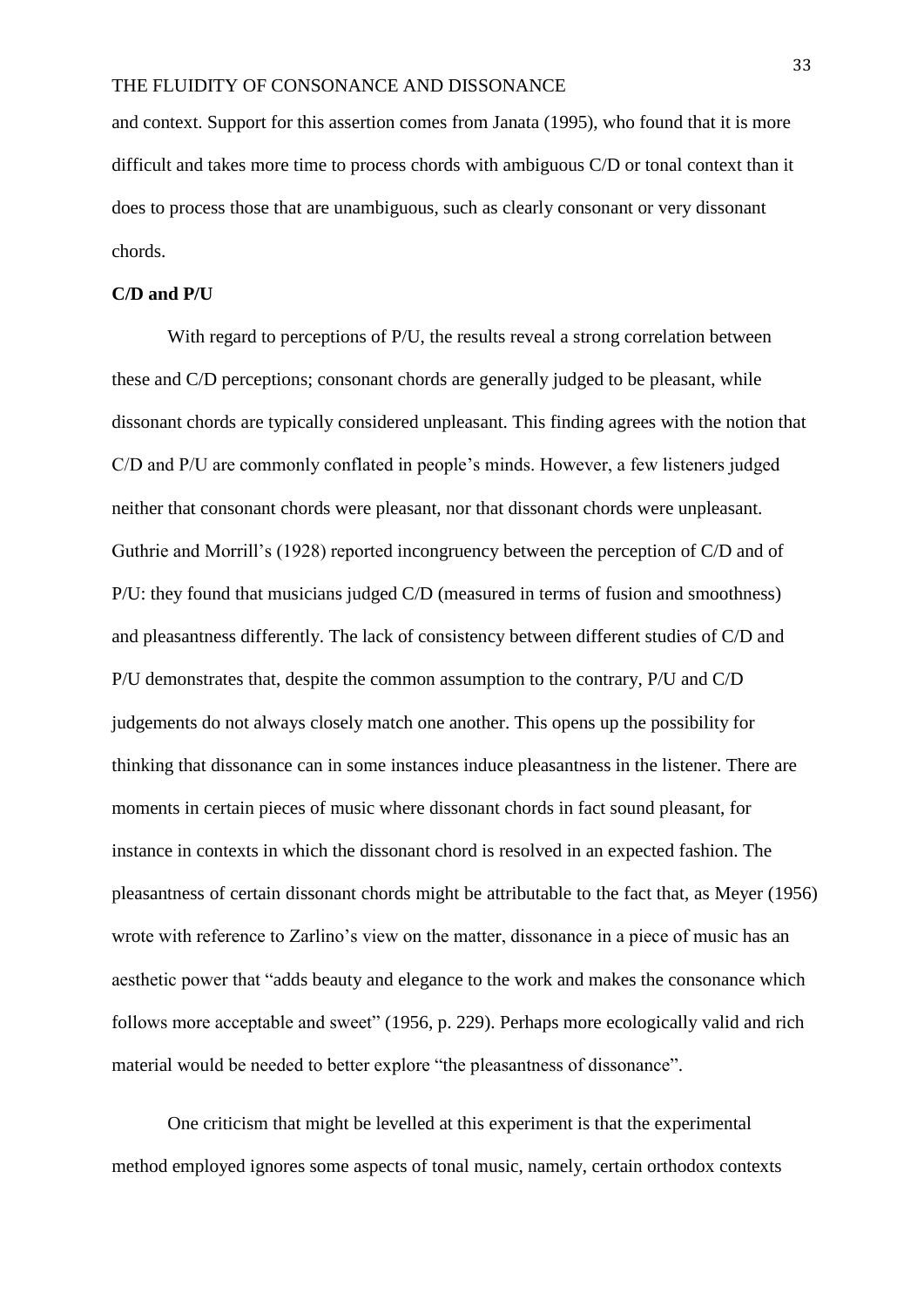and resolutions. In Experiment 2, both augmented and diminished triads were made to function in atypical contexts. Some "typical" contexts in which they would normally appear in tonal music were overlooked due to an experimental design that prioritized the influence of function, and it cannot be denied that this increased the likelihood of making these chords more dissonant and unpleasant. This is especially the case for diminished triads on the subdominant, which were judged to be more dissonant in musical context than in isolation. According to expectation theory (Huron, 2006), an unexpected stimulus is liable to induce a negative reaction. It is by no means necessary that a dissonant chord will be an unexpected stimulus, and so expectation theory should not lead us to believe that dissonance will customarily produce a "negative" expectancy reaction: however, unexpected occurrences of augmented and diminished triads in atypical contexts may indeed have led many listeners to respond to the experimental stimuli with surprise, confusion or annoyance. In addition to the problem of augmented and diminished chords appearing in atypical contexts, the experimental design also failed to take into account the fact that these chords are typically supposed to be resolved. It seems plausible that C/D judgements will be influenced by the way in which a chord is resolved in the real listening experience, and so this relation might be a profitable avenue for future research. Recent research shows that expected closures to chord sequences (such as dominant-tonic (V-I)) are judged to have a higher sense of completeness and belongingness within the sequence, less tension, and are more accurately and rapidly judged for consonance (in tune) and dissonance (out of tune) than unexpected closures (Bigand et al., 2003; Bigand et al., 1999; Bigand & Pineau, 1997; Steinbeis, Koelsch & Sloboda, 2006; Tillmann et al., 2008; Tillmann & Lebrun-Guillaud, 2006). In the light of these findings, one can assume that an augmented or diminished chord that is resolved in an expected way will sound more consonant than one with an unexpected resolution. Further

34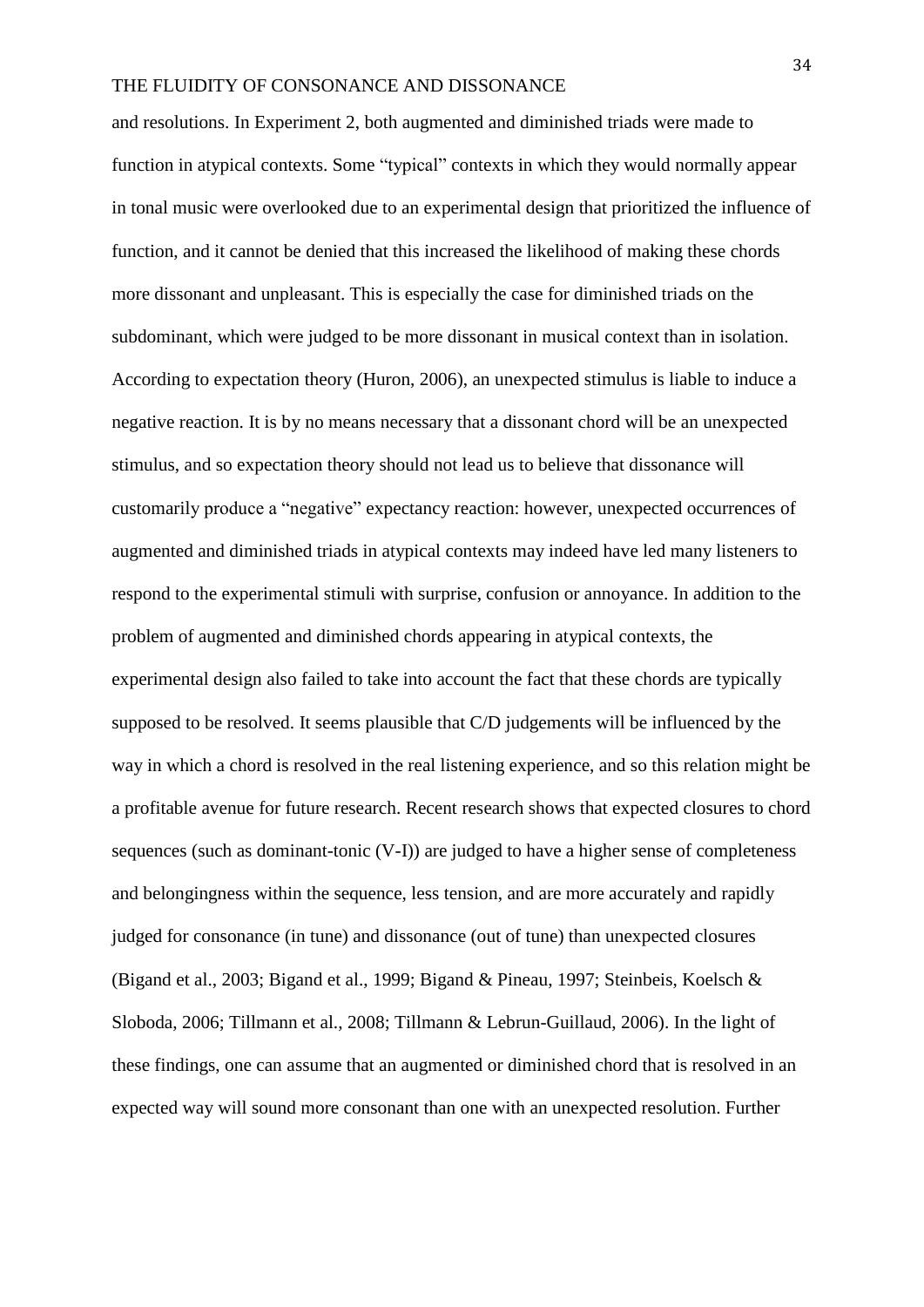studies should help to shed more light both on the importance of orthodox contexts for the perception of augmented and diminished chords, and on the importance of their resolution.

The present study is valuable as it provides empirical data about the influence of musical context on the perceived C/D of major, minor, augmented and diminished triads. The results confirm that the C/D and P/U of chords are influenced by musical context and harmonic function, particularly in the case of diminished triads. The degree to which a chord is influenced by these factors varies according to the type of chord in question, and stands as confirmation of the dual and contradictory character of C/D: its rigidity and fluidity.

#### **References**

Andrews, H. K. (1950). *The Oxford Harmony*. Oxford: Oxford University Press.

- Bharucha, J. (1994). Tonality and expectation. In Aiello, R (ed.), *Musical Perceptions*, 213- 239, New York: Oxford University Press.
- Bharucha, J., & Krumhansl, C. L. (1983). The representation of harmonic structure in music: hierarchies of stability as a function of context. *Cognition*, 13, 63-102.
- Bigand, E. (1997). Perceiving musical stability: the effect of tonal structure, rhythm, and musical expertise. *The Journal of Experimental Psychology: Human Perception and Performance*, 23(3), 803-822.
- Bigand, E., Parncut, R., & Lerdahl, F. (1996). Perception of musical tension in short chord sequences: The influence of harmonic function, sensory dissonance, horizontal motion, and musical training. *Perception & Psychophysics,* 58(1), 125-141.

Bigand, E., & Pineau, M. (1997). Global context effects on musical expectancy. *Perception*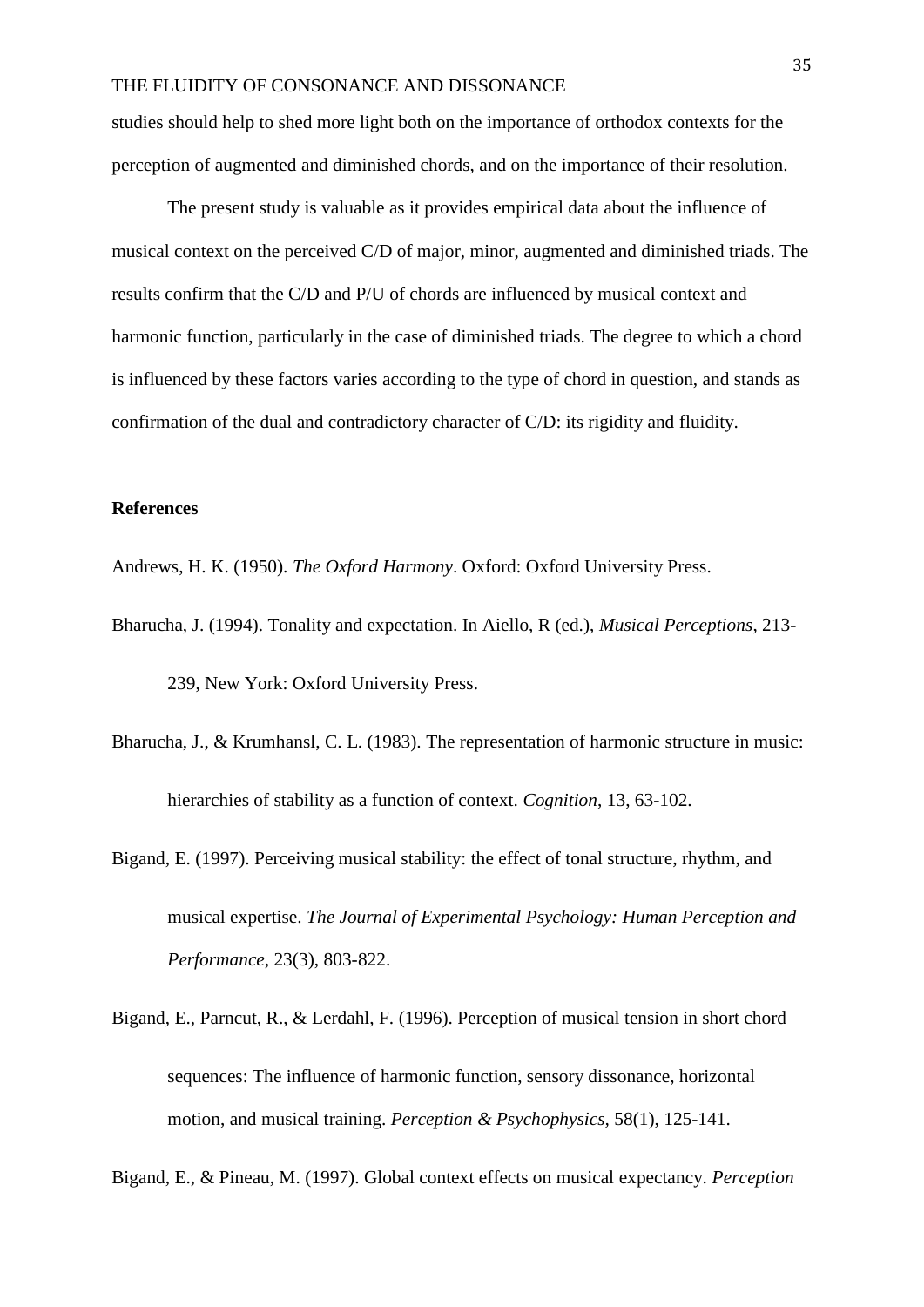- Bigand, E., Madurell, F., Tillmann, B., & Pineau, M. (1999). Effect of global structure and temporal organisation on chord processing. *Journal of Experimental Psychology*, 25(1), 184-197.
- Bigand, E., & Parncut, R. (1999). Perceiving musical tension in long chord sequences. *Psychological Research*, 62, 237-254.
- Bigand, E., Poulin, B., Tillmann, B., Madurell, F., & D'Adamo, D. (2003). Sensory versus cognitive components in harmonic priming. *Journal of Experimental Psychology: Human Perception and Performance*, 29 (1), 159-171.
- Bigand, E., Tillmann, B., Poulin-Charronnat, B., & Manderlier, D. (2005). Repetition priming: is music special?. *The Quarterly Journal of Experimental Psychology*, 58A (8), 1347-1375.
- Boring, E.G. (1942). *Sensation and Perception in the History of Experimental Psychology*. New York: Appleton-Century Crofts.
- Brattico, E., Näätänen, R., & Tervaniemi, M. (2002). Context effects on pitch perception in musicians and nonmusicians: evidence from event-related-potential recordings. *Music Perception*, 19(2), 199-222.
- Brattico, E., Pallesen, K. J., Varyagina, O., Bailey, C., Anourova, I., Järvenpää, M., Eerola,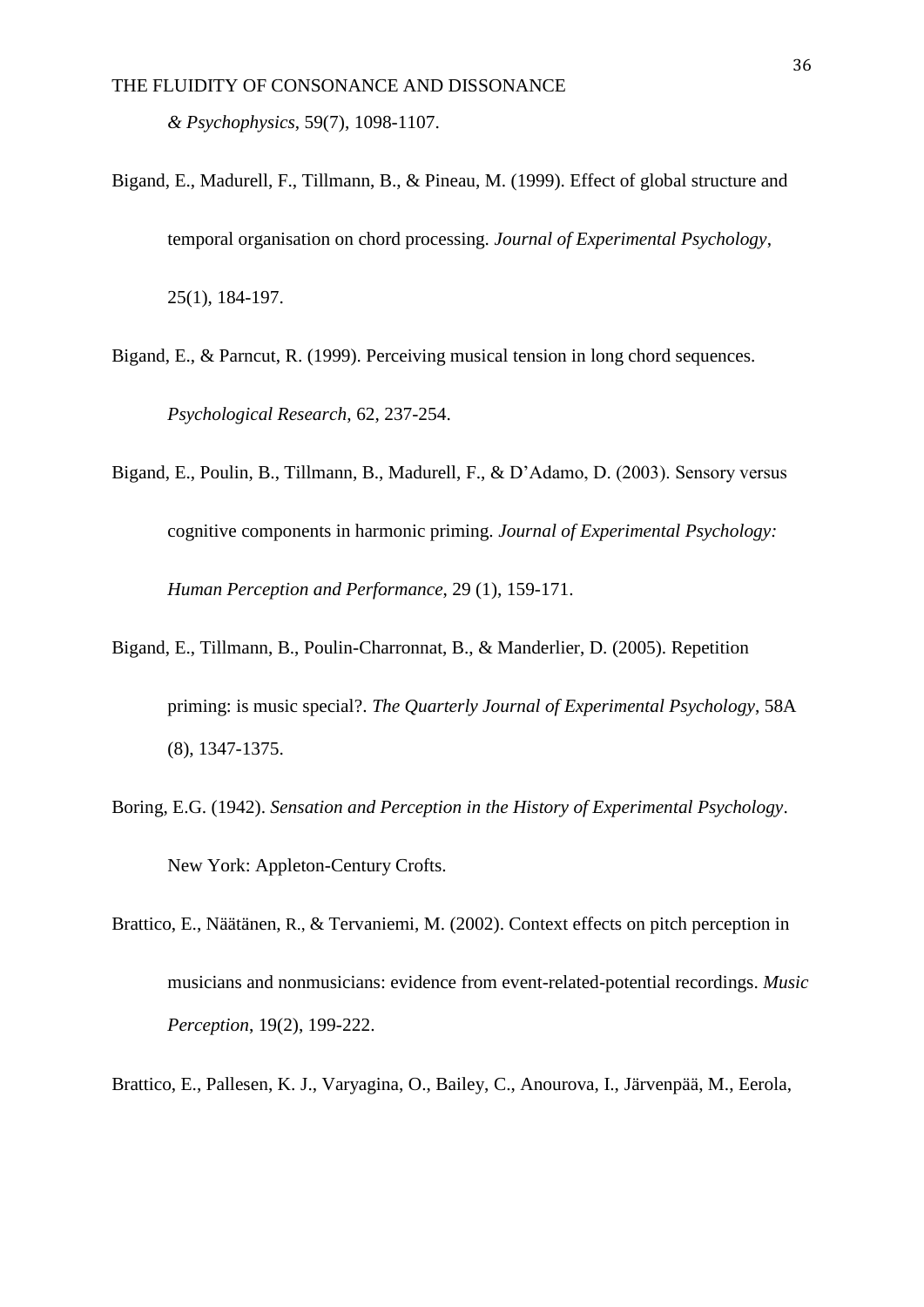- T., & Tervaniemi, M. (2009). Neural discrimination of nonprototypical chords in music experts and laymen: an MEG study. *Journal of Cognitive Neuroscience*, 21(11), 2230-2244.
- Budge, H. (1943). *A study of chord frequencies based on the music of representative composers of the eighteenth and nineteenth centuries*, PhD thesis, Columbia University, New York, USA.
- Cazden, N. (1980). The definition of consonance and dissonance, *International Review of the Aesthetics and Sociology of Music,* 11(2), 123-168.
- Cook, N. D. & Fujisawa, T. X. (2006). The psychophysics of harmony perception: harmony is a three-tone phenomenon. *Empirical Musicology Review*, 1(2), 106-126.
- Costa, M., Bitti, P. E. R., & Bonfiglioli, L. (2000). Psychological connotations of harmonic musical intervals. *Psychology of Music*, 28, 4-22.
- Cousineau, M., McDermott, J. H., & Peretz, I. (2012). The basis of musical consonance as revealed by congenital amusia. *Current Issue*, 109 (48), 19858-19863.
- Dewar, K. M., Cuddy. L. L., & Mewhort, D. J. (1977). Recognition memory for single tones with and without context. *Journal of Experimental Psychology: Human Learning and Memory*, 3(1), 60-67.
- Dellacherie, D., Roy, M., Hugueville, L., Peretz, I., & Samson, S. (2010). The effect of musical experience on emotional self-reports and psychophysiological responses to dissonance. *Psychophysiolgy*, 48 (3), 337-349.

Dibben, N. (1999). The perception of structural stability in atonal music: the influence of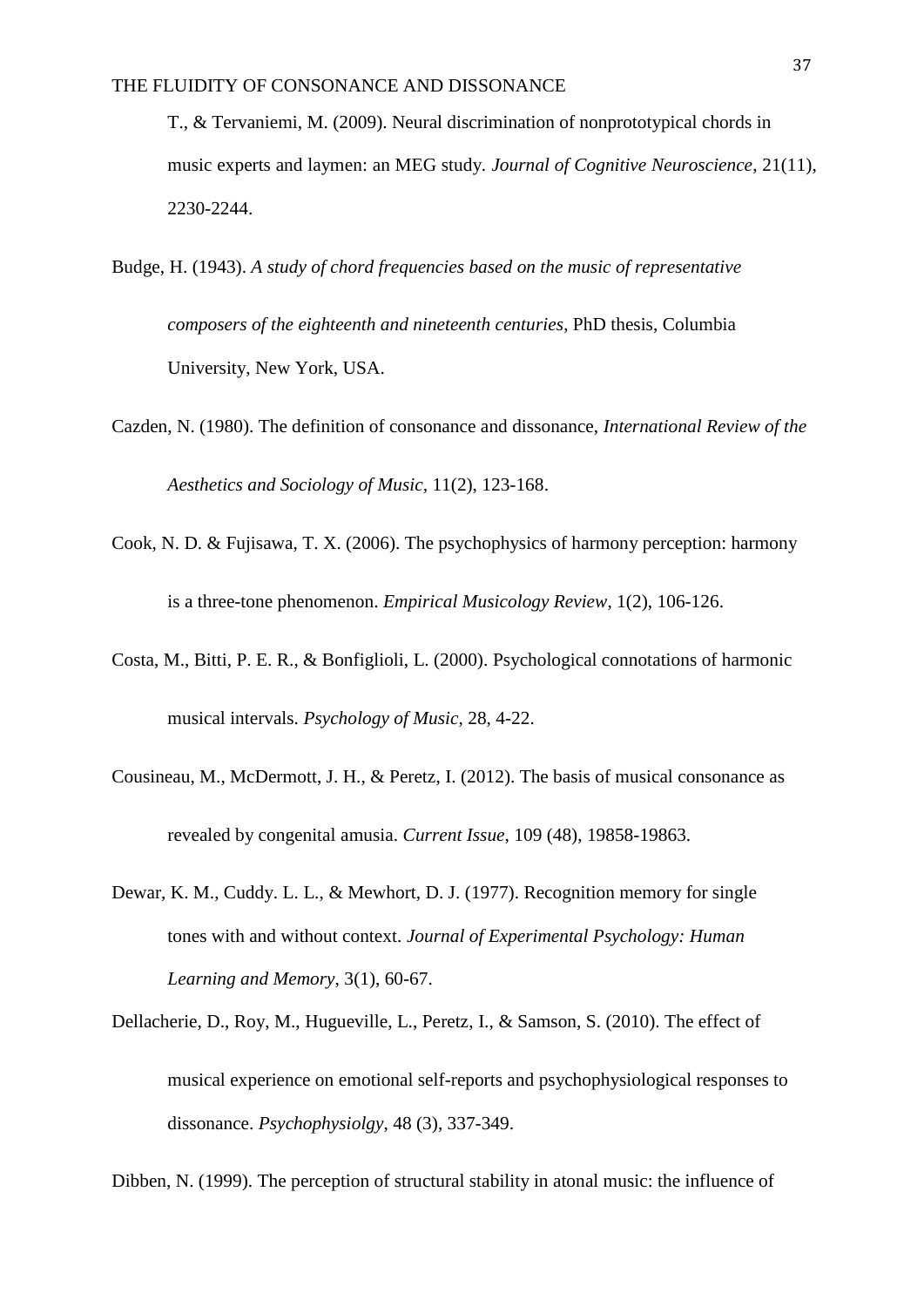salience, stability, horizontal motion, pitch commonality, and dissonance. *Music Perception*, 16(3), 265-294.

Gardener, P. A.D. & Pickford, R.W. (1943). Relation between dissonance and context.

*Nature*, 25, 358-359.

Gardener, P. A.D. & Pickford, R.W. (1944). Relation between dissonance and context. *Nature*, 26, 274-275.

Gauldin, R. (1997). *Harmonic Practice in Tonal Music*. New York: W. W. Norton

- Gill, K. Z., & Purves, D. (2009). A biological rationale for musical scales. *Plos One*, 4 (12), e8144.
- Guernsey, M. (1928). The role of consonance and dissonance in music. *American Journal of Psychology*, 40, 173-204.
- Guthrie, E.R., & Morrill, H. (1928). The fusion of non-musical intervals. *The American Journal of Psychology*, 40(4), 624-625.

Helmholtz, H. L.F. (1877/1954). *Sensation of Tone*. New York: Dover Publications.

Huron, D. (2006). *Sweet Anticipation*. Cambridge, MA: MIT Press.

- Hutchinson, W. & Knopff, L. (1978). The acoustic component of western consonance. *Interface*, 7, 1-29.
- Hutchinson, W. & Knopff, L. (1979). The significance of the acoustic component of consonance in Western triads. *Journal of Musicological Research*, 3, 5-22.

Itoh, K., Suwazono, S., & Nakada, T. (2010). Central auditory processing of noncontextual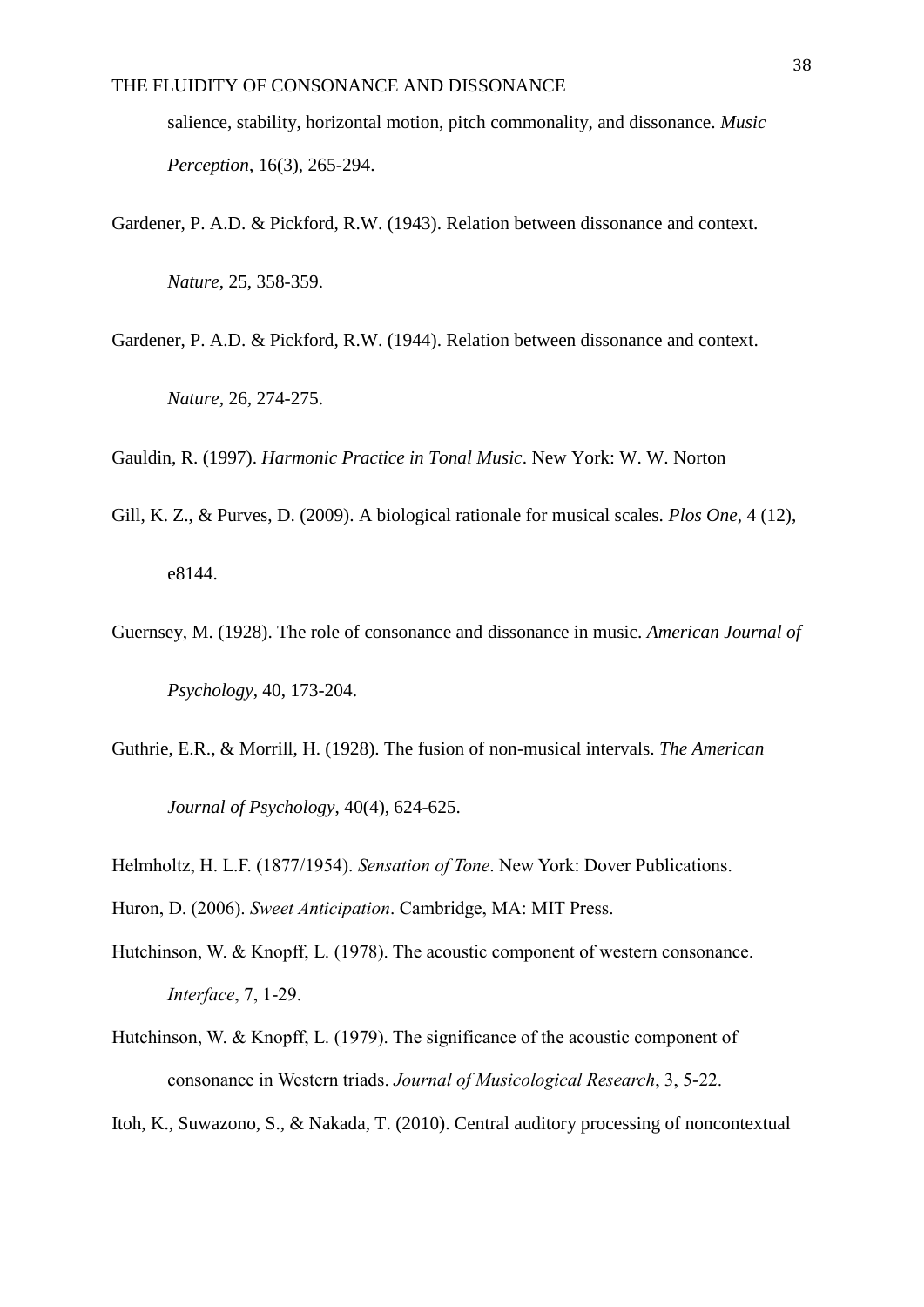consonance in music: an evoked potential study. *Journal of Acoustical Society of America,* 128, 3781-3787*.*

- Janata, P. (1995). ERP measures assay the degree of expectancy violation of harmonic contexts in music. *Journal of Cognitive Neuroscience*, 7(2), 153-164.
- Johnson-Laird, P. N., Kang, O. E., & Leong, Y. C. (2012). On musical dissonance. *Music Perception*, 30(1), 19-35.
- Kameoka, A., & Kuriyagawa, M. (1969) Consonance theory part I: Consonance of dyads. *Journal of Acoustical Society of America*, 45(6), 1451-1459.
- Kameoka, A., & Kuriyagawa, M. (1969). Consonance Theory Part II: Consonance of complex tones and its calculation method. *Journal of Acoustical Society of America*, 45(6), 1460-1469.
- Koelsch, S., Gunter, T., Friederici, D. A., & Schroeger, E. (2000). Brain indices of music processing: 'nonmusicians' are musical. *Journal of Cognitive Neuroscience*, 12(3), 520-541.
- Kung, C., Hsieh, T., Liou, J., Lin, K., Shaw, F., & Liang, S. (2014) Musicians and nonmusicians' different reliance of features in consonance perception: a behavioral and ERP study. *Clinical Neurophysiology*, 125 (5), 971-978.
- Krumhansl, C. (1990). *Cognitive Foundation of Musical Pitch*. Oxford: Oxford University Press.
- Lee, K. M., Skoe, E., Kraus, N., and Ashley, R. (2009). Selective Subcortical Enhancement of Musical Intervals in Musicians, *The Journal of Neuroscience, 29(18),* 5832-5840.
- Leino, S., Brattico, E., Tervaniemi, M., & Vuust, P. (2007). Representation of harmony rules in the human brain: further evidence from event-related potentials. *Brain Research*, doi:10.1016/j.brainres.2007.01.049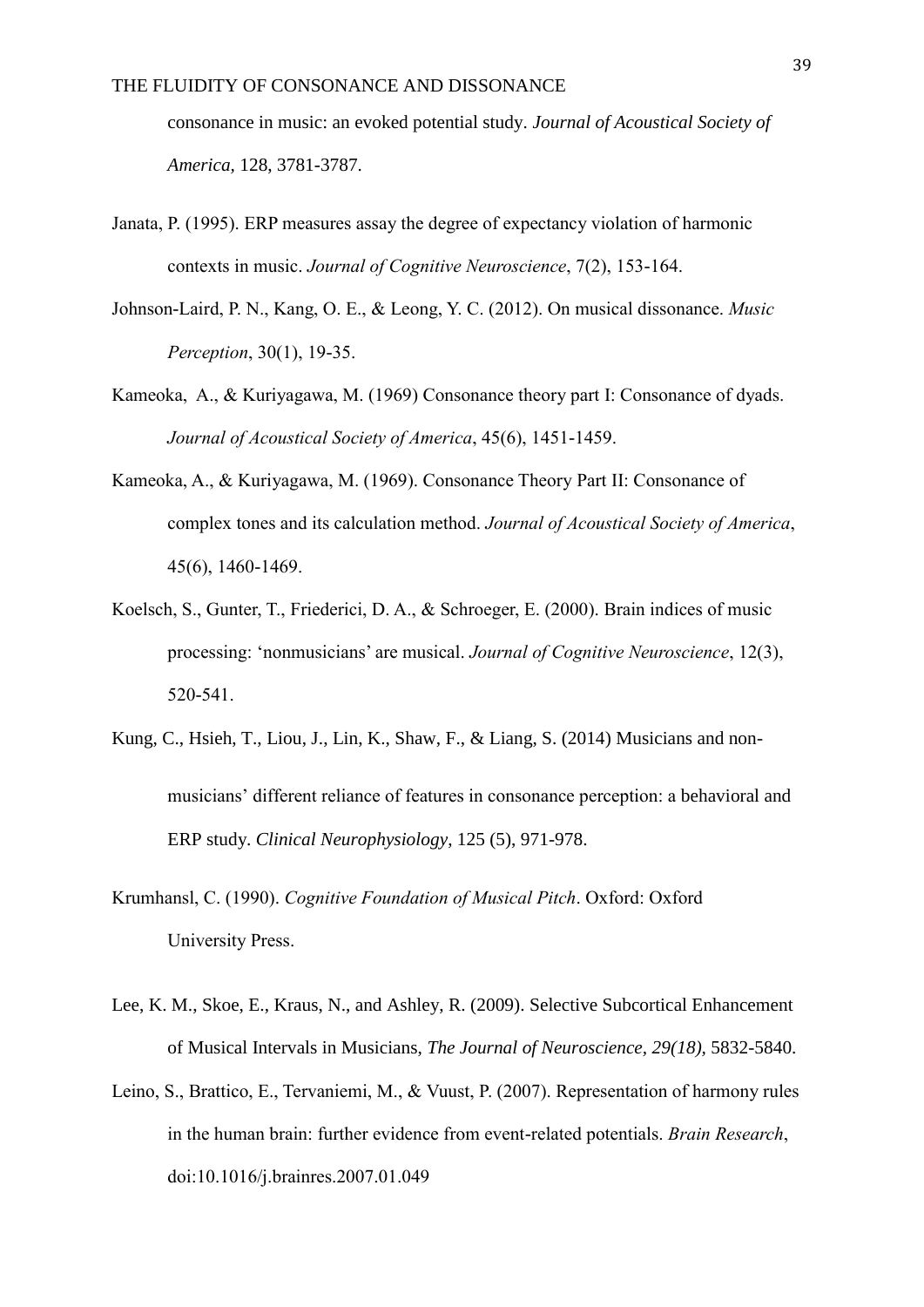- Lerdahl, F. & Krumhansl, C. (2007). Modelling tonal tension. *Music Perception*, 24(4), 329-366.
- Loui, P., Grent-'t-Jong, T., Torpey, D., & Woldorff, M. (2005). Effects of attention on the neural processing of harmonic syntax in Western music. *Cognitive Brain Research*, 25, 678-687.
- Lundin, R. W. (1947). Toward a cultural theory of consonance. *Journal of Psychology*, 23, 45-49.
- Maess, B., Koelsch, S., Gunter, T., & Friederici, D. A. (2001). Musical syntax is processed in Broca's area: an MEG study. *Nature Neuroscience*, 4(5), 540-545.
- Maher, T. F. (1976). "Need for resolution" ratings for harmonic musical intervals: a comparison between Indians and Canadians. *Journal of Cross-Cultural Psychology*, 7 (3), 259-276.
- Malm, W. P. (2000). *Traditional Japanese Music and Musical Instruments,* Tokyo: Kodansha International.
- McDermott, J.H., Lehr, A. J., & Oxenham, A. J. (2010). Individual differences reveal the basis of consonance. *Current Biology*, 20 (11), 1035-1041.
- Meyer, L. B. (1956). Music and Meaning in Music. Chicago: The University of Chicago Press.
- Parncutt, R. (1988). Revision of Terhardt's psychoacoustical model of the root(s) of a musical chord. *Music Perception*, 6, 65-94.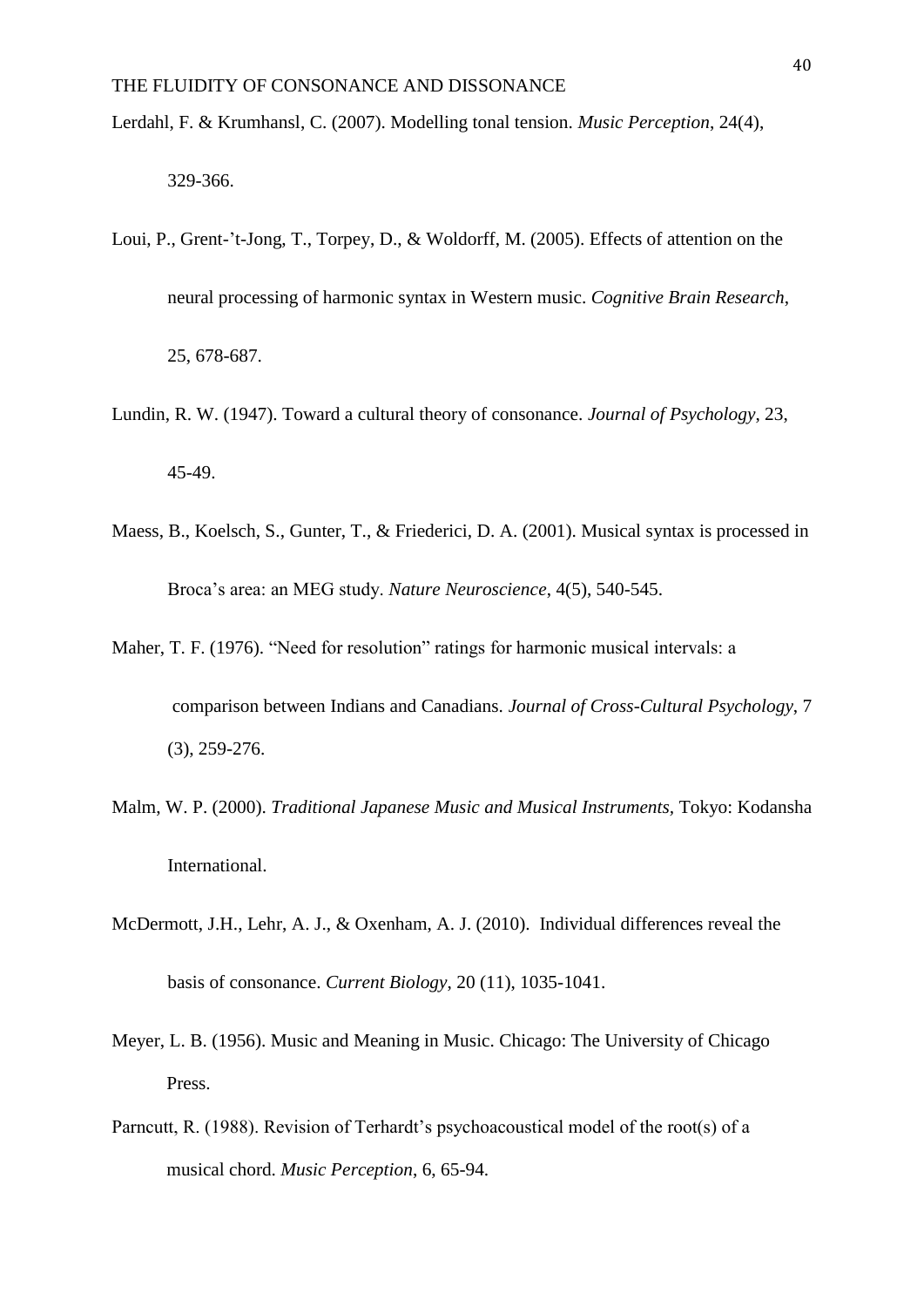Parncutt, R. (1989). *Harmony: A psychoacoustical approach*. Berlin: Springer-Verlag.

- Parncutt, R. (2006). Commentary on Cook & Fujisawa's "The psychophysics of harmony perception: harmony is a three-tone phenomenon". *Empirical Musicology Review*, 1(4), 204-209.
- Parncutt, R. & Hair, G. (2011). Consonance and dissonance in theory and psychology: Disentangling dissonant dichotomies. *Journal of Interdisciplinary Music Studies,5* (2), 119-166.
- Piston, W. (1950). *Harmony*. London: Victor Gollancz.
- Plomp. R., & Levelt, W. J. M. (1965). Tonal consonance and critical bandwidth. *Journal of Acoustical Society of America,* 38, 548-560.
- Roberts, L. A. (1986). Consonance judgements of musical chords by musicians and untrained listeners. *Acustica*, 62(2), 163-171.
- Rogers, S. (2010). *The Influence of Sensory and Cognitive Consonance/Dissonance on*

*Musical Signal Processing*. PhD thesis, McGill University, Montreal, Canada.

- Schellenberg, E. G., & Trehub, S. E. (1994). Frequency ratios and the perception of tone patterns. *Psychonomic Bulletin & Review*, 1(2), 191-201.
- Schellenberg, E.G., Corrigall, K. A., Ladinig, O., & Huron, D. (2012). Changing the tune: listeners like music that expresses a contrasting emotion, *Frontiers in psychology*, 3, 1-9.
- Schneider, A. (1997). "Verschmelzung", tonal fusion, and consonance: Carl Stumpf revisited. In Leman, M. (ed). *Music, Gestalt, and Computing: Studies*, 115-143, Berlin: Springer-Verlag.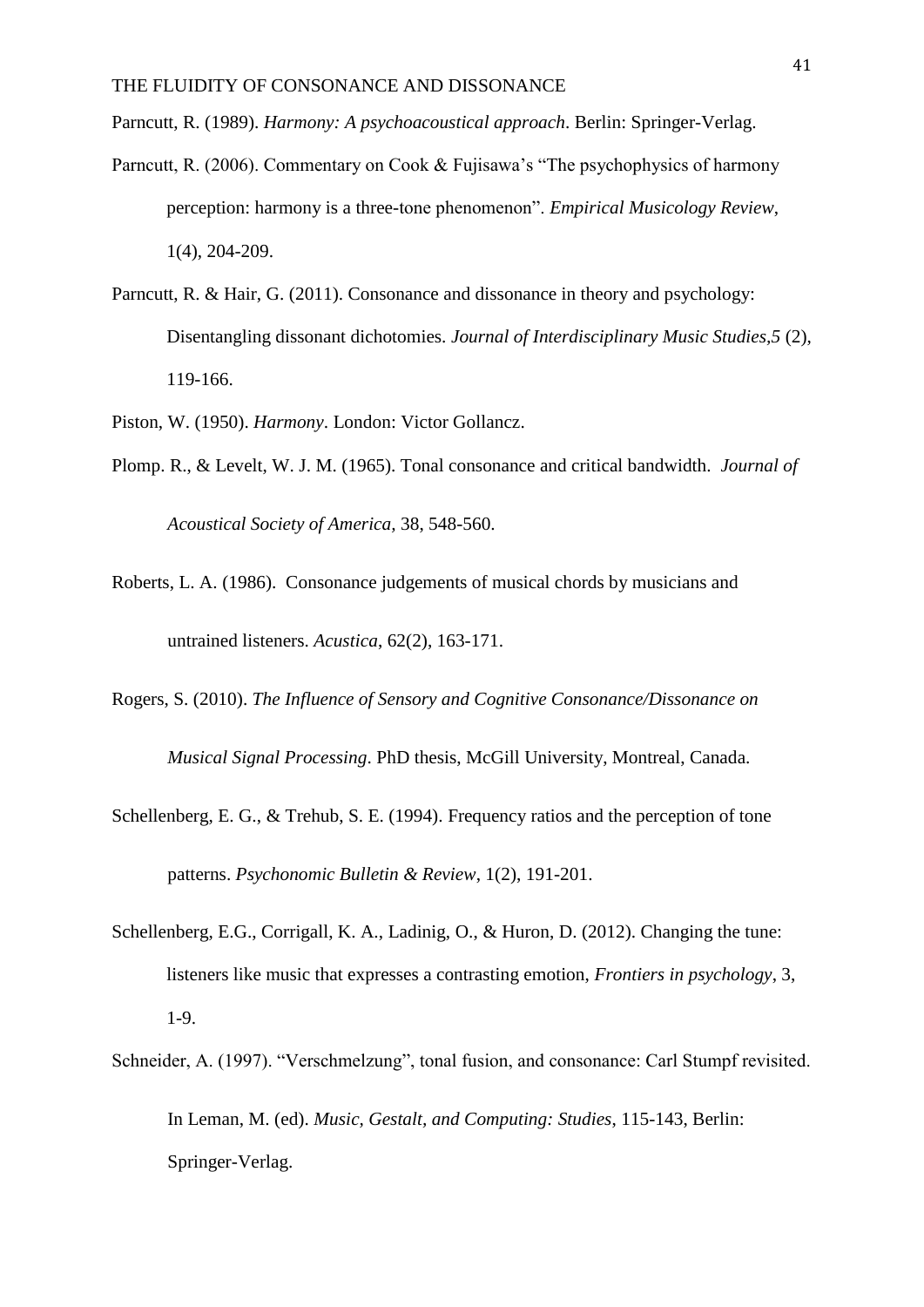- Schön, D., Regnault, P., Ystad, S., & Besson, M. (2005). Sensory Consonance: an ERP study. *Music Perception*, 23(2), 105-118.
- Sollberger, B., Reber, R., & Eckstein, D. (2003). Musical chords as affective priming context in a word-evaluation task. *Music Perception*, 20(3), 263-282.

Steinbeis, N., Koelsch, S., & Sloboda, J. A. (2006) The role of harmonic expectancy

responses. *Journal of Cognitive Neuroscience*, 18, 1380-1393.

Tenney, J. (1988). *A History of: 'Consonance and Dissonance'*, New York: Excelsior Music Publishing Company.

violations in musical emotions: evidence from subjective, physiological and neural

- Terhardt, E. (1977). The two-component theory of musical consonance. In *Psychophysics and Physiology of Hearing*, 381-390. edited by E. F. Evans and J. P. Wilson, London: Academic Press.
- Terhardt, E. (1984). The concept of musical consonance: A link between Music and Psychoacoustics. *Music Perception,* 1(3), 276-295.
- Tillmann, B. (2008). Music cognition : Learning, Perception, Expectations. In : R. Kronland-Martinet, S. Ystad & K. Jensen (Eds.) : *Computer Music Modeling and Retrieval.* Sense of Sounds, 11-33, Springer : Berlin.
- Tillmann, B., & Lebrun-Guillaud, G. (2006). Influence of tonal and temporal expectations on chord processing and on completion judgements of chord sequences.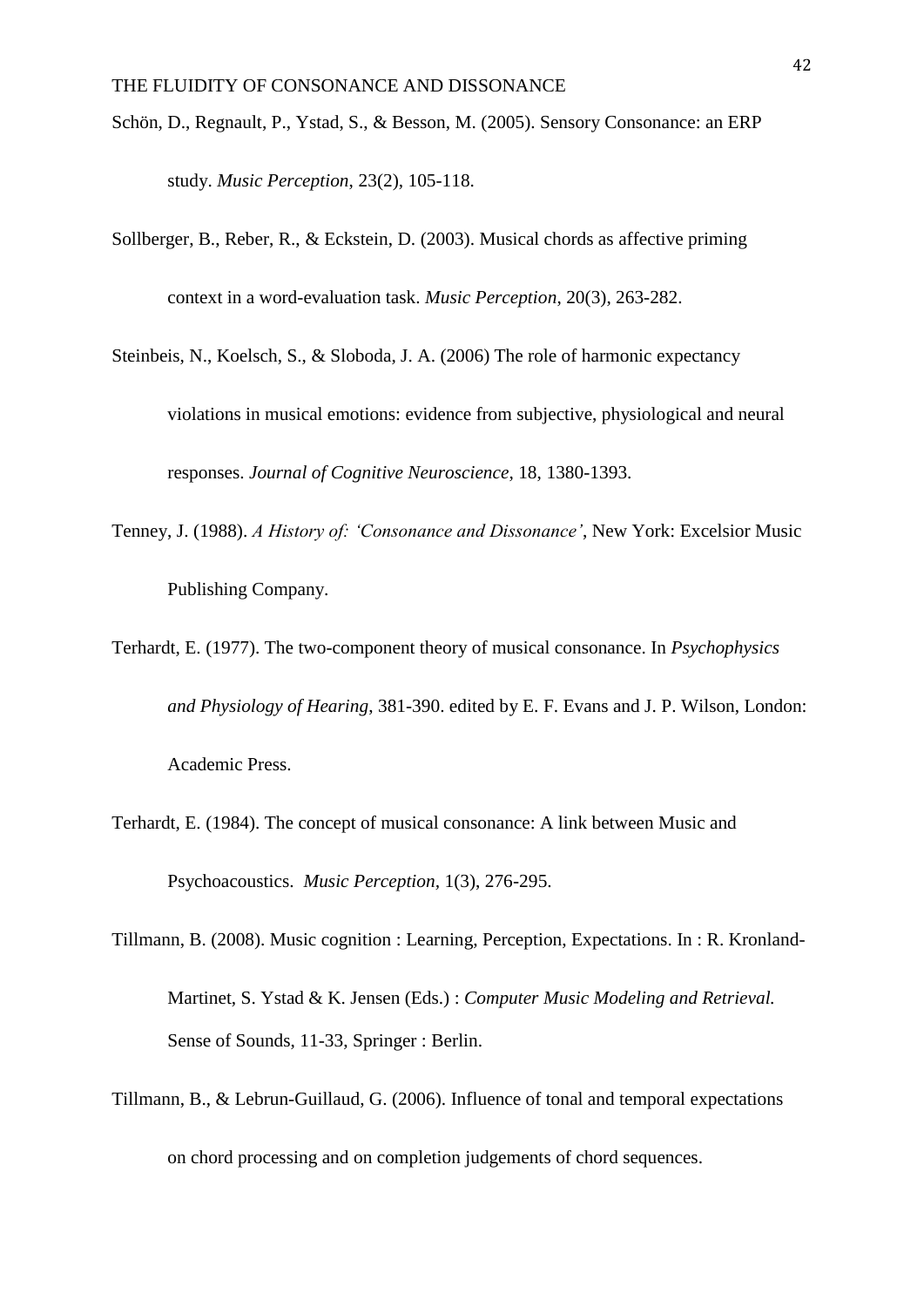Tillmann, B., Janata, P., Birk, J., & Bharucha, J. J. (2008). Tonal centres and expectancy: facilitation or inhibition of chords at the top of the harmonic hierarchy? *Journal of Experimental Psychology*, 34(4), 1031-1043.

Tillman, B., & Marmel, F. (2013). Musical expectations within chord sequences:

facilitation due to tonal stability without closure effect. *Psychomusicology: Music, Mind, and Brain*, 23(1), 1-5

Van de Geer, J. P., Levelt, W. J. M. & Plomp, R. (1962). The connotation of musical consonance. *Acta Psychologica*, 20, 308-319.

Vassilakis, P. N. (2005). Auditory roughness as means of musical expression. *Selected*

*Reports in Ethnomusicology Perspectives in Systematic Musicology*, 12, 119-144.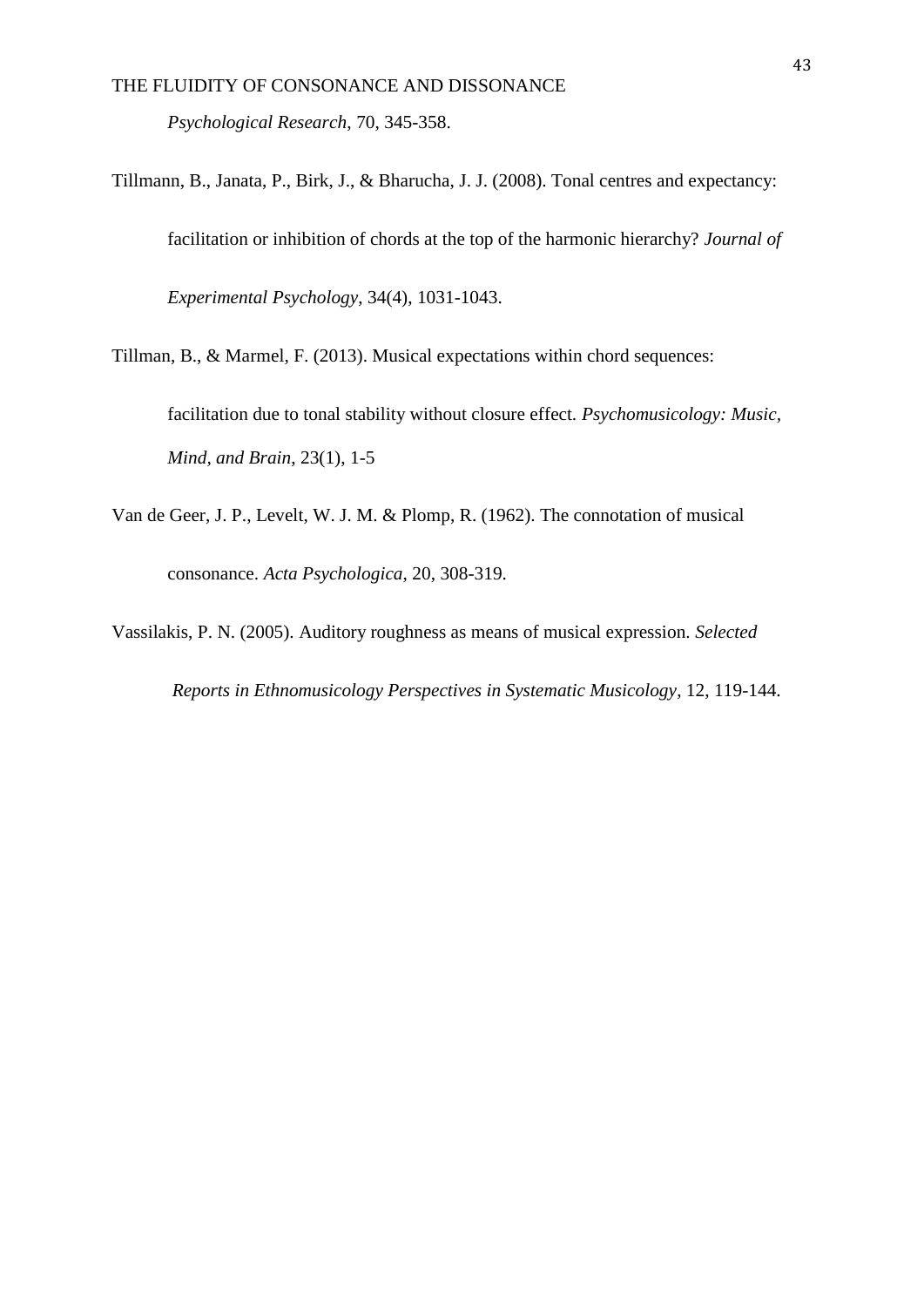#### Table 1

*Summary of Fluidity 1 hypotheses.*

#### Hypothesis Familiarity Stability of function Position of the fifth Augmented Diminished Augmented Diminished Augmented Diminished expected /consonant unexpected /dissonant Tonic Dominant Subdominant Dominant Tonic Subdominant Subdominant Dominant Tonic Subdominant Dominant Tonic Dominant Tonic Subdominant Dominant Tonic Subdominant

# Table 2

# *The median, 25th and 75th percentiles of C/D judgements of each chord in isolation*

|            | 25th percentile | Median | 75th percentile |
|------------|-----------------|--------|-----------------|
| Major      | .687            | .958   | 1.00            |
| Minor      | .437            | .708   | .916            |
| Augmented  | .000            | .083   | .416            |
| Diminished | .250            | .416   | .729            |
|            |                 |        |                 |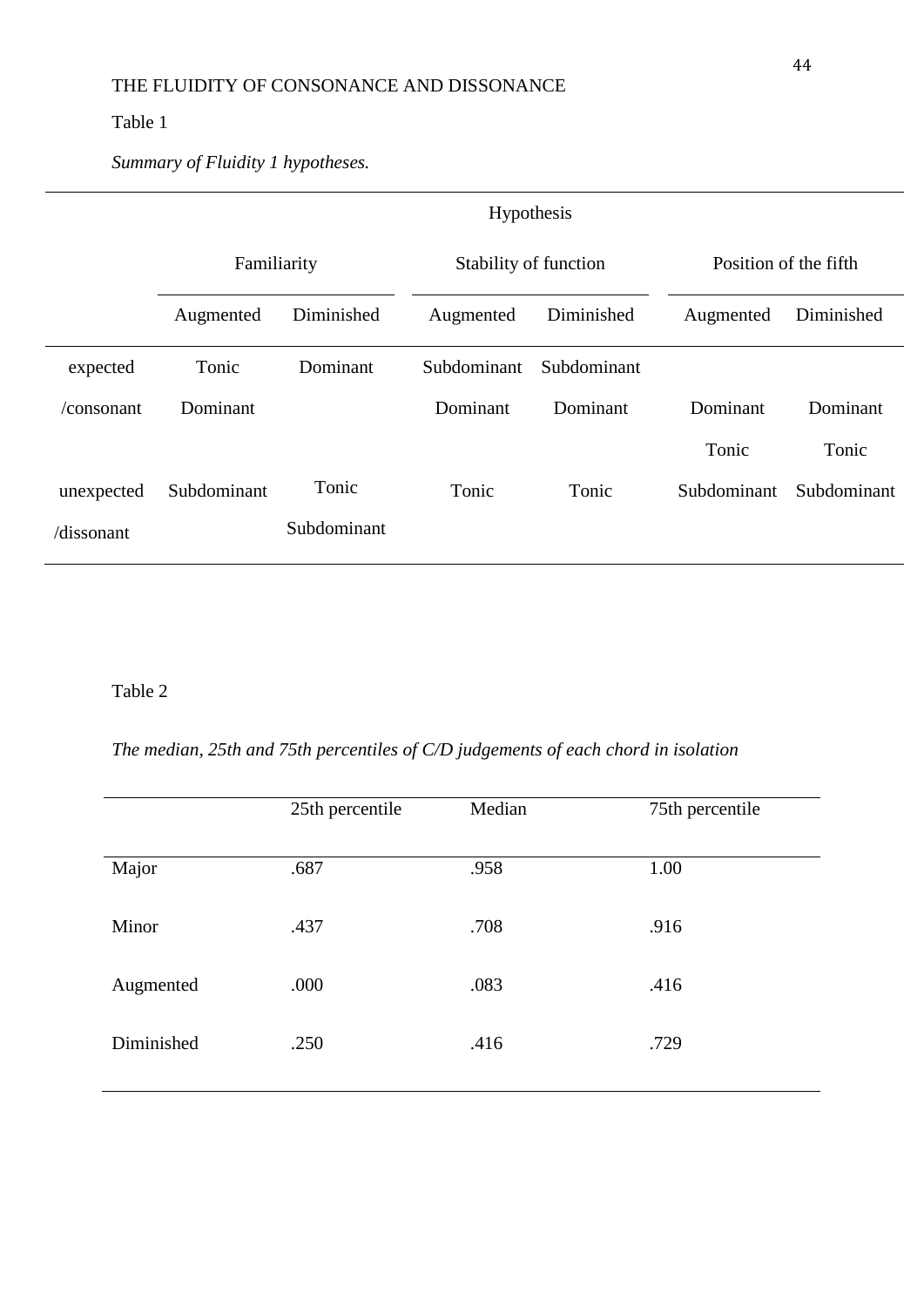| Chord and the   | $G(\#/b)$            | $C(\frac{\#}{\# \#})$       | $E$ (#/b)            | B(b/b)                      |  |
|-----------------|----------------------|-----------------------------|----------------------|-----------------------------|--|
| root $\sqrt{ }$ | E(b)                 | A(f)                        | $C$ (#)              | $G(\mathfrak{b})$           |  |
| Function        | $\mathbf C$          | F#                          | $\mathbf A$          | $E\flat$                    |  |
| Tonic           | $C$ major/minor      | F# major/minor              | A major/minor        | $E\flat$ major/minor        |  |
|                 | key                  | key                         | key                  | key                         |  |
| Dominant        | F major/minor key    | B major/minor<br>key        | D major/minor<br>key | $A\flat$ major/minor<br>key |  |
| Subdominant     | G major/minor<br>key | $D\flat$ major/minor<br>key | E major/minor<br>key | $B\flat$ major/minor<br>key |  |

Table 3 *Target chords, harmonic functions and the key of sequences*

Table 4. *The significant results of Wilcoxon signed rank test for C/D judgement in isolation (Experiment 1) and in a musical context (Experiment 2).*

| Function/ |       | Tonic   |            | Dominant |            | Subdominant |            |
|-----------|-------|---------|------------|----------|------------|-------------|------------|
| Chord     | Mode  | z ratio | $p$ -value | z ratio  | $p$ -value | z ratio     | $p$ -value |
| Aug       | Major | 4.84    | $-.001$    | $-2.87$  | .004       | 5.26        | $-.001$    |
|           | Minor | 5.09    | $-.001$    | $-2.41$  | .016       | 4.76        | $-.001$    |
| Dim       | Major | 4.49    | $-.001$    | $-4.80$  | $-.001$    | 4.14        | $-.001$    |
|           | Minor | 4.06    | $-.001$    | $-4.61$  | $-.001$    | 4.70        | $-.001$    |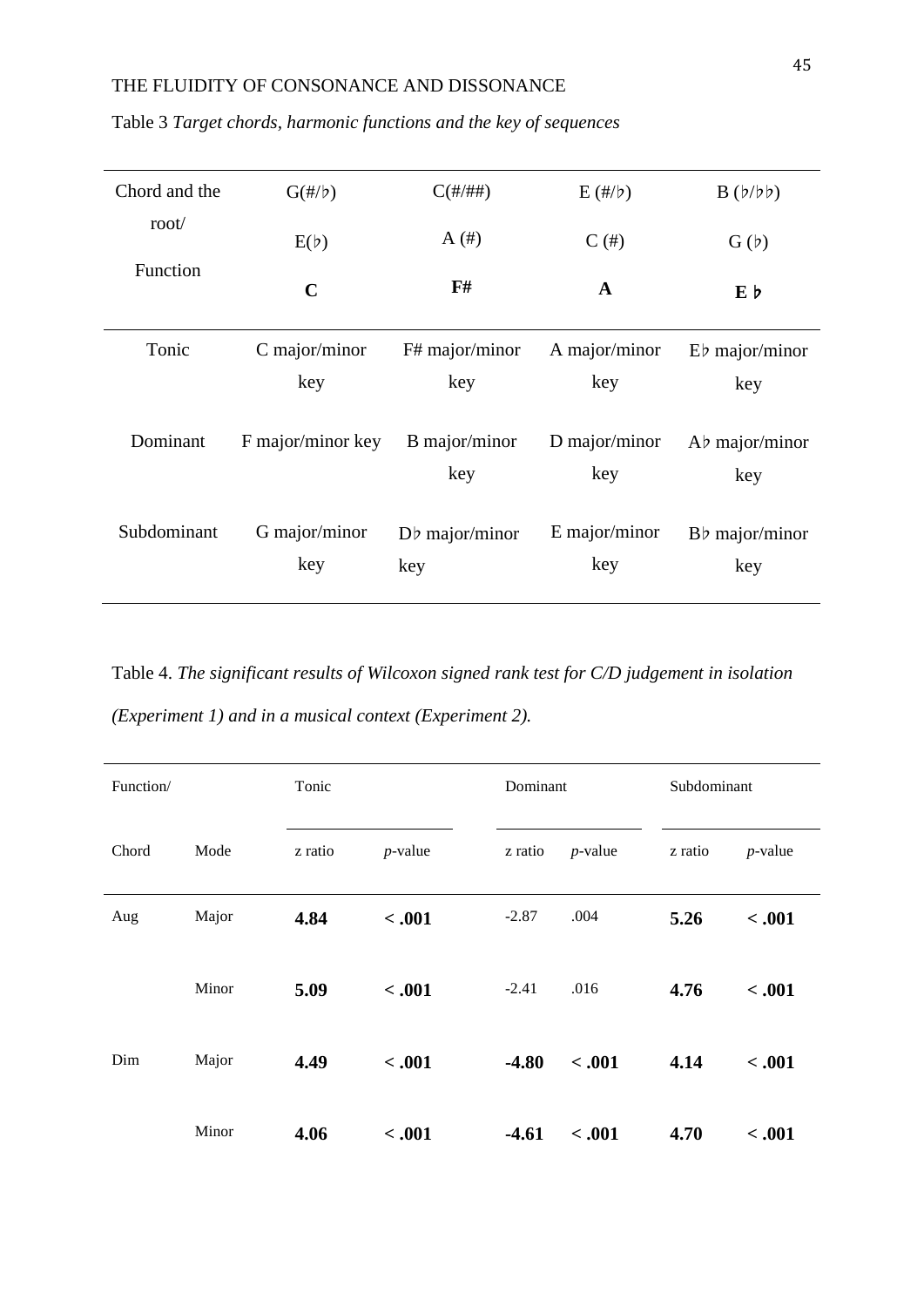|  | Minor Minor 2.90 .004 2.23 .026 3.29 .001 |  |  |
|--|-------------------------------------------|--|--|
|  |                                           |  |  |



*Figure 1*. Stimuli sequence for Experiment 2.

The chords in boxes are the target chords. All four types of target chord (major, minor, augmented and diminished triads) were allocated a different position in the sequence IV-V-I. The harmonic function of the target chord and the key of the sequence vary depending on the target chord's position.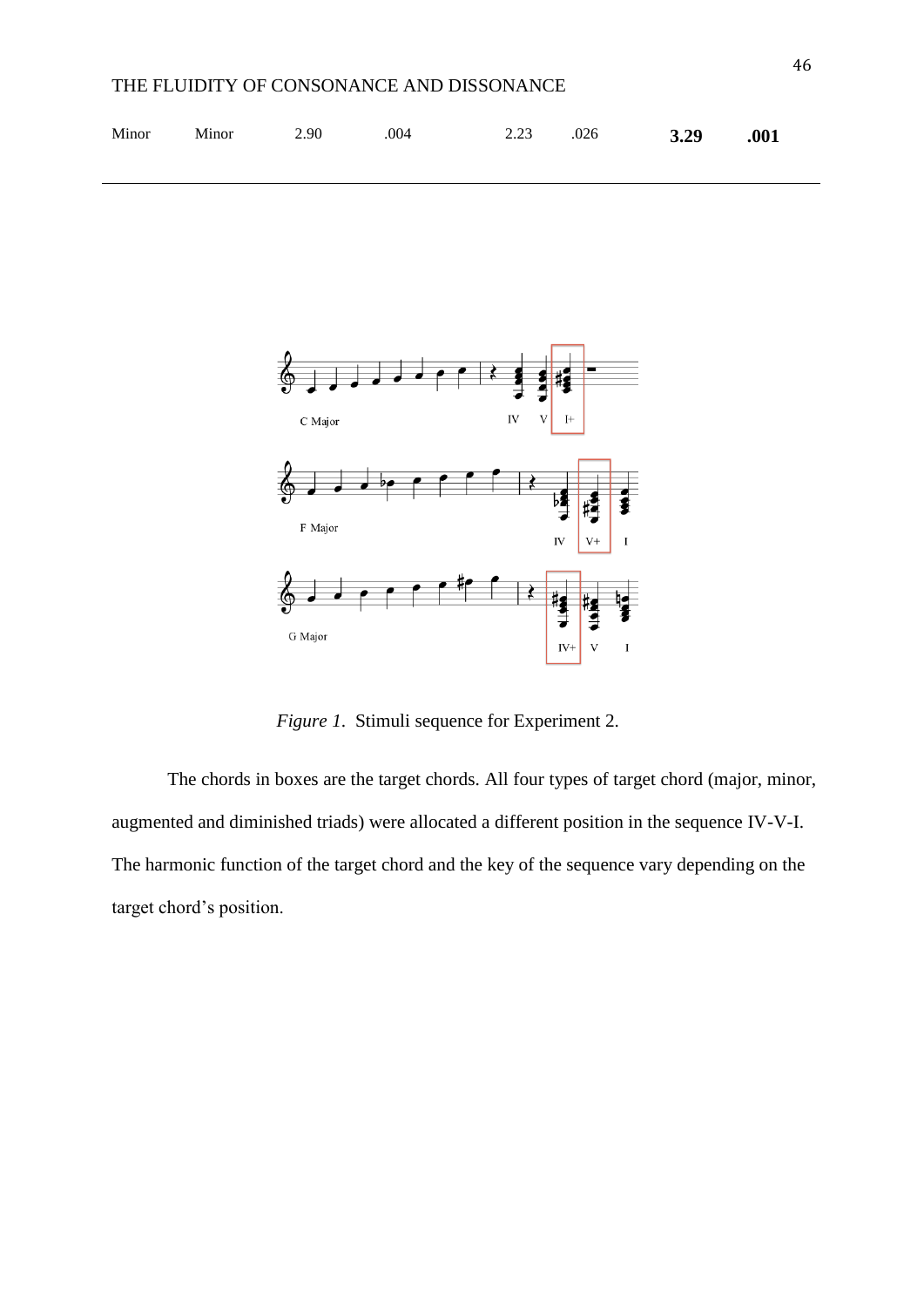

*Figure 2*. Mean ratings of overall C/D judgements for Mode and Chord Type.



*Figure 3*. Mean ratings of overall C/D judgements for Chord Type and Function